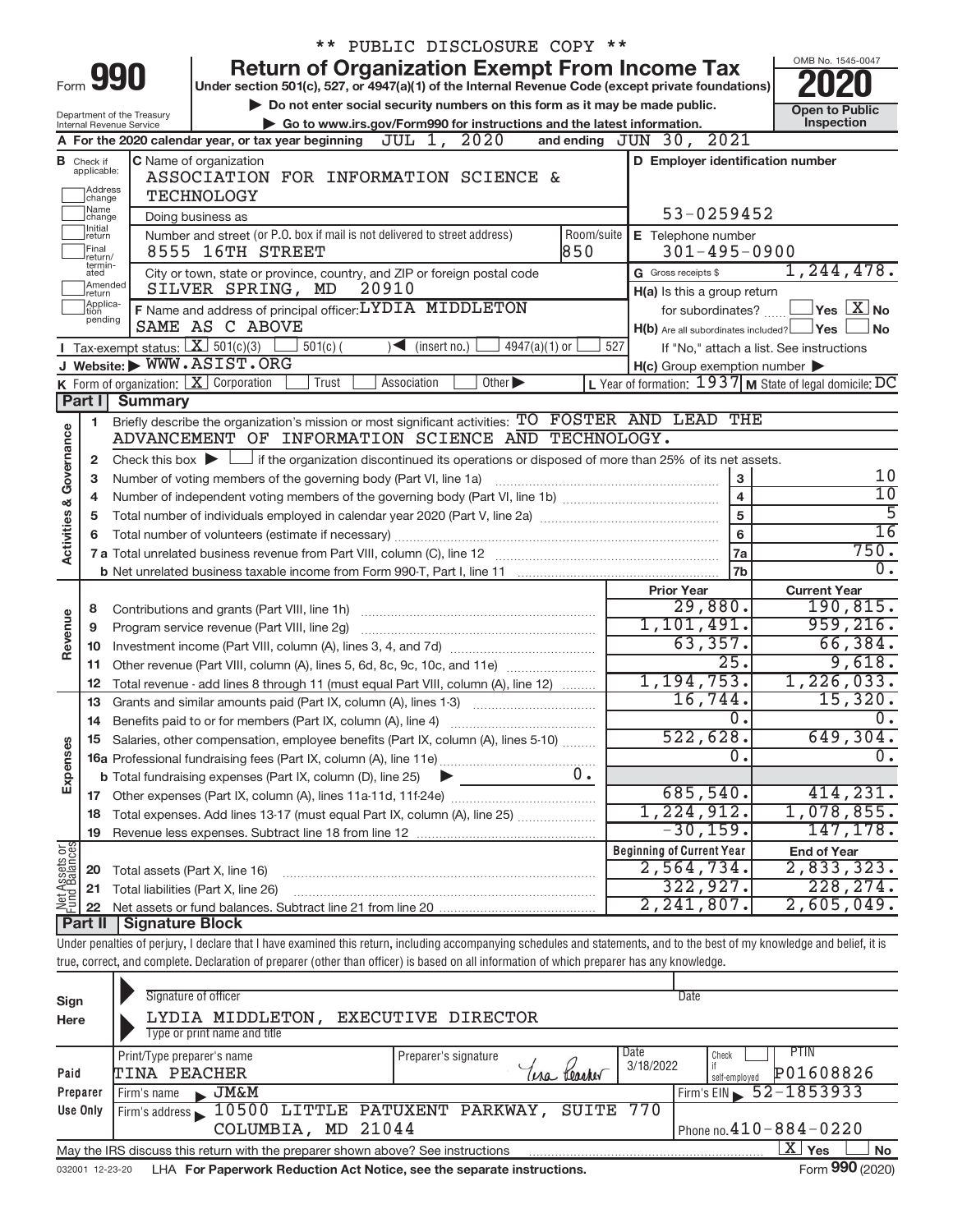| Part III   Statement of Program Service Accomplishments<br>Briefly describe the organization's mission:<br>TO ADVANCE THE INFORMATION SCIENCES AND RELATED APPLICATIONS OF<br>INFORMATION TECHNOLOGY BY PROVIDING FOCUS, OPPORTUNITY, AND SUPPORT TO<br>INFORMATION PROFESSIONALS AND ORGANIZATIONS VIA PUBLICATIONS, |                                         | Page 2             |
|-----------------------------------------------------------------------------------------------------------------------------------------------------------------------------------------------------------------------------------------------------------------------------------------------------------------------|-----------------------------------------|--------------------|
|                                                                                                                                                                                                                                                                                                                       |                                         |                    |
|                                                                                                                                                                                                                                                                                                                       |                                         | $\boxed{\text{X}}$ |
|                                                                                                                                                                                                                                                                                                                       |                                         |                    |
|                                                                                                                                                                                                                                                                                                                       |                                         |                    |
|                                                                                                                                                                                                                                                                                                                       |                                         |                    |
| MEETINGS, AND NETWORKING.                                                                                                                                                                                                                                                                                             |                                         |                    |
|                                                                                                                                                                                                                                                                                                                       |                                         |                    |
| Did the organization undertake any significant program services during the year which were not listed on the                                                                                                                                                                                                          | $\exists$ Yes $\boxed{\text{X}}$ No     |                    |
|                                                                                                                                                                                                                                                                                                                       |                                         |                    |
| If "Yes," describe these new services on Schedule O.                                                                                                                                                                                                                                                                  | $\Box$ Yes $[\overline{\mathrm{X}}]$ No |                    |
| Did the organization cease conducting, or make significant changes in how it conducts, any program services?                                                                                                                                                                                                          |                                         |                    |
| If "Yes," describe these changes on Schedule O.<br>Describe the organization's program service accomplishments for each of its three largest program services, as measured by expenses.                                                                                                                               |                                         |                    |
| Section 501(c)(3) and 501(c)(4) organizations are required to report the amount of grants and allocations to others, the total expenses, and                                                                                                                                                                          |                                         |                    |
| revenue, if any, for each program service reported.                                                                                                                                                                                                                                                                   |                                         |                    |
| $315, 504$ . including grants of \$<br>) (Expenses \$<br>) (Revenue \$                                                                                                                                                                                                                                                | 153, 278.                               |                    |
| CONFERENCES AND MEETINGS - EACH YEAR, ASIS&T SPONSORS HIGHLY REGARDED                                                                                                                                                                                                                                                 |                                         |                    |
| MEETINGS IN THE INFORMATION SCIENCE FIELD FOCUSING ON THE BREADTH OF                                                                                                                                                                                                                                                  |                                         |                    |
| ACTIVITIES AND ENDEAVORS OF THE INFORMATION COMMUNITY WITH TECHNICAL                                                                                                                                                                                                                                                  |                                         |                    |
| SESSIONS COVERING VIRTUALLY ALL THE SPECIALTIES OF THE INFORMATION                                                                                                                                                                                                                                                    |                                         |                    |
| PROFESSION.                                                                                                                                                                                                                                                                                                           |                                         |                    |
|                                                                                                                                                                                                                                                                                                                       |                                         |                    |
|                                                                                                                                                                                                                                                                                                                       |                                         |                    |
|                                                                                                                                                                                                                                                                                                                       |                                         |                    |
|                                                                                                                                                                                                                                                                                                                       |                                         |                    |
|                                                                                                                                                                                                                                                                                                                       |                                         |                    |
|                                                                                                                                                                                                                                                                                                                       |                                         |                    |
|                                                                                                                                                                                                                                                                                                                       |                                         |                    |
| $226,879$ $\cdot$ including grants of \$ 15, 320 $\cdot$ ) (Revenue \$<br>(Expenses \$                                                                                                                                                                                                                                | 134, 913.                               |                    |
| MEMBERSHIP - ASIS&T IS THE ONLY PROFESSIONAL ASSOCIATION THAT BRIDGES                                                                                                                                                                                                                                                 |                                         |                    |
| THE GAP BETWEEN INFORMATION SCIENCE PRACTICE AND RESEARCH. FOR NEARLY                                                                                                                                                                                                                                                 |                                         |                    |
| 80 YEARS, ASIS&T HAS BEEN LEADING THE SEARCH FOR NEW AND BETTER                                                                                                                                                                                                                                                       |                                         |                    |
| THEORIES, TECHNIQUES, AND TECHNOLOGIES TO IMPROVE ACCESS TO                                                                                                                                                                                                                                                           |                                         |                    |
| INFORMATION. ASIS&T'S MEMBERS REPRESENT THOUSANDS OF RESEARCHERS,                                                                                                                                                                                                                                                     |                                         |                    |
| DEVELOPERS, PRACTITIONERS, STUDENTS, AND PROFESSORS IN THE FIELD OF                                                                                                                                                                                                                                                   |                                         |                    |
| INFORMATION SCIENCE AND TECHNOLOGY FROM 50 COUNTRIES AROUND THE WORLD.                                                                                                                                                                                                                                                |                                         |                    |
| THEY HAVE MADE ASIS&T AN IMPORTANT PART OF THEIR PROFESSIONAL                                                                                                                                                                                                                                                         |                                         |                    |
| DEVELOPMENT. MEMBERS SHARE A COMMON INTEREST IN IMPROVING THE WAYS                                                                                                                                                                                                                                                    |                                         |                    |
| SOCIETY STORES, RETRIEVES, ANALYZES, MANAGES, ARCHIVES, AND                                                                                                                                                                                                                                                           |                                         |                    |
| DISSEMINATES INFORMATION.                                                                                                                                                                                                                                                                                             |                                         |                    |
|                                                                                                                                                                                                                                                                                                                       |                                         |                    |
| $148,848.$ including grants of \$<br>(Revenue \$<br>(Expenses \$                                                                                                                                                                                                                                                      | 658,608.                                |                    |
| PUBLICATIONS - ASIS&T PROVIDES TO ITS MEMBERS SEVERAL OF THE LEADING                                                                                                                                                                                                                                                  |                                         |                    |
| PUBLICATIONS IN THE FIELD OF SCIENCE; "ANNUAL REVIEW OF INFORMATION                                                                                                                                                                                                                                                   |                                         |                    |
| SCIENCE AND TECHNOLOGY", "JOURNAL OF THE AMERICAN SOCIETY FOR                                                                                                                                                                                                                                                         |                                         |                    |
| INFORMATION SCIENCE AND TECHNOLOGY", AND "BULLETIN OF THE AMERICAN                                                                                                                                                                                                                                                    |                                         |                    |
| SOCIETY FOR INFORMATION SCIENCE AND TECHNOLOGY."                                                                                                                                                                                                                                                                      |                                         |                    |
|                                                                                                                                                                                                                                                                                                                       |                                         |                    |
|                                                                                                                                                                                                                                                                                                                       |                                         |                    |
|                                                                                                                                                                                                                                                                                                                       |                                         |                    |
|                                                                                                                                                                                                                                                                                                                       |                                         |                    |
|                                                                                                                                                                                                                                                                                                                       |                                         |                    |
|                                                                                                                                                                                                                                                                                                                       |                                         |                    |
|                                                                                                                                                                                                                                                                                                                       |                                         |                    |
|                                                                                                                                                                                                                                                                                                                       |                                         |                    |
| 4d Other program services (Describe on Schedule O.)                                                                                                                                                                                                                                                                   |                                         |                    |
| $108, 274$ . including grants of \$<br>(Expenses \$<br>(Revenue \$                                                                                                                                                                                                                                                    | 11,667.                                 |                    |
| 799,505.<br>Total program service expenses                                                                                                                                                                                                                                                                            | Form 990 (2020)                         |                    |
|                                                                                                                                                                                                                                                                                                                       |                                         |                    |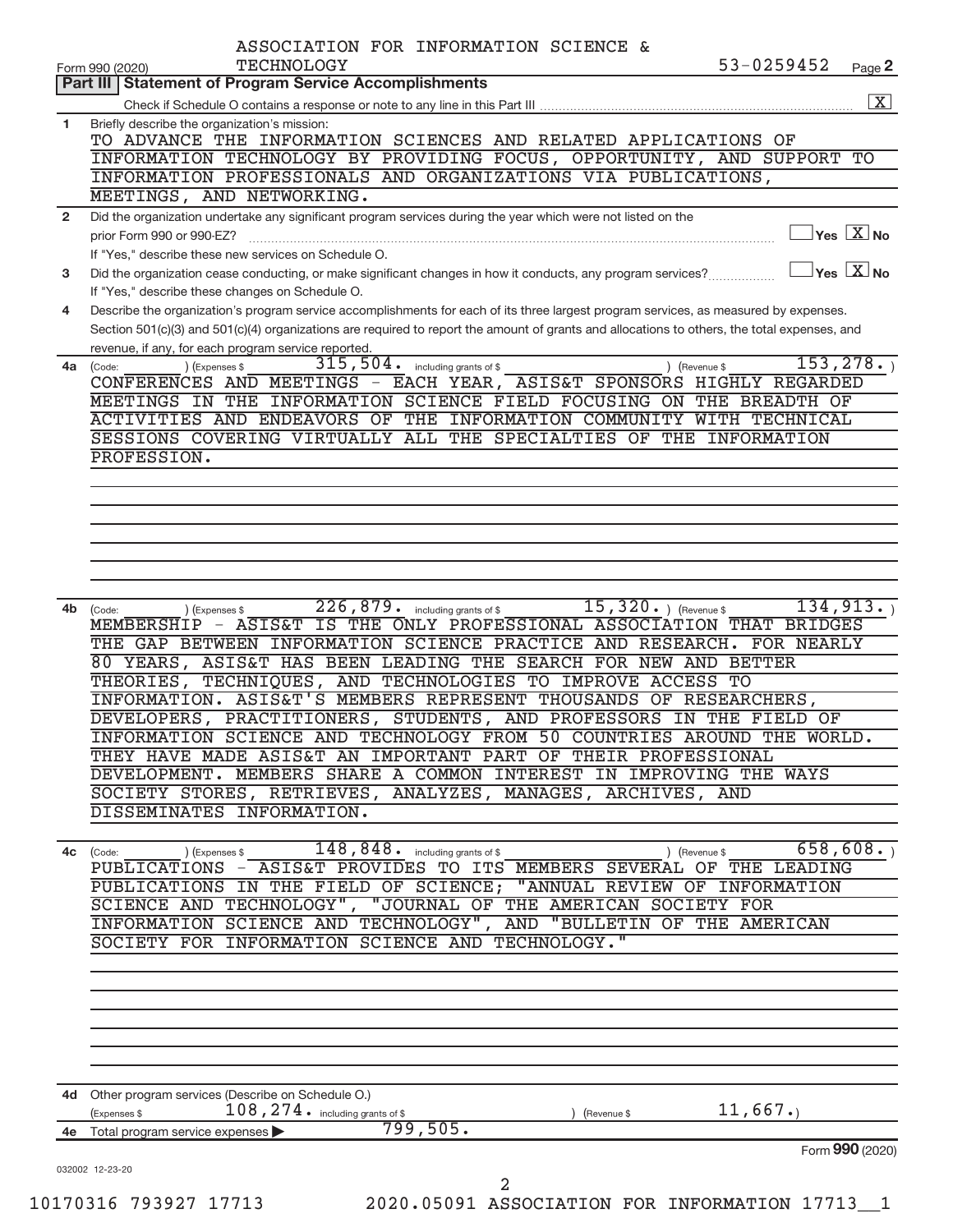| ASSOCIATION FOR INFORMATION SCIENCE & |
|---------------------------------------|
|---------------------------------------|

**Part IV Checklist of Required Schedules**

| Is the organization described in section 501(c)(3) or 4947(a)(1) (other than a private foundation)?<br>1<br>2<br>Did the organization engage in direct or indirect political campaign activities on behalf of or in opposition to candidates for<br>3<br>Section 501(c)(3) organizations. Did the organization engage in lobbying activities, or have a section 501(h) election in effect<br>4<br>Is the organization a section 501(c)(4), 501(c)(5), or 501(c)(6) organization that receives membership dues, assessments, or<br>5<br>Did the organization maintain any donor advised funds or any similar funds or accounts for which donors have the right to<br>6<br>provide advice on the distribution or investment of amounts in such funds or accounts? If "Yes," complete Schedule D, Part I<br>Did the organization receive or hold a conservation easement, including easements to preserve open space,<br>7<br>Did the organization maintain collections of works of art, historical treasures, or other similar assets? If "Yes," complete<br>8<br>Did the organization report an amount in Part X, line 21, for escrow or custodial account liability, serve as a custodian for<br>9<br>amounts not listed in Part X; or provide credit counseling, debt management, credit repair, or debt negotiation services?<br>Did the organization, directly or through a related organization, hold assets in donor-restricted endowments<br>10<br>If the organization's answer to any of the following questions is "Yes," then complete Schedule D, Parts VI, VII, VIII, IX, or X<br>11<br>as applicable.<br>a Did the organization report an amount for land, buildings, and equipment in Part X, line 10? If "Yes," complete Schedule D,<br>Did the organization report an amount for investments - other securities in Part X, line 12, that is 5% or more of its total<br>c Did the organization report an amount for investments - program related in Part X, line 13, that is 5% or more of its total<br>d Did the organization report an amount for other assets in Part X, line 15, that is 5% or more of its total assets reported in<br>е<br>Did the organization's separate or consolidated financial statements for the tax year include a footnote that addresses<br>f.<br>the organization's liability for uncertain tax positions under FIN 48 (ASC 740)? If "Yes," complete Schedule D, Part X<br>12a Did the organization obtain separate, independent audited financial statements for the tax year? If "Yes," complete | 1<br>$\overline{2}$<br>3<br>4<br>5<br>6<br>$\overline{7}$<br>8<br>9<br>10<br>11a<br>11 <sub>b</sub><br>11c<br>11d | х<br>$\overline{\textbf{x}}$<br>х | x<br>х<br>х<br>x<br>x<br>x<br>x<br>x |
|---------------------------------------------------------------------------------------------------------------------------------------------------------------------------------------------------------------------------------------------------------------------------------------------------------------------------------------------------------------------------------------------------------------------------------------------------------------------------------------------------------------------------------------------------------------------------------------------------------------------------------------------------------------------------------------------------------------------------------------------------------------------------------------------------------------------------------------------------------------------------------------------------------------------------------------------------------------------------------------------------------------------------------------------------------------------------------------------------------------------------------------------------------------------------------------------------------------------------------------------------------------------------------------------------------------------------------------------------------------------------------------------------------------------------------------------------------------------------------------------------------------------------------------------------------------------------------------------------------------------------------------------------------------------------------------------------------------------------------------------------------------------------------------------------------------------------------------------------------------------------------------------------------------------------------------------------------------------------------------------------------------------------------------------------------------------------------------------------------------------------------------------------------------------------------------------------------------------------------------------------------------------------------------------------------------------------------------------------------------------------------------------------------------------------------------------------------------------------------------------------------------------------------------------------|-------------------------------------------------------------------------------------------------------------------|-----------------------------------|--------------------------------------|
|                                                                                                                                                                                                                                                                                                                                                                                                                                                                                                                                                                                                                                                                                                                                                                                                                                                                                                                                                                                                                                                                                                                                                                                                                                                                                                                                                                                                                                                                                                                                                                                                                                                                                                                                                                                                                                                                                                                                                                                                                                                                                                                                                                                                                                                                                                                                                                                                                                                                                                                                                   |                                                                                                                   |                                   |                                      |
|                                                                                                                                                                                                                                                                                                                                                                                                                                                                                                                                                                                                                                                                                                                                                                                                                                                                                                                                                                                                                                                                                                                                                                                                                                                                                                                                                                                                                                                                                                                                                                                                                                                                                                                                                                                                                                                                                                                                                                                                                                                                                                                                                                                                                                                                                                                                                                                                                                                                                                                                                   |                                                                                                                   |                                   |                                      |
|                                                                                                                                                                                                                                                                                                                                                                                                                                                                                                                                                                                                                                                                                                                                                                                                                                                                                                                                                                                                                                                                                                                                                                                                                                                                                                                                                                                                                                                                                                                                                                                                                                                                                                                                                                                                                                                                                                                                                                                                                                                                                                                                                                                                                                                                                                                                                                                                                                                                                                                                                   |                                                                                                                   |                                   |                                      |
|                                                                                                                                                                                                                                                                                                                                                                                                                                                                                                                                                                                                                                                                                                                                                                                                                                                                                                                                                                                                                                                                                                                                                                                                                                                                                                                                                                                                                                                                                                                                                                                                                                                                                                                                                                                                                                                                                                                                                                                                                                                                                                                                                                                                                                                                                                                                                                                                                                                                                                                                                   |                                                                                                                   |                                   |                                      |
|                                                                                                                                                                                                                                                                                                                                                                                                                                                                                                                                                                                                                                                                                                                                                                                                                                                                                                                                                                                                                                                                                                                                                                                                                                                                                                                                                                                                                                                                                                                                                                                                                                                                                                                                                                                                                                                                                                                                                                                                                                                                                                                                                                                                                                                                                                                                                                                                                                                                                                                                                   |                                                                                                                   |                                   |                                      |
|                                                                                                                                                                                                                                                                                                                                                                                                                                                                                                                                                                                                                                                                                                                                                                                                                                                                                                                                                                                                                                                                                                                                                                                                                                                                                                                                                                                                                                                                                                                                                                                                                                                                                                                                                                                                                                                                                                                                                                                                                                                                                                                                                                                                                                                                                                                                                                                                                                                                                                                                                   |                                                                                                                   |                                   |                                      |
|                                                                                                                                                                                                                                                                                                                                                                                                                                                                                                                                                                                                                                                                                                                                                                                                                                                                                                                                                                                                                                                                                                                                                                                                                                                                                                                                                                                                                                                                                                                                                                                                                                                                                                                                                                                                                                                                                                                                                                                                                                                                                                                                                                                                                                                                                                                                                                                                                                                                                                                                                   |                                                                                                                   |                                   |                                      |
|                                                                                                                                                                                                                                                                                                                                                                                                                                                                                                                                                                                                                                                                                                                                                                                                                                                                                                                                                                                                                                                                                                                                                                                                                                                                                                                                                                                                                                                                                                                                                                                                                                                                                                                                                                                                                                                                                                                                                                                                                                                                                                                                                                                                                                                                                                                                                                                                                                                                                                                                                   |                                                                                                                   |                                   |                                      |
|                                                                                                                                                                                                                                                                                                                                                                                                                                                                                                                                                                                                                                                                                                                                                                                                                                                                                                                                                                                                                                                                                                                                                                                                                                                                                                                                                                                                                                                                                                                                                                                                                                                                                                                                                                                                                                                                                                                                                                                                                                                                                                                                                                                                                                                                                                                                                                                                                                                                                                                                                   |                                                                                                                   |                                   |                                      |
|                                                                                                                                                                                                                                                                                                                                                                                                                                                                                                                                                                                                                                                                                                                                                                                                                                                                                                                                                                                                                                                                                                                                                                                                                                                                                                                                                                                                                                                                                                                                                                                                                                                                                                                                                                                                                                                                                                                                                                                                                                                                                                                                                                                                                                                                                                                                                                                                                                                                                                                                                   |                                                                                                                   |                                   |                                      |
|                                                                                                                                                                                                                                                                                                                                                                                                                                                                                                                                                                                                                                                                                                                                                                                                                                                                                                                                                                                                                                                                                                                                                                                                                                                                                                                                                                                                                                                                                                                                                                                                                                                                                                                                                                                                                                                                                                                                                                                                                                                                                                                                                                                                                                                                                                                                                                                                                                                                                                                                                   |                                                                                                                   |                                   |                                      |
|                                                                                                                                                                                                                                                                                                                                                                                                                                                                                                                                                                                                                                                                                                                                                                                                                                                                                                                                                                                                                                                                                                                                                                                                                                                                                                                                                                                                                                                                                                                                                                                                                                                                                                                                                                                                                                                                                                                                                                                                                                                                                                                                                                                                                                                                                                                                                                                                                                                                                                                                                   |                                                                                                                   |                                   |                                      |
|                                                                                                                                                                                                                                                                                                                                                                                                                                                                                                                                                                                                                                                                                                                                                                                                                                                                                                                                                                                                                                                                                                                                                                                                                                                                                                                                                                                                                                                                                                                                                                                                                                                                                                                                                                                                                                                                                                                                                                                                                                                                                                                                                                                                                                                                                                                                                                                                                                                                                                                                                   |                                                                                                                   |                                   |                                      |
|                                                                                                                                                                                                                                                                                                                                                                                                                                                                                                                                                                                                                                                                                                                                                                                                                                                                                                                                                                                                                                                                                                                                                                                                                                                                                                                                                                                                                                                                                                                                                                                                                                                                                                                                                                                                                                                                                                                                                                                                                                                                                                                                                                                                                                                                                                                                                                                                                                                                                                                                                   |                                                                                                                   |                                   |                                      |
|                                                                                                                                                                                                                                                                                                                                                                                                                                                                                                                                                                                                                                                                                                                                                                                                                                                                                                                                                                                                                                                                                                                                                                                                                                                                                                                                                                                                                                                                                                                                                                                                                                                                                                                                                                                                                                                                                                                                                                                                                                                                                                                                                                                                                                                                                                                                                                                                                                                                                                                                                   |                                                                                                                   |                                   |                                      |
|                                                                                                                                                                                                                                                                                                                                                                                                                                                                                                                                                                                                                                                                                                                                                                                                                                                                                                                                                                                                                                                                                                                                                                                                                                                                                                                                                                                                                                                                                                                                                                                                                                                                                                                                                                                                                                                                                                                                                                                                                                                                                                                                                                                                                                                                                                                                                                                                                                                                                                                                                   |                                                                                                                   |                                   |                                      |
|                                                                                                                                                                                                                                                                                                                                                                                                                                                                                                                                                                                                                                                                                                                                                                                                                                                                                                                                                                                                                                                                                                                                                                                                                                                                                                                                                                                                                                                                                                                                                                                                                                                                                                                                                                                                                                                                                                                                                                                                                                                                                                                                                                                                                                                                                                                                                                                                                                                                                                                                                   |                                                                                                                   |                                   |                                      |
|                                                                                                                                                                                                                                                                                                                                                                                                                                                                                                                                                                                                                                                                                                                                                                                                                                                                                                                                                                                                                                                                                                                                                                                                                                                                                                                                                                                                                                                                                                                                                                                                                                                                                                                                                                                                                                                                                                                                                                                                                                                                                                                                                                                                                                                                                                                                                                                                                                                                                                                                                   |                                                                                                                   |                                   |                                      |
|                                                                                                                                                                                                                                                                                                                                                                                                                                                                                                                                                                                                                                                                                                                                                                                                                                                                                                                                                                                                                                                                                                                                                                                                                                                                                                                                                                                                                                                                                                                                                                                                                                                                                                                                                                                                                                                                                                                                                                                                                                                                                                                                                                                                                                                                                                                                                                                                                                                                                                                                                   |                                                                                                                   |                                   |                                      |
|                                                                                                                                                                                                                                                                                                                                                                                                                                                                                                                                                                                                                                                                                                                                                                                                                                                                                                                                                                                                                                                                                                                                                                                                                                                                                                                                                                                                                                                                                                                                                                                                                                                                                                                                                                                                                                                                                                                                                                                                                                                                                                                                                                                                                                                                                                                                                                                                                                                                                                                                                   |                                                                                                                   |                                   |                                      |
|                                                                                                                                                                                                                                                                                                                                                                                                                                                                                                                                                                                                                                                                                                                                                                                                                                                                                                                                                                                                                                                                                                                                                                                                                                                                                                                                                                                                                                                                                                                                                                                                                                                                                                                                                                                                                                                                                                                                                                                                                                                                                                                                                                                                                                                                                                                                                                                                                                                                                                                                                   |                                                                                                                   |                                   |                                      |
|                                                                                                                                                                                                                                                                                                                                                                                                                                                                                                                                                                                                                                                                                                                                                                                                                                                                                                                                                                                                                                                                                                                                                                                                                                                                                                                                                                                                                                                                                                                                                                                                                                                                                                                                                                                                                                                                                                                                                                                                                                                                                                                                                                                                                                                                                                                                                                                                                                                                                                                                                   |                                                                                                                   |                                   |                                      |
|                                                                                                                                                                                                                                                                                                                                                                                                                                                                                                                                                                                                                                                                                                                                                                                                                                                                                                                                                                                                                                                                                                                                                                                                                                                                                                                                                                                                                                                                                                                                                                                                                                                                                                                                                                                                                                                                                                                                                                                                                                                                                                                                                                                                                                                                                                                                                                                                                                                                                                                                                   |                                                                                                                   |                                   |                                      |
|                                                                                                                                                                                                                                                                                                                                                                                                                                                                                                                                                                                                                                                                                                                                                                                                                                                                                                                                                                                                                                                                                                                                                                                                                                                                                                                                                                                                                                                                                                                                                                                                                                                                                                                                                                                                                                                                                                                                                                                                                                                                                                                                                                                                                                                                                                                                                                                                                                                                                                                                                   |                                                                                                                   |                                   |                                      |
|                                                                                                                                                                                                                                                                                                                                                                                                                                                                                                                                                                                                                                                                                                                                                                                                                                                                                                                                                                                                                                                                                                                                                                                                                                                                                                                                                                                                                                                                                                                                                                                                                                                                                                                                                                                                                                                                                                                                                                                                                                                                                                                                                                                                                                                                                                                                                                                                                                                                                                                                                   |                                                                                                                   |                                   | x                                    |
|                                                                                                                                                                                                                                                                                                                                                                                                                                                                                                                                                                                                                                                                                                                                                                                                                                                                                                                                                                                                                                                                                                                                                                                                                                                                                                                                                                                                                                                                                                                                                                                                                                                                                                                                                                                                                                                                                                                                                                                                                                                                                                                                                                                                                                                                                                                                                                                                                                                                                                                                                   |                                                                                                                   |                                   |                                      |
|                                                                                                                                                                                                                                                                                                                                                                                                                                                                                                                                                                                                                                                                                                                                                                                                                                                                                                                                                                                                                                                                                                                                                                                                                                                                                                                                                                                                                                                                                                                                                                                                                                                                                                                                                                                                                                                                                                                                                                                                                                                                                                                                                                                                                                                                                                                                                                                                                                                                                                                                                   |                                                                                                                   |                                   | X                                    |
|                                                                                                                                                                                                                                                                                                                                                                                                                                                                                                                                                                                                                                                                                                                                                                                                                                                                                                                                                                                                                                                                                                                                                                                                                                                                                                                                                                                                                                                                                                                                                                                                                                                                                                                                                                                                                                                                                                                                                                                                                                                                                                                                                                                                                                                                                                                                                                                                                                                                                                                                                   |                                                                                                                   |                                   |                                      |
|                                                                                                                                                                                                                                                                                                                                                                                                                                                                                                                                                                                                                                                                                                                                                                                                                                                                                                                                                                                                                                                                                                                                                                                                                                                                                                                                                                                                                                                                                                                                                                                                                                                                                                                                                                                                                                                                                                                                                                                                                                                                                                                                                                                                                                                                                                                                                                                                                                                                                                                                                   |                                                                                                                   |                                   | х<br>X                               |
|                                                                                                                                                                                                                                                                                                                                                                                                                                                                                                                                                                                                                                                                                                                                                                                                                                                                                                                                                                                                                                                                                                                                                                                                                                                                                                                                                                                                                                                                                                                                                                                                                                                                                                                                                                                                                                                                                                                                                                                                                                                                                                                                                                                                                                                                                                                                                                                                                                                                                                                                                   | 11e                                                                                                               |                                   |                                      |
|                                                                                                                                                                                                                                                                                                                                                                                                                                                                                                                                                                                                                                                                                                                                                                                                                                                                                                                                                                                                                                                                                                                                                                                                                                                                                                                                                                                                                                                                                                                                                                                                                                                                                                                                                                                                                                                                                                                                                                                                                                                                                                                                                                                                                                                                                                                                                                                                                                                                                                                                                   |                                                                                                                   | х                                 |                                      |
|                                                                                                                                                                                                                                                                                                                                                                                                                                                                                                                                                                                                                                                                                                                                                                                                                                                                                                                                                                                                                                                                                                                                                                                                                                                                                                                                                                                                                                                                                                                                                                                                                                                                                                                                                                                                                                                                                                                                                                                                                                                                                                                                                                                                                                                                                                                                                                                                                                                                                                                                                   | 11f                                                                                                               |                                   |                                      |
|                                                                                                                                                                                                                                                                                                                                                                                                                                                                                                                                                                                                                                                                                                                                                                                                                                                                                                                                                                                                                                                                                                                                                                                                                                                                                                                                                                                                                                                                                                                                                                                                                                                                                                                                                                                                                                                                                                                                                                                                                                                                                                                                                                                                                                                                                                                                                                                                                                                                                                                                                   | 12a                                                                                                               | X                                 |                                      |
| <b>b</b> Was the organization included in consolidated, independent audited financial statements for the tax year?                                                                                                                                                                                                                                                                                                                                                                                                                                                                                                                                                                                                                                                                                                                                                                                                                                                                                                                                                                                                                                                                                                                                                                                                                                                                                                                                                                                                                                                                                                                                                                                                                                                                                                                                                                                                                                                                                                                                                                                                                                                                                                                                                                                                                                                                                                                                                                                                                                |                                                                                                                   |                                   |                                      |
| If "Yes," and if the organization answered "No" to line 12a, then completing Schedule D, Parts XI and XII is optional                                                                                                                                                                                                                                                                                                                                                                                                                                                                                                                                                                                                                                                                                                                                                                                                                                                                                                                                                                                                                                                                                                                                                                                                                                                                                                                                                                                                                                                                                                                                                                                                                                                                                                                                                                                                                                                                                                                                                                                                                                                                                                                                                                                                                                                                                                                                                                                                                             | 12 <sub>b</sub>                                                                                                   |                                   | Х                                    |
| 13                                                                                                                                                                                                                                                                                                                                                                                                                                                                                                                                                                                                                                                                                                                                                                                                                                                                                                                                                                                                                                                                                                                                                                                                                                                                                                                                                                                                                                                                                                                                                                                                                                                                                                                                                                                                                                                                                                                                                                                                                                                                                                                                                                                                                                                                                                                                                                                                                                                                                                                                                | 13                                                                                                                |                                   | $\overline{\text{X}}$                |
|                                                                                                                                                                                                                                                                                                                                                                                                                                                                                                                                                                                                                                                                                                                                                                                                                                                                                                                                                                                                                                                                                                                                                                                                                                                                                                                                                                                                                                                                                                                                                                                                                                                                                                                                                                                                                                                                                                                                                                                                                                                                                                                                                                                                                                                                                                                                                                                                                                                                                                                                                   | 14a                                                                                                               |                                   | X                                    |
| <b>b</b> Did the organization have aggregate revenues or expenses of more than \$10,000 from grantmaking, fundraising, business,                                                                                                                                                                                                                                                                                                                                                                                                                                                                                                                                                                                                                                                                                                                                                                                                                                                                                                                                                                                                                                                                                                                                                                                                                                                                                                                                                                                                                                                                                                                                                                                                                                                                                                                                                                                                                                                                                                                                                                                                                                                                                                                                                                                                                                                                                                                                                                                                                  |                                                                                                                   |                                   |                                      |
| investment, and program service activities outside the United States, or aggregate foreign investments valued at \$100,000                                                                                                                                                                                                                                                                                                                                                                                                                                                                                                                                                                                                                                                                                                                                                                                                                                                                                                                                                                                                                                                                                                                                                                                                                                                                                                                                                                                                                                                                                                                                                                                                                                                                                                                                                                                                                                                                                                                                                                                                                                                                                                                                                                                                                                                                                                                                                                                                                        |                                                                                                                   |                                   |                                      |
|                                                                                                                                                                                                                                                                                                                                                                                                                                                                                                                                                                                                                                                                                                                                                                                                                                                                                                                                                                                                                                                                                                                                                                                                                                                                                                                                                                                                                                                                                                                                                                                                                                                                                                                                                                                                                                                                                                                                                                                                                                                                                                                                                                                                                                                                                                                                                                                                                                                                                                                                                   | 14 <sub>b</sub>                                                                                                   |                                   | х                                    |
| Did the organization report on Part IX, column (A), line 3, more than \$5,000 of grants or other assistance to or for any<br>15                                                                                                                                                                                                                                                                                                                                                                                                                                                                                                                                                                                                                                                                                                                                                                                                                                                                                                                                                                                                                                                                                                                                                                                                                                                                                                                                                                                                                                                                                                                                                                                                                                                                                                                                                                                                                                                                                                                                                                                                                                                                                                                                                                                                                                                                                                                                                                                                                   |                                                                                                                   |                                   |                                      |
|                                                                                                                                                                                                                                                                                                                                                                                                                                                                                                                                                                                                                                                                                                                                                                                                                                                                                                                                                                                                                                                                                                                                                                                                                                                                                                                                                                                                                                                                                                                                                                                                                                                                                                                                                                                                                                                                                                                                                                                                                                                                                                                                                                                                                                                                                                                                                                                                                                                                                                                                                   | 15                                                                                                                |                                   | x                                    |
| Did the organization report on Part IX, column (A), line 3, more than \$5,000 of aggregate grants or other assistance to<br>16                                                                                                                                                                                                                                                                                                                                                                                                                                                                                                                                                                                                                                                                                                                                                                                                                                                                                                                                                                                                                                                                                                                                                                                                                                                                                                                                                                                                                                                                                                                                                                                                                                                                                                                                                                                                                                                                                                                                                                                                                                                                                                                                                                                                                                                                                                                                                                                                                    |                                                                                                                   |                                   |                                      |
|                                                                                                                                                                                                                                                                                                                                                                                                                                                                                                                                                                                                                                                                                                                                                                                                                                                                                                                                                                                                                                                                                                                                                                                                                                                                                                                                                                                                                                                                                                                                                                                                                                                                                                                                                                                                                                                                                                                                                                                                                                                                                                                                                                                                                                                                                                                                                                                                                                                                                                                                                   | 16                                                                                                                |                                   | x                                    |
| Did the organization report a total of more than \$15,000 of expenses for professional fundraising services on Part IX,<br>17                                                                                                                                                                                                                                                                                                                                                                                                                                                                                                                                                                                                                                                                                                                                                                                                                                                                                                                                                                                                                                                                                                                                                                                                                                                                                                                                                                                                                                                                                                                                                                                                                                                                                                                                                                                                                                                                                                                                                                                                                                                                                                                                                                                                                                                                                                                                                                                                                     |                                                                                                                   |                                   |                                      |
|                                                                                                                                                                                                                                                                                                                                                                                                                                                                                                                                                                                                                                                                                                                                                                                                                                                                                                                                                                                                                                                                                                                                                                                                                                                                                                                                                                                                                                                                                                                                                                                                                                                                                                                                                                                                                                                                                                                                                                                                                                                                                                                                                                                                                                                                                                                                                                                                                                                                                                                                                   | 17                                                                                                                |                                   | x                                    |
| Did the organization report more than \$15,000 total of fundraising event gross income and contributions on Part VIII, lines<br>18                                                                                                                                                                                                                                                                                                                                                                                                                                                                                                                                                                                                                                                                                                                                                                                                                                                                                                                                                                                                                                                                                                                                                                                                                                                                                                                                                                                                                                                                                                                                                                                                                                                                                                                                                                                                                                                                                                                                                                                                                                                                                                                                                                                                                                                                                                                                                                                                                |                                                                                                                   |                                   |                                      |
|                                                                                                                                                                                                                                                                                                                                                                                                                                                                                                                                                                                                                                                                                                                                                                                                                                                                                                                                                                                                                                                                                                                                                                                                                                                                                                                                                                                                                                                                                                                                                                                                                                                                                                                                                                                                                                                                                                                                                                                                                                                                                                                                                                                                                                                                                                                                                                                                                                                                                                                                                   | 18                                                                                                                |                                   | x                                    |
| Did the organization report more than \$15,000 of gross income from gaming activities on Part VIII, line 9a? If "Yes,"<br>19                                                                                                                                                                                                                                                                                                                                                                                                                                                                                                                                                                                                                                                                                                                                                                                                                                                                                                                                                                                                                                                                                                                                                                                                                                                                                                                                                                                                                                                                                                                                                                                                                                                                                                                                                                                                                                                                                                                                                                                                                                                                                                                                                                                                                                                                                                                                                                                                                      |                                                                                                                   |                                   | х                                    |
|                                                                                                                                                                                                                                                                                                                                                                                                                                                                                                                                                                                                                                                                                                                                                                                                                                                                                                                                                                                                                                                                                                                                                                                                                                                                                                                                                                                                                                                                                                                                                                                                                                                                                                                                                                                                                                                                                                                                                                                                                                                                                                                                                                                                                                                                                                                                                                                                                                                                                                                                                   |                                                                                                                   |                                   |                                      |
| 20a                                                                                                                                                                                                                                                                                                                                                                                                                                                                                                                                                                                                                                                                                                                                                                                                                                                                                                                                                                                                                                                                                                                                                                                                                                                                                                                                                                                                                                                                                                                                                                                                                                                                                                                                                                                                                                                                                                                                                                                                                                                                                                                                                                                                                                                                                                                                                                                                                                                                                                                                               | 19                                                                                                                |                                   |                                      |
|                                                                                                                                                                                                                                                                                                                                                                                                                                                                                                                                                                                                                                                                                                                                                                                                                                                                                                                                                                                                                                                                                                                                                                                                                                                                                                                                                                                                                                                                                                                                                                                                                                                                                                                                                                                                                                                                                                                                                                                                                                                                                                                                                                                                                                                                                                                                                                                                                                                                                                                                                   | 20a                                                                                                               |                                   | X                                    |
| b                                                                                                                                                                                                                                                                                                                                                                                                                                                                                                                                                                                                                                                                                                                                                                                                                                                                                                                                                                                                                                                                                                                                                                                                                                                                                                                                                                                                                                                                                                                                                                                                                                                                                                                                                                                                                                                                                                                                                                                                                                                                                                                                                                                                                                                                                                                                                                                                                                                                                                                                                 | 20 <sub>b</sub>                                                                                                   |                                   |                                      |
| Did the organization report more than \$5,000 of grants or other assistance to any domestic organization or<br>21<br>domestic government on Part IX, column (A), line 1? If "Yes," complete Schedule I, Parts I and II                                                                                                                                                                                                                                                                                                                                                                                                                                                                                                                                                                                                                                                                                                                                                                                                                                                                                                                                                                                                                                                                                                                                                                                                                                                                                                                                                                                                                                                                                                                                                                                                                                                                                                                                                                                                                                                                                                                                                                                                                                                                                                                                                                                                                                                                                                                            | 21                                                                                                                |                                   | x                                    |

10170316 793927 17713 2020.05091 ASSOCIATION FOR INFORMATION 17713\_\_1

3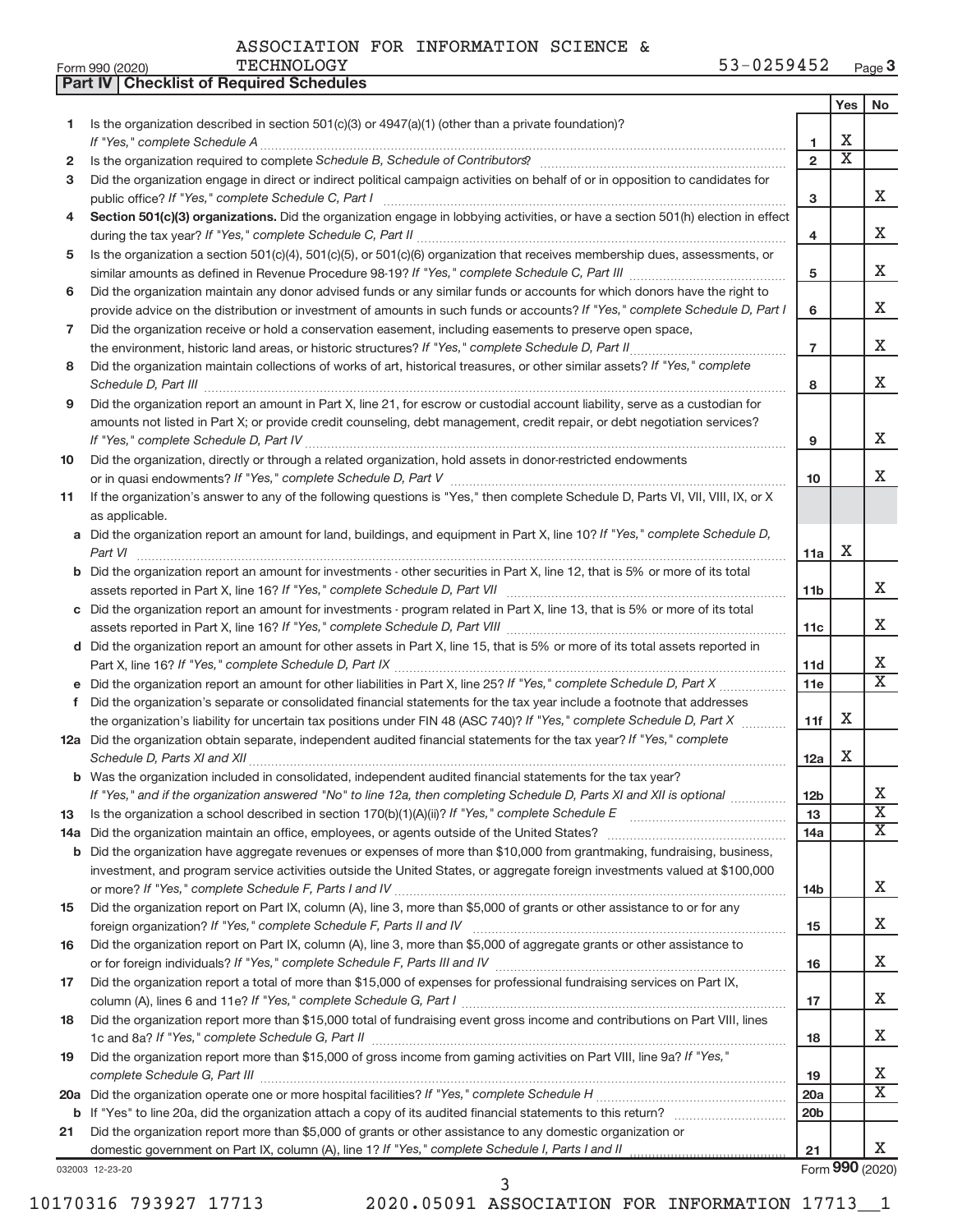|  |  | ASSOCIATION FOR INFORMATION SCIENCE & |  |  |
|--|--|---------------------------------------|--|--|
|--|--|---------------------------------------|--|--|

*(continued)*

**Part IV Checklist of Required Schedules**

|               |                                                                                                                                     |                 | Yes             | No                           |
|---------------|-------------------------------------------------------------------------------------------------------------------------------------|-----------------|-----------------|------------------------------|
| 22            | Did the organization report more than \$5,000 of grants or other assistance to or for domestic individuals on                       |                 |                 |                              |
|               |                                                                                                                                     | 22              | x               |                              |
| 23            | Did the organization answer "Yes" to Part VII, Section A, line 3, 4, or 5 about compensation of the organization's current          |                 |                 |                              |
|               | and former officers, directors, trustees, key employees, and highest compensated employees? If "Yes," complete                      |                 |                 |                              |
|               |                                                                                                                                     | 23              | х               |                              |
|               | 24a Did the organization have a tax-exempt bond issue with an outstanding principal amount of more than \$100,000 as of the         |                 |                 |                              |
|               | last day of the year, that was issued after December 31, 2002? If "Yes," answer lines 24b through 24d and complete                  |                 |                 |                              |
|               |                                                                                                                                     | 24a             |                 | X                            |
|               |                                                                                                                                     | 24 <sub>b</sub> |                 |                              |
|               | c Did the organization maintain an escrow account other than a refunding escrow at any time during the year to defease              |                 |                 |                              |
|               |                                                                                                                                     | 24c             |                 |                              |
|               |                                                                                                                                     | 24d             |                 |                              |
|               | 25a Section 501(c)(3), 501(c)(4), and 501(c)(29) organizations. Did the organization engage in an excess benefit                    |                 |                 |                              |
|               |                                                                                                                                     | 25a             |                 | X                            |
|               | <b>b</b> Is the organization aware that it engaged in an excess benefit transaction with a disqualified person in a prior year, and |                 |                 |                              |
|               | that the transaction has not been reported on any of the organization's prior Forms 990 or 990-EZ? If "Yes," complete               |                 |                 |                              |
|               | Schedule L, Part I                                                                                                                  | 25 <sub>b</sub> |                 | x                            |
| 26            | Did the organization report any amount on Part X, line 5 or 22, for receivables from or payables to any current                     |                 |                 |                              |
|               | or former officer, director, trustee, key employee, creator or founder, substantial contributor, or 35%                             |                 |                 |                              |
|               | controlled entity or family member of any of these persons? If "Yes," complete Schedule L, Part II                                  | 26              |                 | x                            |
| 27            | Did the organization provide a grant or other assistance to any current or former officer, director, trustee, key employee,         |                 |                 |                              |
|               | creator or founder, substantial contributor or employee thereof, a grant selection committee member, or to a 35% controlled         |                 |                 |                              |
|               | entity (including an employee thereof) or family member of any of these persons? If "Yes," complete Schedule L, Part III.           | 27              |                 | x                            |
| 28            | Was the organization a party to a business transaction with one of the following parties (see Schedule L, Part IV                   |                 |                 |                              |
|               | instructions, for applicable filing thresholds, conditions, and exceptions):                                                        |                 |                 |                              |
|               | a A current or former officer, director, trustee, key employee, creator or founder, or substantial contributor? If                  |                 |                 |                              |
|               |                                                                                                                                     | <b>28a</b>      |                 | х                            |
|               |                                                                                                                                     | 28 <sub>b</sub> |                 | X                            |
| c             | A 35% controlled entity of one or more individuals and/or organizations described in lines 28a or 28b?If                            |                 |                 |                              |
|               |                                                                                                                                     | 28 <sub>c</sub> |                 | Х<br>$\overline{\mathbf{x}}$ |
| 29            |                                                                                                                                     | 29              |                 |                              |
| 30            | Did the organization receive contributions of art, historical treasures, or other similar assets, or qualified conservation         |                 |                 | Х                            |
|               |                                                                                                                                     | 30              |                 | X                            |
| 31            | Did the organization liquidate, terminate, or dissolve and cease operations? If "Yes," complete Schedule N, Part I                  | 31              |                 |                              |
| 32            | Did the organization sell, exchange, dispose of, or transfer more than 25% of its net assets? If "Yes," complete                    |                 |                 | x                            |
|               | Did the organization own 100% of an entity disregarded as separate from the organization under Regulations                          | 32              |                 |                              |
| 33            | sections 301.7701-2 and 301.7701-3? If "Yes," complete Schedule R, Part I                                                           | 33              |                 | x                            |
| 34            | Was the organization related to any tax-exempt or taxable entity? If "Yes," complete Schedule R, Part II, III, or IV, and           |                 |                 |                              |
|               | Part V, line 1                                                                                                                      | 34              |                 | х                            |
|               |                                                                                                                                     | 35a             |                 | $\overline{\text{X}}$        |
|               | b If "Yes" to line 35a, did the organization receive any payment from or engage in any transaction with a controlled entity         |                 |                 |                              |
|               |                                                                                                                                     | 35 <sub>b</sub> |                 |                              |
| 36            | Section 501(c)(3) organizations. Did the organization make any transfers to an exempt non-charitable related organization?          |                 |                 |                              |
|               | If "Yes," complete Schedule R, Part V, line 2                                                                                       | 36              |                 | X.                           |
| 37            | Did the organization conduct more than 5% of its activities through an entity that is not a related organization                    |                 |                 |                              |
|               |                                                                                                                                     | 37              |                 | X.                           |
| 38            | Did the organization complete Schedule O and provide explanations in Schedule O for Part VI, lines 11b and 19?                      |                 |                 |                              |
|               |                                                                                                                                     | 38              | х               |                              |
| <b>Part V</b> | <b>Statements Regarding Other IRS Filings and Tax Compliance</b>                                                                    |                 |                 |                              |
|               |                                                                                                                                     |                 |                 |                              |
|               |                                                                                                                                     |                 | Yes             | No                           |
|               | 1a                                                                                                                                  |                 |                 |                              |
| b             | 0<br>Enter the number of Forms W-2G included in line 1a. Enter -0- if not applicable<br>1b                                          |                 |                 |                              |
| c             | Did the organization comply with backup withholding rules for reportable payments to vendors and reportable gaming                  |                 |                 |                              |
|               |                                                                                                                                     | 1c              | х               |                              |
|               | 032004 12-23-20<br>4                                                                                                                |                 | Form 990 (2020) |                              |
|               |                                                                                                                                     |                 |                 |                              |

10170316 793927 17713 2020.05091 ASSOCIATION FOR INFORMATION 17713\_\_1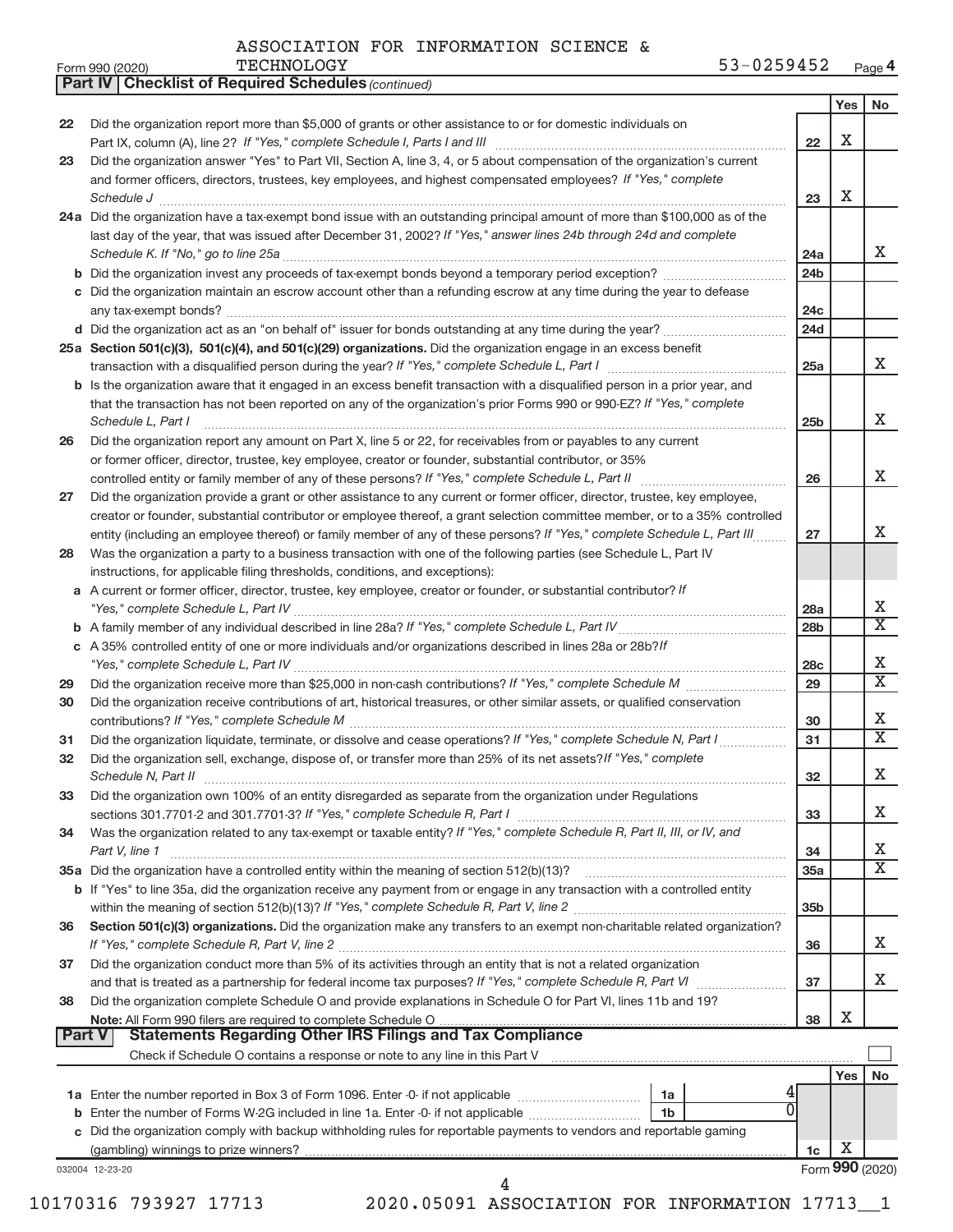| Part V | Statements Regarding Other IRS Filings and Tax Compliance (continued)                                                                                             |                 |     |                              |  |  |
|--------|-------------------------------------------------------------------------------------------------------------------------------------------------------------------|-----------------|-----|------------------------------|--|--|
|        |                                                                                                                                                                   |                 | Yes | No                           |  |  |
|        | 2a Enter the number of employees reported on Form W-3, Transmittal of Wage and Tax Statements,                                                                    |                 |     |                              |  |  |
|        | 5<br>filed for the calendar year ending with or within the year covered by this return<br>2a                                                                      |                 |     |                              |  |  |
| b      |                                                                                                                                                                   | 2 <sub>b</sub>  | X   |                              |  |  |
|        |                                                                                                                                                                   |                 |     |                              |  |  |
|        | 3a Did the organization have unrelated business gross income of \$1,000 or more during the year?                                                                  | За              |     | х                            |  |  |
| b      |                                                                                                                                                                   | 3b              |     |                              |  |  |
|        | 4a At any time during the calendar year, did the organization have an interest in, or a signature or other authority over, a                                      |                 |     |                              |  |  |
|        | financial account in a foreign country (such as a bank account, securities account, or other financial account)?                                                  | 4a              |     | х                            |  |  |
|        | <b>b</b> If "Yes," enter the name of the foreign country                                                                                                          |                 |     |                              |  |  |
|        | See instructions for filing requirements for FinCEN Form 114, Report of Foreign Bank and Financial Accounts (FBAR).                                               |                 |     |                              |  |  |
| 5a     |                                                                                                                                                                   | 5a              |     | Х                            |  |  |
| b      |                                                                                                                                                                   | 5 <sub>b</sub>  |     | $\overline{\mathbf{X}}$      |  |  |
| с      |                                                                                                                                                                   | 5c              |     |                              |  |  |
|        | 6a Does the organization have annual gross receipts that are normally greater than \$100,000, and did the organization solicit                                    |                 |     |                              |  |  |
|        |                                                                                                                                                                   |                 |     |                              |  |  |
| b      | If "Yes," did the organization include with every solicitation an express statement that such contributions or gifts                                              |                 |     |                              |  |  |
|        |                                                                                                                                                                   | 6b              |     |                              |  |  |
| 7      | Organizations that may receive deductible contributions under section 170(c).                                                                                     |                 |     |                              |  |  |
| a      | Did the organization receive a payment in excess of \$75 made partly as a contribution and partly for goods and services provided to the payor?                   | 7a              |     | x                            |  |  |
| b      |                                                                                                                                                                   | 7b              |     |                              |  |  |
| с      | Did the organization sell, exchange, or otherwise dispose of tangible personal property for which it was required                                                 |                 |     |                              |  |  |
|        |                                                                                                                                                                   | 7c              |     | х                            |  |  |
| d      | 7d                                                                                                                                                                |                 |     |                              |  |  |
| е      | Did the organization receive any funds, directly or indirectly, to pay premiums on a personal benefit contract?                                                   | 7e              |     | Х<br>$\overline{\mathbf{X}}$ |  |  |
| f      |                                                                                                                                                                   |                 |     |                              |  |  |
| g      | If the organization received a contribution of qualified intellectual property, did the organization file Form 8899 as required?                                  |                 |     |                              |  |  |
| h      | If the organization received a contribution of cars, boats, airplanes, or other vehicles, did the organization file a Form 1098-C?                                |                 |     |                              |  |  |
| 8      | Sponsoring organizations maintaining donor advised funds. Did a donor advised fund maintained by the                                                              |                 |     |                              |  |  |
|        |                                                                                                                                                                   |                 |     |                              |  |  |
| 9      | Sponsoring organizations maintaining donor advised funds.                                                                                                         |                 |     |                              |  |  |
| а      | Did the sponsoring organization make any taxable distributions under section 4966?                                                                                |                 |     |                              |  |  |
| b      |                                                                                                                                                                   | 9b              |     |                              |  |  |
| 10     | Section 501(c)(7) organizations. Enter:                                                                                                                           |                 |     |                              |  |  |
| а      | 10a                                                                                                                                                               |                 |     |                              |  |  |
|        | 10 <sub>b</sub><br>Gross receipts, included on Form 990, Part VIII, line 12, for public use of club facilities                                                    |                 |     |                              |  |  |
| ᄁ      | Section 501(c)(12) organizations. Enter:                                                                                                                          |                 |     |                              |  |  |
| а      | 11a                                                                                                                                                               |                 |     |                              |  |  |
|        | Gross income from other sources (Do not net amounts due or paid to other sources against                                                                          |                 |     |                              |  |  |
|        | amounts due or received from them.)<br>11b                                                                                                                        |                 |     |                              |  |  |
|        | 12a Section 4947(a)(1) non-exempt charitable trusts. Is the organization filing Form 990 in lieu of Form 1041?                                                    | 12a             |     |                              |  |  |
|        | <b>b</b> If "Yes," enter the amount of tax-exempt interest received or accrued during the year<br>12 <sub>b</sub>                                                 |                 |     |                              |  |  |
| 13     | Section 501(c)(29) qualified nonprofit health insurance issuers.                                                                                                  |                 |     |                              |  |  |
|        | a Is the organization licensed to issue qualified health plans in more than one state? [[[[[[[[[[[[ [[ [ [ [ [                                                    | 13a             |     |                              |  |  |
|        | Note: See the instructions for additional information the organization must report on Schedule O.                                                                 |                 |     |                              |  |  |
| b      | Enter the amount of reserves the organization is required to maintain by the states in which the                                                                  |                 |     |                              |  |  |
|        | 13 <sub>b</sub>                                                                                                                                                   |                 |     |                              |  |  |
| с      | 13 <sub>c</sub>                                                                                                                                                   |                 |     | X                            |  |  |
|        | 14a Did the organization receive any payments for indoor tanning services during the tax year?                                                                    | 14a             |     |                              |  |  |
|        | <b>b</b> If "Yes," has it filed a Form 720 to report these payments? If "No," provide an explanation on Schedule O<br><u> 1986 - John Bernstein, skriuwer oan</u> | 14 <sub>b</sub> |     |                              |  |  |
| 15     | Is the organization subject to the section 4960 tax on payment(s) of more than \$1,000,000 in remuneration or                                                     |                 |     |                              |  |  |
|        |                                                                                                                                                                   | 15              |     | x                            |  |  |
|        | If "Yes," see instructions and file Form 4720, Schedule N.                                                                                                        |                 |     |                              |  |  |
| 16     | Is the organization an educational institution subject to the section 4968 excise tax on net investment income?                                                   | 16              |     | х                            |  |  |
|        | If "Yes," complete Form 4720, Schedule O.                                                                                                                         |                 |     |                              |  |  |

Form (2020) **990**

032005 12-23-20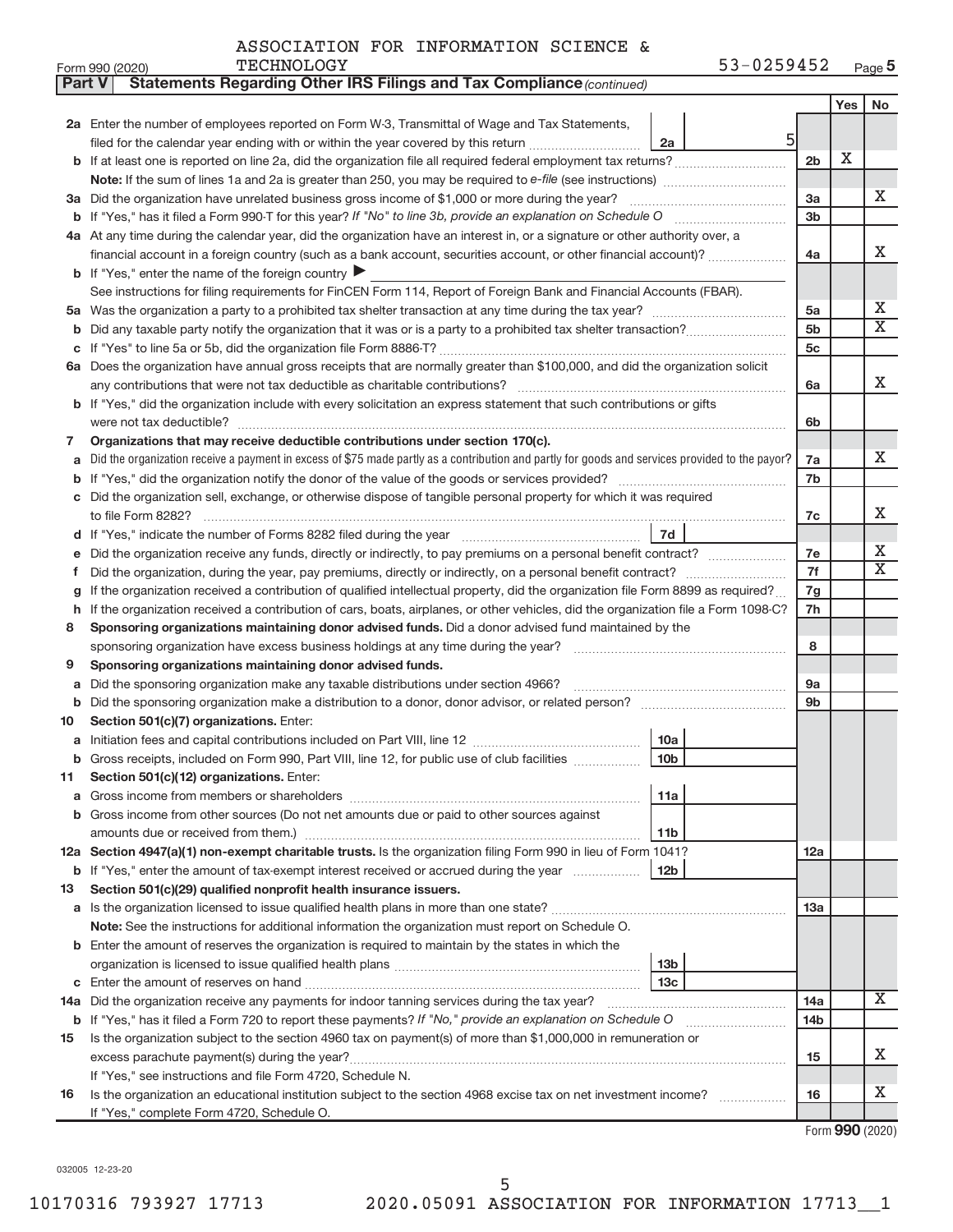**Part VI** Governance, Management, and Disclosure For each "Yes" response to lines 2 through 7b below, and for a "No" response

Form 990 (2020) Page **6** TECHNOLOGY 53-0259452

|          |                                                                                                                                                  |                               |    |                 |                         | $\overline{\mathbf{X}}$     |
|----------|--------------------------------------------------------------------------------------------------------------------------------------------------|-------------------------------|----|-----------------|-------------------------|-----------------------------|
|          | <b>Section A. Governing Body and Management</b>                                                                                                  |                               |    |                 |                         |                             |
|          |                                                                                                                                                  |                               |    |                 | Yes                     | No                          |
|          | 1a Enter the number of voting members of the governing body at the end of the tax year                                                           | 1a                            | 10 |                 |                         |                             |
|          | If there are material differences in voting rights among members of the governing body, or if the governing                                      |                               |    |                 |                         |                             |
|          | body delegated broad authority to an executive committee or similar committee, explain on Schedule O.                                            |                               |    |                 |                         |                             |
| b        | Enter the number of voting members included on line 1a, above, who are independent                                                               | 1b                            | 10 |                 |                         |                             |
| 2        | Did any officer, director, trustee, or key employee have a family relationship or a business relationship with any other                         |                               |    |                 |                         |                             |
|          |                                                                                                                                                  |                               |    | $\mathbf{2}$    |                         | x                           |
| 3        | Did the organization delegate control over management duties customarily performed by or under the direct supervision                            |                               |    |                 |                         |                             |
|          |                                                                                                                                                  |                               |    | 3               |                         | Х                           |
|          |                                                                                                                                                  |                               |    | 4               |                         | $\overline{\mathbf{x}}$     |
| 4        | Did the organization make any significant changes to its governing documents since the prior Form 990 was filed?                                 |                               |    |                 |                         | $\overline{\mathbf{x}}$     |
| 5        |                                                                                                                                                  |                               |    | 5               | $\overline{\mathbf{x}}$ |                             |
| 6        |                                                                                                                                                  |                               |    | 6               |                         |                             |
| 7a       | Did the organization have members, stockholders, or other persons who had the power to elect or appoint one or                                   |                               |    |                 |                         |                             |
|          |                                                                                                                                                  |                               |    | 7a              | X                       |                             |
|          | <b>b</b> Are any governance decisions of the organization reserved to (or subject to approval by) members, stockholders, or                      |                               |    |                 |                         |                             |
|          | persons other than the governing body?                                                                                                           |                               |    | 7b              | X                       |                             |
| 8        | Did the organization contemporaneously document the meetings held or written actions undertaken during the year by the following:                |                               |    |                 |                         |                             |
|          |                                                                                                                                                  |                               |    | 8a              | х                       |                             |
|          |                                                                                                                                                  |                               |    | 8b              | $\overline{\textbf{x}}$ |                             |
| 9        | Is there any officer, director, trustee, or key employee listed in Part VII, Section A, who cannot be reached at the                             |                               |    |                 |                         |                             |
|          |                                                                                                                                                  |                               |    | 9               |                         | X                           |
|          | Section B. Policies (This Section B requests information about policies not required by the Internal Revenue Code.)                              |                               |    |                 |                         |                             |
|          |                                                                                                                                                  |                               |    |                 | Yes <sub>1</sub>        | No                          |
|          |                                                                                                                                                  |                               |    | 10a             | х                       |                             |
|          |                                                                                                                                                  |                               |    |                 |                         |                             |
|          | <b>b</b> If "Yes," did the organization have written policies and procedures governing the activities of such chapters, affiliates,              |                               |    |                 |                         |                             |
|          |                                                                                                                                                  |                               |    | 10 <sub>b</sub> | Х                       |                             |
|          | 11a Has the organization provided a complete copy of this Form 990 to all members of its governing body before filing the form?                  |                               |    | 11a             | $\overline{\textbf{X}}$ |                             |
|          | <b>b</b> Describe in Schedule O the process, if any, used by the organization to review this Form 990.                                           |                               |    |                 |                         |                             |
|          |                                                                                                                                                  |                               |    | 12a             | X                       |                             |
|          |                                                                                                                                                  |                               |    | 12 <sub>b</sub> |                         | $\overline{\mathbf{X}}$     |
|          | c Did the organization regularly and consistently monitor and enforce compliance with the policy? If "Yes," describe                             |                               |    |                 |                         |                             |
|          | in Schedule O how this was done manufactured and continuum and contact the way to be a set of the set of the s                                   |                               |    | 12c             |                         | X                           |
| 13       |                                                                                                                                                  |                               |    | 13              | $\overline{\mathbf{X}}$ |                             |
| 14       | Did the organization have a written document retention and destruction policy? [11] manufaction manufaction in                                   |                               |    | 14              |                         | $\overline{\mathbf{X}}$     |
| 15       | Did the process for determining compensation of the following persons include a review and approval by independent                               |                               |    |                 |                         |                             |
|          | persons, comparability data, and contemporaneous substantiation of the deliberation and decision?                                                |                               |    |                 |                         |                             |
|          |                                                                                                                                                  |                               |    | <b>15a</b>      |                         | x                           |
|          |                                                                                                                                                  |                               |    | 15 <sub>b</sub> |                         | $\overline{\textnormal{x}}$ |
|          |                                                                                                                                                  |                               |    |                 |                         |                             |
|          | If "Yes" to line 15a or 15b, describe the process in Schedule O (see instructions).                                                              |                               |    |                 |                         |                             |
|          | 16a Did the organization invest in, contribute assets to, or participate in a joint venture or similar arrangement with a                        |                               |    |                 |                         |                             |
|          |                                                                                                                                                  |                               |    | 16a             |                         | x                           |
|          | taxable entity during the year?                                                                                                                  |                               |    |                 |                         |                             |
|          | b If "Yes," did the organization follow a written policy or procedure requiring the organization to evaluate its participation                   |                               |    |                 |                         |                             |
|          | in joint venture arrangements under applicable federal tax law, and take steps to safeguard the organization's                                   |                               |    |                 |                         |                             |
|          | exempt status with respect to such arrangements?                                                                                                 |                               |    | 16b             |                         |                             |
|          | <b>Section C. Disclosure</b>                                                                                                                     |                               |    |                 |                         |                             |
| 17       |                                                                                                                                                  |                               |    |                 |                         |                             |
|          | List the states with which a copy of this Form 990 is required to be filed $\blacktriangleright$ MD                                              |                               |    |                 |                         |                             |
| 18       | Section 6104 requires an organization to make its Forms 1023 (1024 or 1024-A, if applicable), 990, and 990-T (Section 501(c)(3)s only) available |                               |    |                 |                         |                             |
|          | for public inspection. Indicate how you made these available. Check all that apply.                                                              |                               |    |                 |                         |                             |
|          | $\lfloor x \rfloor$ Upon request<br>Own website<br>Another's website                                                                             | Other (explain on Schedule O) |    |                 |                         |                             |
|          | Describe on Schedule O whether (and if so, how) the organization made its governing documents, conflict of interest policy, and financial        |                               |    |                 |                         |                             |
|          | statements available to the public during the tax year.                                                                                          |                               |    |                 |                         |                             |
|          | State the name, address, and telephone number of the person who possesses the organization's books and records                                   |                               |    |                 |                         |                             |
|          | LYDIA MIDDLETON - 301-495-0900                                                                                                                   |                               |    |                 |                         |                             |
|          | 8555 16TH STREET, NO. 850, SILVER SPRING, MD<br>20910                                                                                            |                               |    |                 |                         |                             |
| 19<br>20 | 032006 12-23-20<br>6                                                                                                                             |                               |    |                 | Form 990 (2020)         |                             |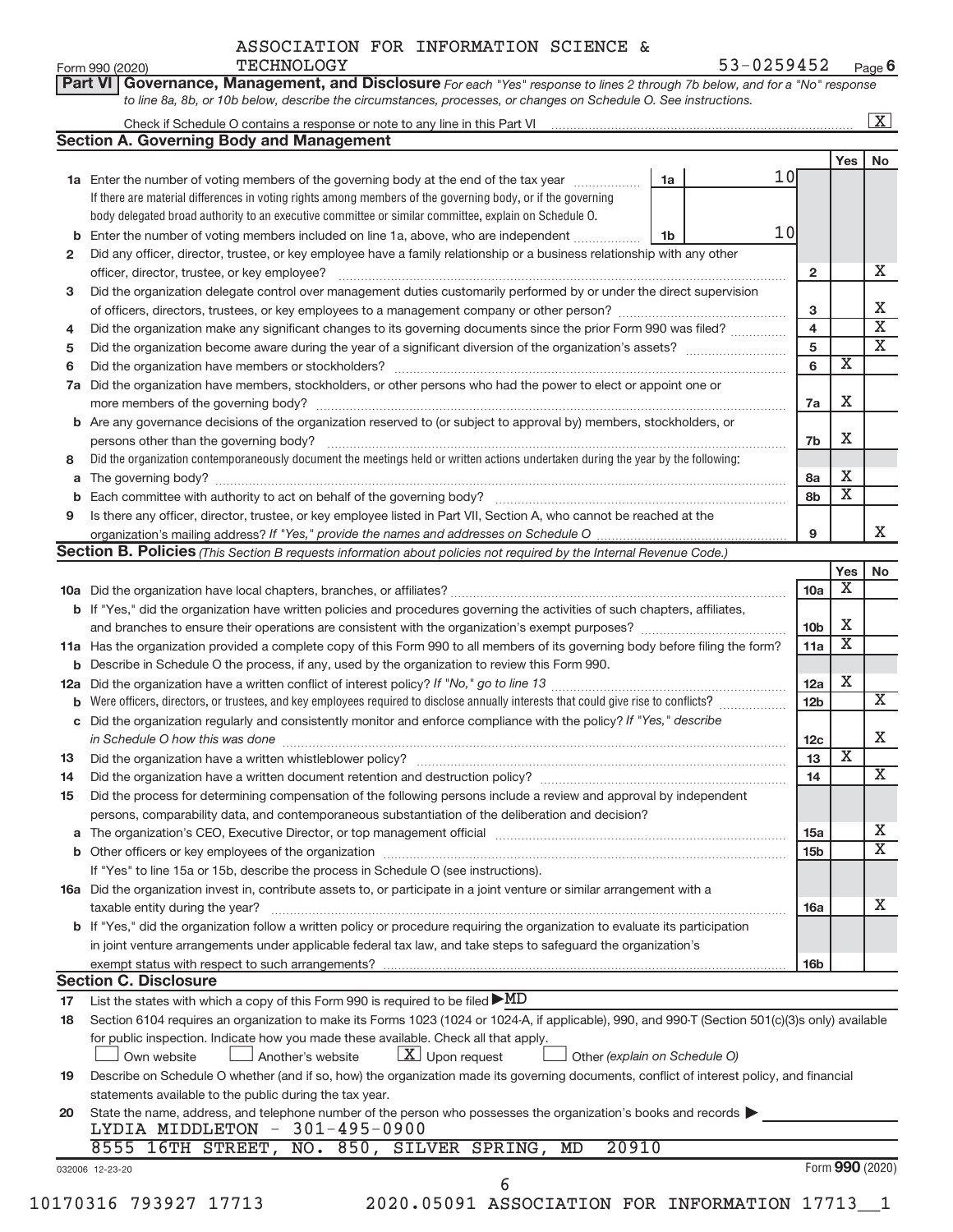|  |  |  | ASSOCIATION FOR INFORMATION SCIENCE & |  |  |
|--|--|--|---------------------------------------|--|--|
|--|--|--|---------------------------------------|--|--|

 $\begin{array}{c} \hline \end{array}$ 

| Part VII Compensation of Officers, Directors, Trustees, Key Employees, Highest Compensated |
|--------------------------------------------------------------------------------------------|
| <b>Employees, and Independent Contractors</b>                                              |

Check if Schedule O contains a response or note to any line in this Part VII

**Section A. Officers, Directors, Trustees, Key Employees, and Highest Compensated Employees**

**1a**  Complete this table for all persons required to be listed. Report compensation for the calendar year ending with or within the organization's tax year.  $\bullet$  List all of the organization's current officers, directors, trustees (whether individuals or organizations), regardless of amount of compensation.

Enter -0- in columns (D), (E), and (F) if no compensation was paid.

**•** List all of the organization's **current** key employees, if any. See instructions for definition of "key employee."

**Examber 1** List the organization's five *current* highest compensated employees (other than an officer, director, trustee, or key employee) who received reportable compensation (Box 5 of Form W-2 and/or Box 7 of Form 1099-MISC) of more than \$100,000 from the organization and any related organizations.

 $\bullet$  List all of the organization's former officers, key employees, and highest compensated employees who received more than \$100,000 of reportable compensation from the organization and any related organizations.

**•** List all of the organization's former directors or trustees that received, in the capacity as a former director or trustee of the organization, more than \$10,000 of reportable compensation from the organization and any related organizations.

See instructions for the order in which to list the persons above.

Check this box if neither the organization nor any related organization compensated any current officer, director, or trustee.  $\overline{\phantom{a}}$ 

| (A)                                    | (B)                    |                                |                                 | (C)         |              |                                   |        | (D)             | (E)             | (F)                          |
|----------------------------------------|------------------------|--------------------------------|---------------------------------|-------------|--------------|-----------------------------------|--------|-----------------|-----------------|------------------------------|
| Name and title                         | Average                |                                | (do not check more than one     | Position    |              |                                   |        | Reportable      | Reportable      | Estimated                    |
|                                        | hours per              |                                | box, unless person is both an   |             |              |                                   |        | compensation    | compensation    | amount of                    |
|                                        | week                   |                                | officer and a director/trustee) |             |              |                                   |        | from            | from related    | other                        |
|                                        | (list any              |                                |                                 |             |              |                                   |        | the             | organizations   | compensation                 |
|                                        | hours for              |                                |                                 |             |              |                                   |        | organization    | (W-2/1099-MISC) | from the                     |
|                                        | related                |                                |                                 |             |              |                                   |        | (W-2/1099-MISC) |                 | organization                 |
|                                        | organizations<br>below |                                |                                 |             |              |                                   |        |                 |                 | and related<br>organizations |
|                                        | line)                  | Individual trustee or director | Institutional trustee           | Officer     | Key employee | Highest compensated<br>  employee | Former |                 |                 |                              |
| LYDIA S. MIDDLETON<br>(1)              | 40.00                  |                                |                                 |             |              |                                   |        |                 |                 |                              |
| EXECUTIVE DIRECTOR                     |                        |                                |                                 | $\mathbf X$ |              |                                   |        | 183,752.        | 0.              | 43,331.                      |
| CLARA CHU, PRESIDENT UNTIL<br>(2)      | 2.00                   |                                |                                 |             |              |                                   |        |                 |                 |                              |
| DEC. 2020, THEN PAST PRESIDENT         |                        | $\mathbf X$                    |                                 | $\mathbf X$ |              |                                   |        | 0.              | $\mathbf 0$ .   | $0$ .                        |
| BRIAN DETLOR, PRES. ELECT UNTIL<br>(3) | 2.00                   |                                |                                 |             |              |                                   |        |                 |                 |                              |
| 2020, THEN PRESIDENT<br>DEC.           |                        | X                              |                                 | X           |              |                                   |        | 0.              | $\mathbf 0$ .   | $0$ .                        |
| ELAINE TOMS<br>(4)                     | 2.00                   |                                |                                 |             |              |                                   |        |                 |                 |                              |
| PAST PRESIDENT UNTIL NOV. 2020         |                        | $\mathbf X$                    |                                 | X           |              |                                   |        | 0.              | $\mathbf{0}$    | $\mathbf 0$ .                |
| NARESH AGARWAL<br>(5)                  | 2.00                   |                                |                                 |             |              |                                   |        |                 |                 |                              |
| PRES. ELECT AS OF DEC. 2020            |                        | $\mathbf X$                    |                                 | X           |              |                                   |        | 0.              | 0.              | $0$ .                        |
| INA FOURIE<br>(6)                      | 2.00                   |                                |                                 |             |              |                                   |        |                 |                 |                              |
| <b>TREASURER</b>                       |                        | Χ                              |                                 | $\mathbf X$ |              |                                   |        | 0.              | 0.              | $0$ .                        |
| <b>AGNES MAINKA</b><br>(7)             | 1.00                   |                                |                                 |             |              |                                   |        |                 |                 |                              |
| <b>DIRECTOR</b>                        |                        | $\mathbf X$                    |                                 |             |              |                                   |        | 0.              | $\mathbf 0$ .   | 0.                           |
| (8)<br>ANNA MARIA TAMMARO              | 1.00                   |                                |                                 |             |              |                                   |        |                 |                 |                              |
| <b>DIRECTOR</b>                        |                        | $\mathbf x$                    |                                 |             |              |                                   |        | 0.              | 0.              | $0$ .                        |
| SAM CHU<br>(9)                         | 1.00                   |                                |                                 |             |              |                                   |        |                 |                 |                              |
| DIRECTOR AS OF DEC. 2020               |                        | $\mathbf x$                    |                                 |             |              |                                   |        | 0.              | $\mathbf 0$ .   | 0.                           |
| (10) AJ MILLION                        | 1.00                   |                                |                                 |             |              |                                   |        |                 |                 |                              |
| DIRECTOR AS OF DEC. 2020               |                        | X                              |                                 |             |              |                                   |        | 0.              | 0.              | 0.                           |
| $(11)$ DAN WU                          | 1.00                   |                                |                                 |             |              |                                   |        |                 |                 |                              |
| DIRECTOR AS OF DEC. 2020               |                        | $\mathbf X$                    |                                 |             |              |                                   |        | 0.              | $\mathbf 0$ .   | $\mathbf 0$ .                |
| (12) CHRIS CUNNINGHAM                  | 1.00                   |                                |                                 |             |              |                                   |        |                 |                 |                              |
| DIRECTOR AS OF APRIL 2021              |                        | X                              |                                 |             |              |                                   |        | 0.              | 0.              | $0$ .                        |
| (13) EMILY KNOX                        | 2.00                   |                                |                                 |             |              |                                   |        |                 |                 |                              |
| DIRECTOR UNTIL NOV. 2020               |                        | $\overline{\text{X}}$          |                                 |             |              |                                   |        | 0.              | 0.              | $\mathbf 0$ .                |
| (14) MICHAEL OLSSON                    | 1.00                   |                                |                                 |             |              |                                   |        |                 |                 |                              |
| DIRECTOR UNTIL NOV. 2020               |                        | $\overline{\text{X}}$          |                                 |             |              |                                   |        | 0.              | 0.              | $0$ .                        |
| (15) SOO YOUNG RIEH                    | 1.00                   |                                |                                 |             |              |                                   |        |                 |                 |                              |
| DIRECTOR UNTIL NOV. 2020               |                        | X                              |                                 |             |              |                                   |        | 0.              | 0.              | 0.                           |
| (16) JAMES ANDREWS                     | 1.00                   |                                |                                 |             |              |                                   |        |                 |                 |                              |
| DIRECTOR UNTIL NOV. 2020               |                        | $\overline{\text{X}}$          |                                 |             |              |                                   |        | 0.              | 0.              | $0$ .                        |
| (17) STEVE HARDIN                      | 1.00                   |                                |                                 |             |              |                                   |        |                 |                 |                              |
| DIRECTOR UNTIL FEB. 2021               |                        | $\mathbf x$                    |                                 |             |              |                                   |        | 0.              | $\mathbf 0$ .   | 0.                           |
| 032007 12-23-20                        |                        |                                |                                 |             |              |                                   |        |                 |                 | Form 990 (2020)              |

10170316 793927 17713 2020.05091 ASSOCIATION FOR INFORMATION 17713\_\_1

7

Form (2020) **990**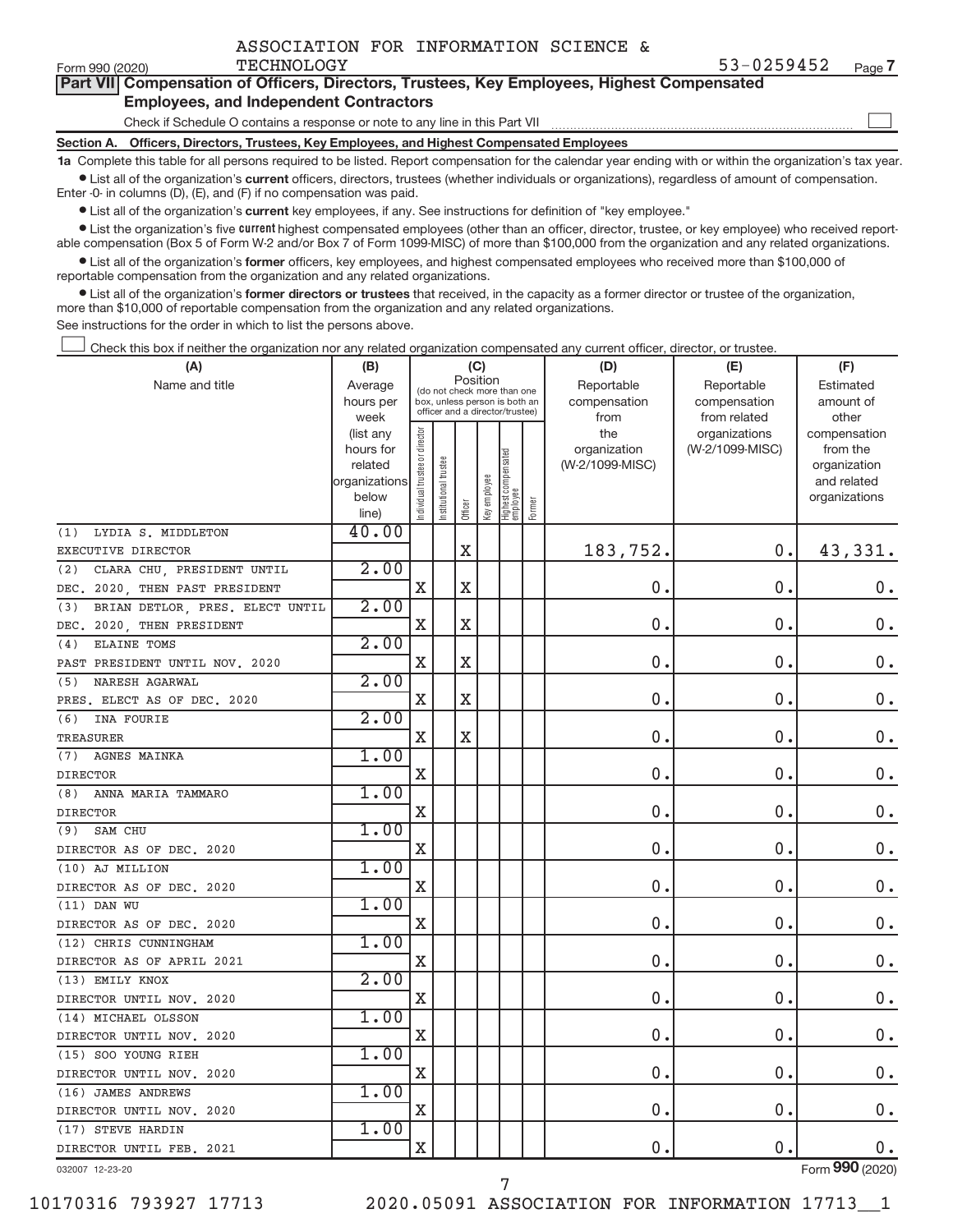|                 |                                                                                                                                      |                        |                                |                       |          |              |                                                              |        | ASSOCIATION FOR INFORMATION SCIENCE & |                            |                  |              |                        |                  |
|-----------------|--------------------------------------------------------------------------------------------------------------------------------------|------------------------|--------------------------------|-----------------------|----------|--------------|--------------------------------------------------------------|--------|---------------------------------------|----------------------------|------------------|--------------|------------------------|------------------|
| <b>Part VII</b> | TECHNOLOGY<br>Form 990 (2020)                                                                                                        |                        |                                |                       |          |              |                                                              |        |                                       | 53-0259452                 |                  |              |                        | Page 8           |
|                 | Section A. Officers, Directors, Trustees, Key Employees, and Highest Compensated Employees (continued)                               |                        |                                |                       |          |              |                                                              |        |                                       |                            |                  |              |                        |                  |
|                 | (A)                                                                                                                                  | (B)                    |                                |                       | Position | (C)          |                                                              |        | (D)                                   | (E)                        |                  |              | (F)                    |                  |
|                 | Name and title                                                                                                                       | Average<br>hours per   |                                |                       |          |              | (do not check more than one<br>box, unless person is both an |        | Reportable<br>compensation            | Reportable<br>compensation |                  |              | Estimated<br>amount of |                  |
|                 |                                                                                                                                      | week                   |                                |                       |          |              | officer and a director/trustee)                              |        | from                                  | from related               |                  |              | other                  |                  |
|                 |                                                                                                                                      | (list any              |                                |                       |          |              |                                                              |        | the                                   | organizations              |                  |              |                        | compensation     |
|                 |                                                                                                                                      | hours for              |                                |                       |          |              |                                                              |        | organization                          | (W-2/1099-MISC)            |                  |              | from the               |                  |
|                 |                                                                                                                                      | related                |                                |                       |          |              |                                                              |        | (W-2/1099-MISC)                       |                            |                  |              | organization           |                  |
|                 |                                                                                                                                      | organizations<br>below | Individual trustee or director | Institutional trustee |          | key employee | Highest compensated<br>employee                              |        |                                       |                            |                  |              | and related            |                  |
|                 |                                                                                                                                      | line)                  |                                |                       | Officer  |              |                                                              | Former |                                       |                            |                  |              | organizations          |                  |
|                 |                                                                                                                                      |                        |                                |                       |          |              |                                                              |        |                                       |                            |                  |              |                        |                  |
|                 |                                                                                                                                      |                        |                                |                       |          |              |                                                              |        |                                       |                            |                  |              |                        |                  |
|                 |                                                                                                                                      |                        |                                |                       |          |              |                                                              |        |                                       |                            |                  |              |                        |                  |
|                 |                                                                                                                                      |                        |                                |                       |          |              |                                                              |        |                                       |                            |                  |              |                        |                  |
|                 |                                                                                                                                      |                        |                                |                       |          |              |                                                              |        |                                       |                            |                  |              |                        |                  |
|                 |                                                                                                                                      |                        |                                |                       |          |              |                                                              |        |                                       |                            |                  |              |                        |                  |
|                 |                                                                                                                                      |                        |                                |                       |          |              |                                                              |        |                                       |                            |                  |              |                        |                  |
|                 |                                                                                                                                      |                        |                                |                       |          |              |                                                              |        |                                       |                            |                  |              |                        |                  |
|                 |                                                                                                                                      |                        |                                |                       |          |              |                                                              |        |                                       |                            |                  |              |                        |                  |
|                 |                                                                                                                                      |                        |                                |                       |          |              |                                                              |        |                                       |                            |                  |              |                        |                  |
|                 |                                                                                                                                      |                        |                                |                       |          |              |                                                              |        |                                       |                            |                  |              |                        |                  |
|                 |                                                                                                                                      |                        |                                |                       |          |              |                                                              |        |                                       |                            |                  |              |                        |                  |
|                 |                                                                                                                                      |                        |                                |                       |          |              |                                                              |        |                                       |                            |                  |              |                        |                  |
|                 |                                                                                                                                      |                        |                                |                       |          |              |                                                              |        |                                       |                            |                  |              |                        |                  |
|                 |                                                                                                                                      |                        |                                |                       |          |              |                                                              |        |                                       |                            |                  |              |                        |                  |
|                 |                                                                                                                                      |                        |                                |                       |          |              |                                                              |        |                                       |                            |                  |              |                        |                  |
|                 |                                                                                                                                      |                        |                                |                       |          |              |                                                              |        |                                       |                            |                  |              |                        |                  |
|                 |                                                                                                                                      |                        |                                |                       |          |              |                                                              |        |                                       |                            |                  |              |                        |                  |
|                 |                                                                                                                                      |                        |                                |                       |          |              |                                                              |        | 183,752.                              |                            | 0.               |              |                        | 43,331.          |
| c               | Total from continuation sheets to Part VII, Section A manufactured:                                                                  |                        |                                |                       |          |              |                                                              |        | 0.                                    |                            | $\overline{0}$ . |              |                        | 0.               |
|                 |                                                                                                                                      |                        |                                |                       |          |              |                                                              |        | 183, 752.                             |                            | $\overline{0}$ . |              |                        | 43,331.          |
| $\overline{2}$  | Total number of individuals (including but not limited to those listed above) who received more than \$100,000 of reportable         |                        |                                |                       |          |              |                                                              |        |                                       |                            |                  |              |                        |                  |
|                 | compensation from the organization $\blacktriangleright$                                                                             |                        |                                |                       |          |              |                                                              |        |                                       |                            |                  |              |                        |                  |
|                 |                                                                                                                                      |                        |                                |                       |          |              |                                                              |        |                                       |                            |                  |              | Yes                    | No               |
| 3               | Did the organization list any former officer, director, trustee, key employee, or highest compensated employee on                    |                        |                                |                       |          |              |                                                              |        |                                       |                            |                  |              |                        |                  |
|                 | line 1a? If "Yes," complete Schedule J for such individual                                                                           |                        |                                |                       |          |              |                                                              |        |                                       |                            |                  | 3            |                        | x                |
| 4               | For any individual listed on line 1a, is the sum of reportable compensation and other compensation from the organization             |                        |                                |                       |          |              |                                                              |        |                                       |                            |                  |              |                        |                  |
|                 |                                                                                                                                      |                        |                                |                       |          |              |                                                              |        |                                       |                            |                  | 4            | х                      |                  |
| 5               | Did any person listed on line 1a receive or accrue compensation from any unrelated organization or individual for services           |                        |                                |                       |          |              |                                                              |        |                                       |                            |                  |              |                        |                  |
|                 |                                                                                                                                      |                        |                                |                       |          |              |                                                              |        |                                       |                            |                  | 5            |                        | X                |
|                 | <b>Section B. Independent Contractors</b>                                                                                            |                        |                                |                       |          |              |                                                              |        |                                       |                            |                  |              |                        |                  |
| 1               | Complete this table for your five highest compensated independent contractors that received more than \$100,000 of compensation from |                        |                                |                       |          |              |                                                              |        |                                       |                            |                  |              |                        |                  |
|                 | the organization. Report compensation for the calendar year ending with or within the organization's tax year.                       |                        |                                |                       |          |              |                                                              |        |                                       |                            |                  |              |                        |                  |
|                 | (A)                                                                                                                                  |                        |                                |                       |          |              |                                                              |        | (B)                                   |                            |                  | (C)          |                        |                  |
|                 | Name and business address                                                                                                            |                        |                                | <b>NONE</b>           |          |              |                                                              |        | Description of services               |                            |                  | Compensation |                        |                  |
|                 |                                                                                                                                      |                        |                                |                       |          |              |                                                              |        |                                       |                            |                  |              |                        |                  |
|                 |                                                                                                                                      |                        |                                |                       |          |              |                                                              |        |                                       |                            |                  |              |                        |                  |
|                 |                                                                                                                                      |                        |                                |                       |          |              |                                                              |        |                                       |                            |                  |              |                        |                  |
|                 |                                                                                                                                      |                        |                                |                       |          |              |                                                              |        |                                       |                            |                  |              |                        |                  |
|                 |                                                                                                                                      |                        |                                |                       |          |              |                                                              |        |                                       |                            |                  |              |                        |                  |
|                 |                                                                                                                                      |                        |                                |                       |          |              |                                                              |        |                                       |                            |                  |              |                        |                  |
|                 |                                                                                                                                      |                        |                                |                       |          |              |                                                              |        |                                       |                            |                  |              |                        |                  |
|                 |                                                                                                                                      |                        |                                |                       |          |              |                                                              |        |                                       |                            |                  |              |                        |                  |
|                 |                                                                                                                                      |                        |                                |                       |          |              |                                                              |        |                                       |                            |                  |              |                        |                  |
| 2               | Total number of independent contractors (including but not limited to those listed above) who received more than                     |                        |                                |                       |          |              |                                                              |        |                                       |                            |                  |              |                        |                  |
|                 | \$100,000 of compensation from the organization                                                                                      |                        |                                |                       |          |              |                                                              |        |                                       |                            |                  |              |                        |                  |
|                 |                                                                                                                                      |                        |                                |                       |          |              |                                                              |        |                                       |                            |                  |              |                        | $000 \times 000$ |

032008 12-23-20

Form (2020) **990**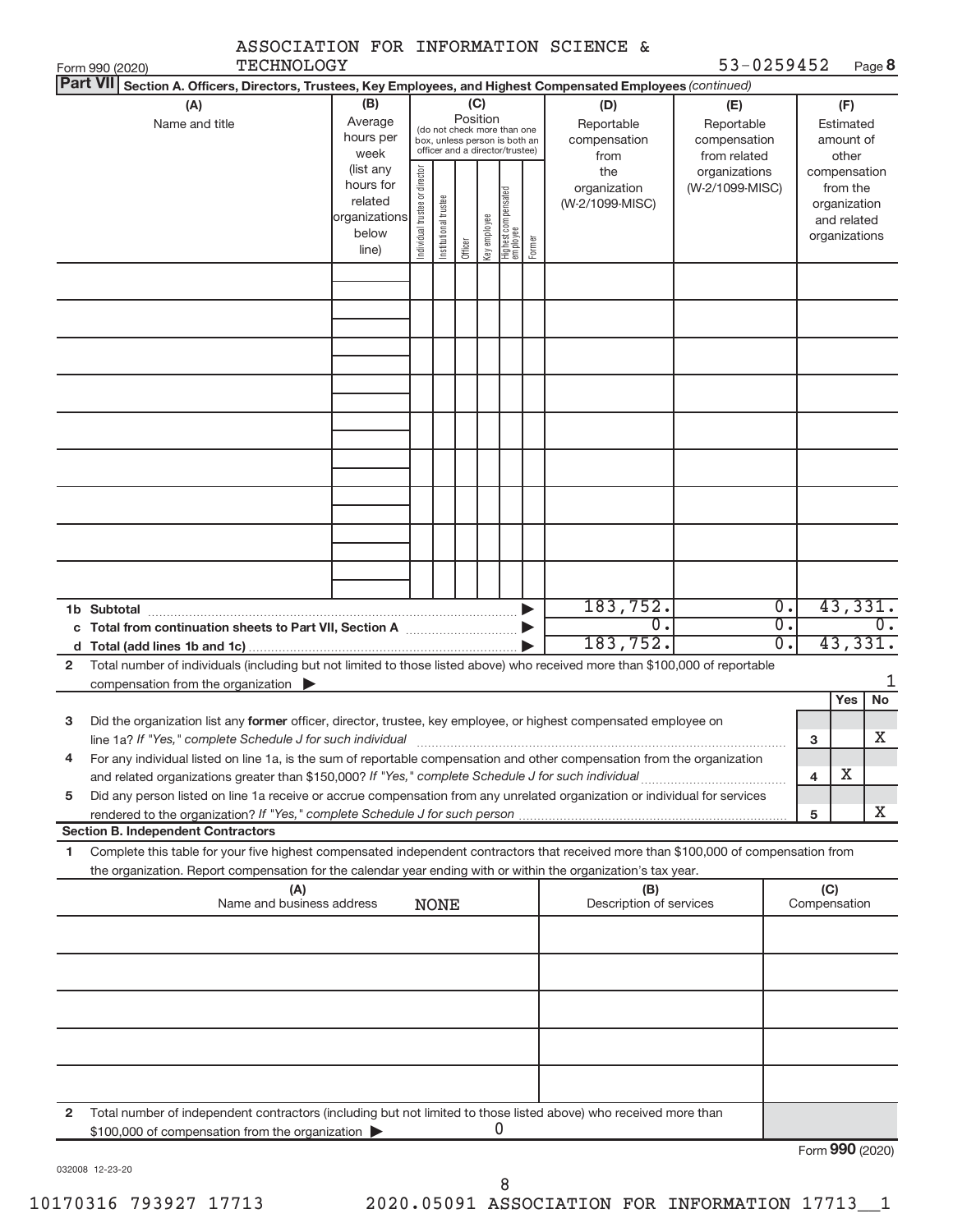| ASSOCIATION FOR INFORMATION SCIENCE & |  |  |  |  |
|---------------------------------------|--|--|--|--|
|---------------------------------------|--|--|--|--|

**Part VIII Statement of Revenue**

|                              |          | Check if Schedule O contains a response or note to any line in this Part VIII |                       |               |                                              |                                      |                                                                 |
|------------------------------|----------|-------------------------------------------------------------------------------|-----------------------|---------------|----------------------------------------------|--------------------------------------|-----------------------------------------------------------------|
|                              |          |                                                                               |                       | Total revenue | (B)<br>Related or exempt<br>function revenue | (C)<br>Unrelated<br>business revenue | (D)<br>Revenue excluded<br>from tax under<br>sections 512 - 514 |
|                              |          | 1 a Federated campaigns<br>1a                                                 |                       |               |                                              |                                      |                                                                 |
| Contributions, Gifts, Grants |          | 1 <sub>b</sub><br><b>b</b> Membership dues<br>$\overline{\phantom{a}}$        |                       |               |                                              |                                      |                                                                 |
|                              |          | 1 <sub>c</sub><br>c Fundraising events                                        |                       |               |                                              |                                      |                                                                 |
|                              |          | 1 <sub>d</sub>                                                                |                       |               |                                              |                                      |                                                                 |
|                              |          | d Related organizations                                                       | 112,181.              |               |                                              |                                      |                                                                 |
|                              |          | e Government grants (contributions)<br>1e                                     |                       |               |                                              |                                      |                                                                 |
|                              |          | f All other contributions, gifts, grants, and                                 |                       |               |                                              |                                      |                                                                 |
|                              |          | similar amounts not included above<br>1f                                      | 78,634.               |               |                                              |                                      |                                                                 |
|                              |          | $1g$ \$<br>g Noncash contributions included in lines 1a-1f                    |                       |               |                                              |                                      |                                                                 |
|                              |          |                                                                               |                       | 190,815.      |                                              |                                      |                                                                 |
|                              |          |                                                                               | <b>Business Code</b>  |               |                                              |                                      |                                                                 |
|                              | 2a       | PUBLICATIONS                                                                  | 900099                | 659,358.      | 658,608.                                     | 750.                                 |                                                                 |
|                              | b        | <b>CONFERENCES/MEETINGS</b>                                                   | 900099                | 153, 278.     | 153, 278.                                    |                                      |                                                                 |
| Program Service              | <b>C</b> | <b>MEMBERSHIP DUES</b>                                                        | 900099                | 134,913.      | 134,913.                                     |                                      |                                                                 |
|                              | d        | <b>MANAGEMENT FEES</b>                                                        | 900099                | 9,000.        | 9,000.                                       |                                      |                                                                 |
|                              | e        | <b>CHAPTERS AND SIG</b>                                                       | 900099                | 2,667.        | 2,667.                                       |                                      |                                                                 |
|                              |          | f All other program service revenue                                           |                       |               |                                              |                                      |                                                                 |
|                              |          |                                                                               |                       | 959, 216.     |                                              |                                      |                                                                 |
|                              | 3        | Investment income (including dividends, interest, and                         |                       |               |                                              |                                      |                                                                 |
|                              |          |                                                                               |                       | 43,034.       |                                              |                                      | 43,034.                                                         |
|                              | 4        | Income from investment of tax-exempt bond proceeds                            |                       |               |                                              |                                      |                                                                 |
|                              | 5        |                                                                               |                       |               |                                              |                                      |                                                                 |
|                              |          | (i) Real                                                                      | (ii) Personal         |               |                                              |                                      |                                                                 |
|                              |          | 6 a Gross rents<br>6a                                                         |                       |               |                                              |                                      |                                                                 |
|                              |          | .<br>6 <sub>b</sub>                                                           |                       |               |                                              |                                      |                                                                 |
|                              | b        | Less: rental expenses                                                         |                       |               |                                              |                                      |                                                                 |
|                              |          | c Rental income or (loss)<br>6c                                               |                       |               |                                              |                                      |                                                                 |
|                              |          | d Net rental income or (loss)                                                 |                       |               |                                              |                                      |                                                                 |
|                              |          | (i) Securities<br>7 a Gross amount from sales of                              | (ii) Other            |               |                                              |                                      |                                                                 |
|                              |          | 41,795.<br>assets other than inventory<br>7a                                  |                       |               |                                              |                                      |                                                                 |
|                              |          | <b>b</b> Less: cost or other basis                                            |                       |               |                                              |                                      |                                                                 |
| <b>Other Revenue</b>         |          | $18,445$ .<br> 7b <br>and sales expenses                                      |                       |               |                                              |                                      |                                                                 |
|                              |          | 23,350.<br>7c<br><b>c</b> Gain or (loss) $\ldots$                             |                       |               |                                              |                                      |                                                                 |
|                              |          |                                                                               |                       | 23,350.       |                                              |                                      | 23,350.                                                         |
|                              |          | 8 a Gross income from fundraising events (not                                 |                       |               |                                              |                                      |                                                                 |
|                              |          | including \$ of                                                               |                       |               |                                              |                                      |                                                                 |
|                              |          | contributions reported on line 1c). See                                       |                       |               |                                              |                                      |                                                                 |
|                              |          | 8a                                                                            |                       |               |                                              |                                      |                                                                 |
|                              |          | 8 <sub>b</sub>                                                                |                       |               |                                              |                                      |                                                                 |
|                              |          | c Net income or (loss) from fundraising events                                |                       |               |                                              |                                      |                                                                 |
|                              |          | 9 a Gross income from gaming activities. See                                  |                       |               |                                              |                                      |                                                                 |
|                              |          | 9a                                                                            |                       |               |                                              |                                      |                                                                 |
|                              |          | 9 <sub>b</sub><br><b>b</b> Less: direct expenses <b>manually</b>              |                       |               |                                              |                                      |                                                                 |
|                              |          | c Net income or (loss) from gaming activities                                 |                       |               |                                              |                                      |                                                                 |
|                              |          | 10 a Gross sales of inventory, less returns                                   |                       |               |                                              |                                      |                                                                 |
|                              |          | 10a                                                                           |                       |               |                                              |                                      |                                                                 |
|                              |          | 10b<br><b>b</b> Less: cost of goods sold                                      |                       |               |                                              |                                      |                                                                 |
|                              |          |                                                                               |                       |               |                                              |                                      |                                                                 |
|                              |          | c Net income or (loss) from sales of inventory                                | <b>Business Code</b>  |               |                                              |                                      |                                                                 |
|                              |          | 11 a REWARDS, REFUNDS, REBA                                                   | 900099                | 9,618.        |                                              |                                      | 9,618.                                                          |
|                              |          |                                                                               |                       |               |                                              |                                      |                                                                 |
| Miscellaneous<br>Revenue     | b        |                                                                               |                       |               |                                              |                                      |                                                                 |
|                              | С        |                                                                               |                       |               |                                              |                                      |                                                                 |
|                              |          |                                                                               |                       |               |                                              |                                      |                                                                 |
|                              |          |                                                                               | $\blacktriangleright$ | 9,618.        |                                              |                                      |                                                                 |
|                              | 12       | Total revenue. See instructions                                               |                       | 1,226,033.    | 958,466.                                     | 750.                                 | 76,002.                                                         |
| 032009 12-23-20              |          |                                                                               |                       | 9             |                                              |                                      | Form 990 (2020)                                                 |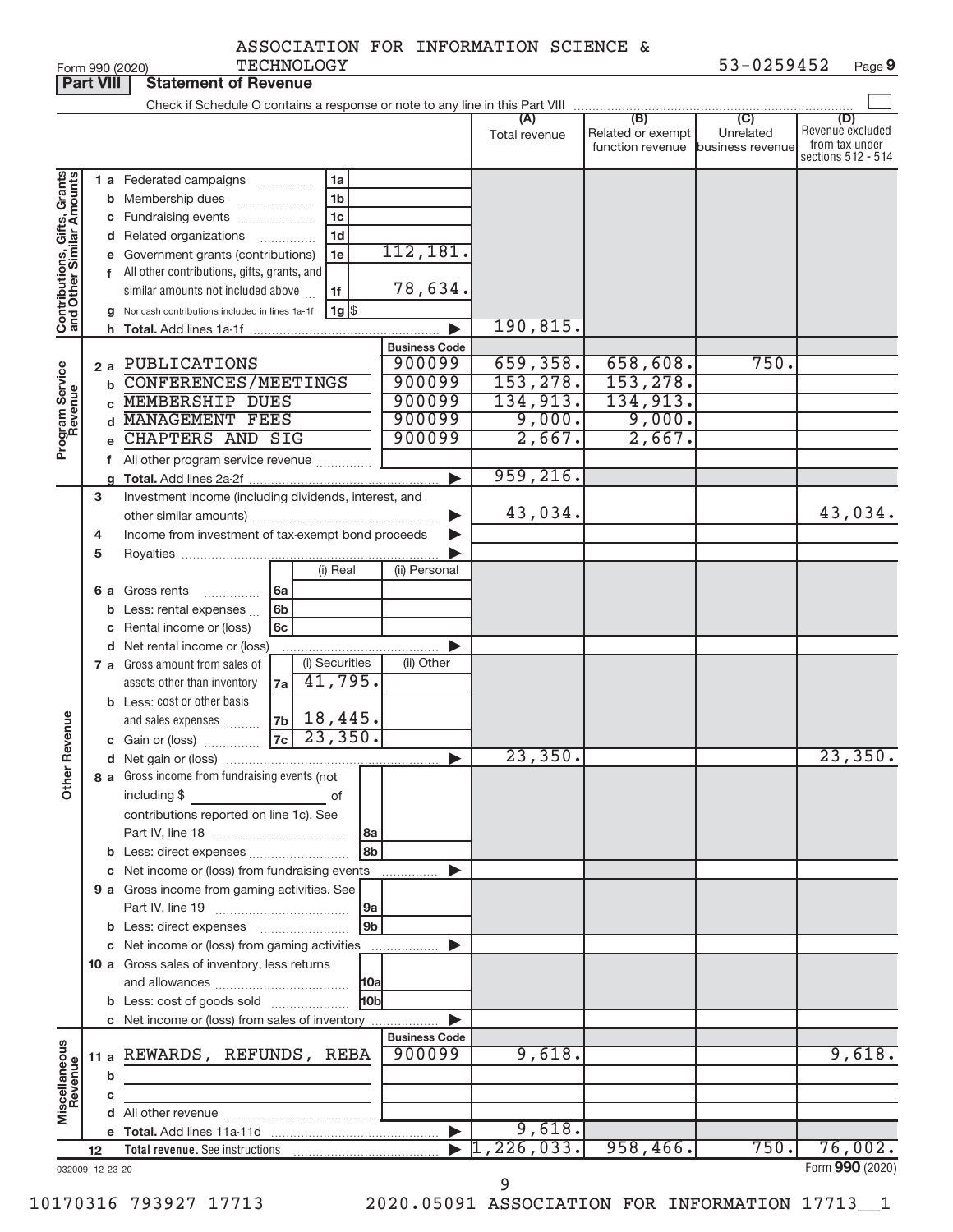53-0259452 Page 10

|              | <b>Part IX   Statement of Functional Expenses</b>                                                                          |                        |                                    |                                           |                                |  |  |  |  |
|--------------|----------------------------------------------------------------------------------------------------------------------------|------------------------|------------------------------------|-------------------------------------------|--------------------------------|--|--|--|--|
|              | Section 501(c)(3) and 501(c)(4) organizations must complete all columns. All other organizations must complete column (A). |                        |                                    |                                           |                                |  |  |  |  |
|              | Check if Schedule O contains a response or note to any line in this Part IX                                                |                        |                                    |                                           | $\mathbf{X}$                   |  |  |  |  |
|              | Do not include amounts reported on lines 6b,<br>7b, 8b, 9b, and 10b of Part VIII.                                          | (A)<br>Total expenses  | (B)<br>Program service<br>expenses | (C)<br>Management and<br>general expenses | (D)<br>Fundraising<br>expenses |  |  |  |  |
| 1.           | Grants and other assistance to domestic organizations                                                                      |                        |                                    |                                           |                                |  |  |  |  |
|              | and domestic governments. See Part IV, line 21                                                                             |                        |                                    |                                           |                                |  |  |  |  |
| $\mathbf{2}$ | Grants and other assistance to domestic                                                                                    |                        |                                    |                                           |                                |  |  |  |  |
|              | individuals. See Part IV, line 22                                                                                          | 15,320.                | 15,320.                            |                                           |                                |  |  |  |  |
| 3            | Grants and other assistance to foreign                                                                                     |                        |                                    |                                           |                                |  |  |  |  |
|              | organizations, foreign governments, and foreign                                                                            |                        |                                    |                                           |                                |  |  |  |  |
|              | individuals. See Part IV, lines 15 and 16                                                                                  |                        |                                    |                                           |                                |  |  |  |  |
| 4            | Benefits paid to or for members                                                                                            |                        |                                    |                                           |                                |  |  |  |  |
| 5            | Compensation of current officers, directors,                                                                               |                        |                                    |                                           |                                |  |  |  |  |
|              | trustees, and key employees                                                                                                | 232,429.               | 201,958.                           | 30,471.                                   |                                |  |  |  |  |
| 6            | Compensation not included above to disqualified                                                                            |                        |                                    |                                           |                                |  |  |  |  |
|              | persons (as defined under section 4958(f)(1)) and                                                                          |                        |                                    |                                           |                                |  |  |  |  |
|              | persons described in section 4958(c)(3)(B)                                                                                 | 319, 124.              | 289,546.                           | 29,578.                                   |                                |  |  |  |  |
| 7            |                                                                                                                            |                        |                                    |                                           |                                |  |  |  |  |
| 8            | Pension plan accruals and contributions (include                                                                           |                        |                                    |                                           |                                |  |  |  |  |
| 9            | section 401(k) and 403(b) employer contributions)                                                                          | $\frac{4,423}{54,638}$ | $\frac{3,170}{38,246}$             | $\frac{1,253}{16,392}$                    |                                |  |  |  |  |
| 10           | Other employee benefits                                                                                                    | 38,690.                | 21,120.                            | 17,570.                                   |                                |  |  |  |  |
| 11           | Fees for services (nonemployees):                                                                                          |                        |                                    |                                           |                                |  |  |  |  |
| a            |                                                                                                                            |                        |                                    |                                           |                                |  |  |  |  |
| b            |                                                                                                                            | 1,400.                 |                                    | 1,400.                                    |                                |  |  |  |  |
|              |                                                                                                                            | 11,759.                |                                    | 11,759.                                   |                                |  |  |  |  |
| d            |                                                                                                                            |                        |                                    |                                           |                                |  |  |  |  |
|              | Professional fundraising services. See Part IV, line 17                                                                    |                        |                                    |                                           |                                |  |  |  |  |
| f            | Investment management fees                                                                                                 | 6,107.                 |                                    | 6,107.                                    |                                |  |  |  |  |
| $\mathbf{q}$ | Other. (If line 11g amount exceeds 10% of line 25,                                                                         |                        |                                    |                                           |                                |  |  |  |  |
|              | column (A) amount, list line 11g expenses on Sch O.)                                                                       | 126,483.               | 107,804.                           | 18,679.                                   |                                |  |  |  |  |
| 12           |                                                                                                                            | 769.                   | 769.                               |                                           |                                |  |  |  |  |
| 13           |                                                                                                                            | 58,873.                | 50,844.                            | 8,029.                                    |                                |  |  |  |  |
| 14           |                                                                                                                            | 93, 103.               |                                    | 93, 103.                                  |                                |  |  |  |  |
| 15           |                                                                                                                            |                        |                                    |                                           |                                |  |  |  |  |
| 16           |                                                                                                                            | 76,188.                | 50,952.                            | 25, 236.                                  |                                |  |  |  |  |
| 17           | Travel                                                                                                                     | 4,607.                 | 4,607.                             |                                           |                                |  |  |  |  |
| 18           | Payments of travel or entertainment expenses                                                                               |                        |                                    |                                           |                                |  |  |  |  |
|              | for any federal, state, or local public officials                                                                          |                        |                                    |                                           |                                |  |  |  |  |
| 19           | Conferences, conventions, and meetings                                                                                     | 1,081.                 |                                    | 1,081.                                    |                                |  |  |  |  |
| 20           | Interest                                                                                                                   |                        |                                    |                                           |                                |  |  |  |  |
| 21           | Depreciation, depletion, and amortization                                                                                  | 10,788.                | 7,552.                             | 3,236.                                    |                                |  |  |  |  |
| 22<br>23     | Insurance                                                                                                                  | 9,266.                 |                                    | 9, 266.                                   |                                |  |  |  |  |
| 24           | Other expenses. Itemize expenses not covered                                                                               |                        |                                    |                                           |                                |  |  |  |  |
|              | above (List miscellaneous expenses on line 24e. If                                                                         |                        |                                    |                                           |                                |  |  |  |  |
|              | line 24e amount exceeds 10% of line 25, column (A)<br>amount, list line 24e expenses on Schedule O.)                       |                        |                                    |                                           |                                |  |  |  |  |
| $\mathbf{a}$ | MAINTENANCE                                                                                                                | 6,645.                 | 4,651.                             | 1,994.                                    |                                |  |  |  |  |
| b            | DUES AND SUBSCRIPTIONS                                                                                                     | 3,244.                 |                                    | 3,244.                                    |                                |  |  |  |  |
|              | TRAINING & EDUCATION                                                                                                       | 2,184.                 | 1,530.                             | 654.                                      |                                |  |  |  |  |
| d            | PLAQUES AND OTHER AWARD                                                                                                    | 1,436.                 | 1,436.                             |                                           |                                |  |  |  |  |
|              | e All other expenses                                                                                                       | 298.                   |                                    | 298.                                      |                                |  |  |  |  |
| 25           | Total functional expenses. Add lines 1 through 24e                                                                         | 1,078,855.             | 799,505.                           | 279, 350.                                 | $\overline{0}$ .               |  |  |  |  |
| 26           | Joint costs. Complete this line only if the organization                                                                   |                        |                                    |                                           |                                |  |  |  |  |
|              | reported in column (B) joint costs from a combined                                                                         |                        |                                    |                                           |                                |  |  |  |  |
|              | educational campaign and fundraising solicitation.                                                                         |                        |                                    |                                           |                                |  |  |  |  |
|              | Check here $\blacktriangleright$<br>if following SOP 98-2 (ASC 958-720)                                                    |                        |                                    |                                           |                                |  |  |  |  |

032010 12-23-20

Form (2020) **990**

10170316 793927 17713 2020.05091 ASSOCIATION FOR INFORMATION 17713\_\_1 10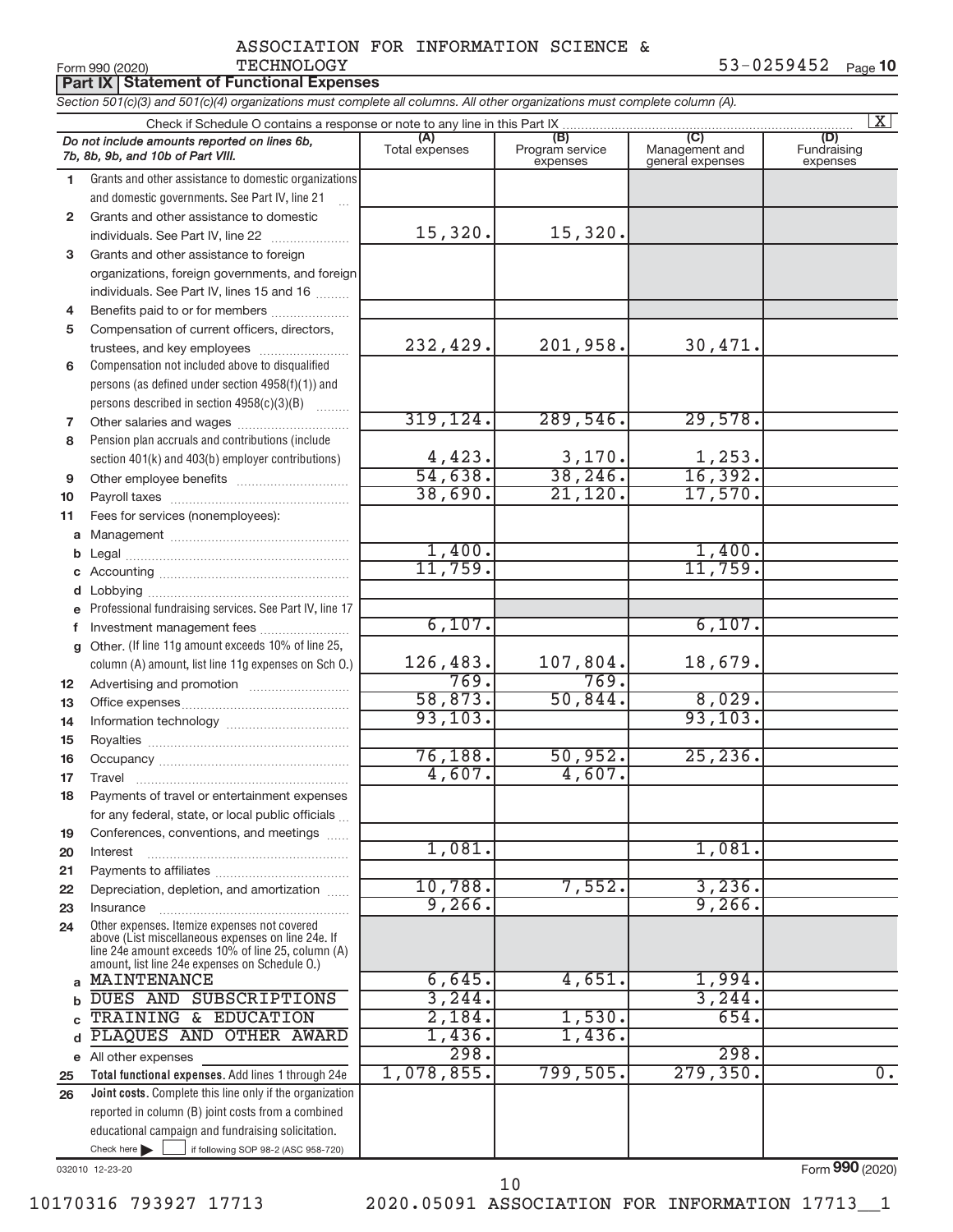| Form 990 (2020) |               |
|-----------------|---------------|
|                 | Dow V Dolongs |

Form 990 (2020) Page **11** TECHNOLOGY 53-0259452

|                             | <b>Fail A</b> | <b>Dalafice Stief</b>                                                                      |  |          |                          |                 |                    |
|-----------------------------|---------------|--------------------------------------------------------------------------------------------|--|----------|--------------------------|-----------------|--------------------|
|                             |               |                                                                                            |  |          |                          |                 |                    |
|                             |               |                                                                                            |  |          | (A)<br>Beginning of year |                 | (B)<br>End of year |
|                             | 1             |                                                                                            |  |          | 749,892.                 | 1               | 325,675.           |
|                             | 2             |                                                                                            |  |          |                          | $\mathbf{2}$    | 403,692.           |
|                             | 3             |                                                                                            |  |          |                          | з               |                    |
|                             | 4             |                                                                                            |  |          | 4                        | 9,841.          |                    |
|                             | 5             | Loans and other receivables from any current or former officer, director,                  |  |          |                          |                 |                    |
|                             |               | trustee, key employee, creator or founder, substantial contributor, or 35%                 |  |          |                          |                 |                    |
|                             |               | controlled entity or family member of any of these persons                                 |  |          |                          | 5               |                    |
|                             | 6             | Loans and other receivables from other disqualified persons (as defined                    |  |          |                          |                 |                    |
|                             |               | under section 4958(f)(1)), and persons described in section 4958(c)(3)(B)                  |  |          |                          | 6               |                    |
|                             | 7             |                                                                                            |  |          |                          | $\overline{7}$  |                    |
| Assets                      | 8             |                                                                                            |  |          | 2,586.                   | 8               |                    |
|                             | 9             |                                                                                            |  |          | 155,828.                 | 9               | 98,849.            |
|                             |               | <b>10a</b> Land, buildings, and equipment: cost or other                                   |  |          |                          |                 |                    |
|                             |               | basis. Complete Part VI of Schedule D  10a   203, 463.                                     |  |          |                          |                 |                    |
|                             |               |                                                                                            |  | 187,544. | 26, 705.                 | 10 <sub>c</sub> | 15,919.            |
|                             | 11            |                                                                                            |  |          | 1,622,720.               | 11              | 1,972,344.         |
|                             | 12            |                                                                                            |  |          | 12                       |                 |                    |
|                             | 13            |                                                                                            |  |          | 13                       |                 |                    |
|                             | 14            |                                                                                            |  |          |                          | 14              |                    |
|                             | 15            |                                                                                            |  |          | 7,003.                   | 15              | 7,003.             |
|                             | 16            |                                                                                            |  |          | 2,564,734.               | 16              | 2,833,323.         |
|                             | 17            |                                                                                            |  |          | 64,390.                  | 17              | 86,008.            |
|                             | 18            |                                                                                            |  | 18       |                          |                 |                    |
|                             | 19            |                                                                                            |  | 157,437. | 19                       | 142, 266.       |                    |
|                             | 20            |                                                                                            |  |          |                          | 20              |                    |
|                             | 21            | Escrow or custodial account liability. Complete Part IV of Schedule D                      |  |          |                          | 21              |                    |
|                             | 22            | Loans and other payables to any current or former officer, director,                       |  |          |                          |                 |                    |
|                             |               | trustee, key employee, creator or founder, substantial contributor, or 35%                 |  |          |                          |                 |                    |
| Liabilities                 |               | controlled entity or family member of any of these persons                                 |  |          |                          | 22              |                    |
|                             | 23            | Secured mortgages and notes payable to unrelated third parties                             |  |          |                          | 23              |                    |
|                             | 24            | Unsecured notes and loans payable to unrelated third parties                               |  |          | 101, 100.                | 24              |                    |
|                             | 25            | Other liabilities (including federal income tax, payables to related third                 |  |          |                          |                 |                    |
|                             |               | parties, and other liabilities not included on lines 17-24). Complete Part X               |  |          |                          |                 |                    |
|                             |               | of Schedule D                                                                              |  |          |                          | 25              |                    |
|                             | 26            | Total liabilities. Add lines 17 through 25                                                 |  |          | 322, 927.                | 26              | 228, 274.          |
|                             |               | Organizations that follow FASB ASC 958, check here $\blacktriangleright \lfloor X \rfloor$ |  |          |                          |                 |                    |
|                             |               | and complete lines 27, 28, 32, and 33.                                                     |  |          |                          |                 |                    |
|                             | 27            |                                                                                            |  |          | 2, 241, 807.             | 27              | 2,604,276.         |
|                             | 28            |                                                                                            |  |          |                          | 28              | 773.               |
|                             |               | Organizations that do not follow FASB ASC 958, check here $\blacktriangleright \Box$       |  |          |                          |                 |                    |
| Net Assets or Fund Balances |               | and complete lines 29 through 33.                                                          |  |          |                          |                 |                    |
|                             | 29            |                                                                                            |  |          |                          | 29              |                    |
|                             | 30            | Paid-in or capital surplus, or land, building, or equipment fund                           |  |          |                          | 30              |                    |
|                             | 31            | Retained earnings, endowment, accumulated income, or other funds                           |  |          |                          | 31              |                    |
|                             | 32            |                                                                                            |  |          | 2, 241, 807.             | 32              | 2,605,049.         |
|                             | 33            |                                                                                            |  |          | 2,564,734.               | 33              | 2,833,323.         |

Form (2020) **990**

032011 12-23-20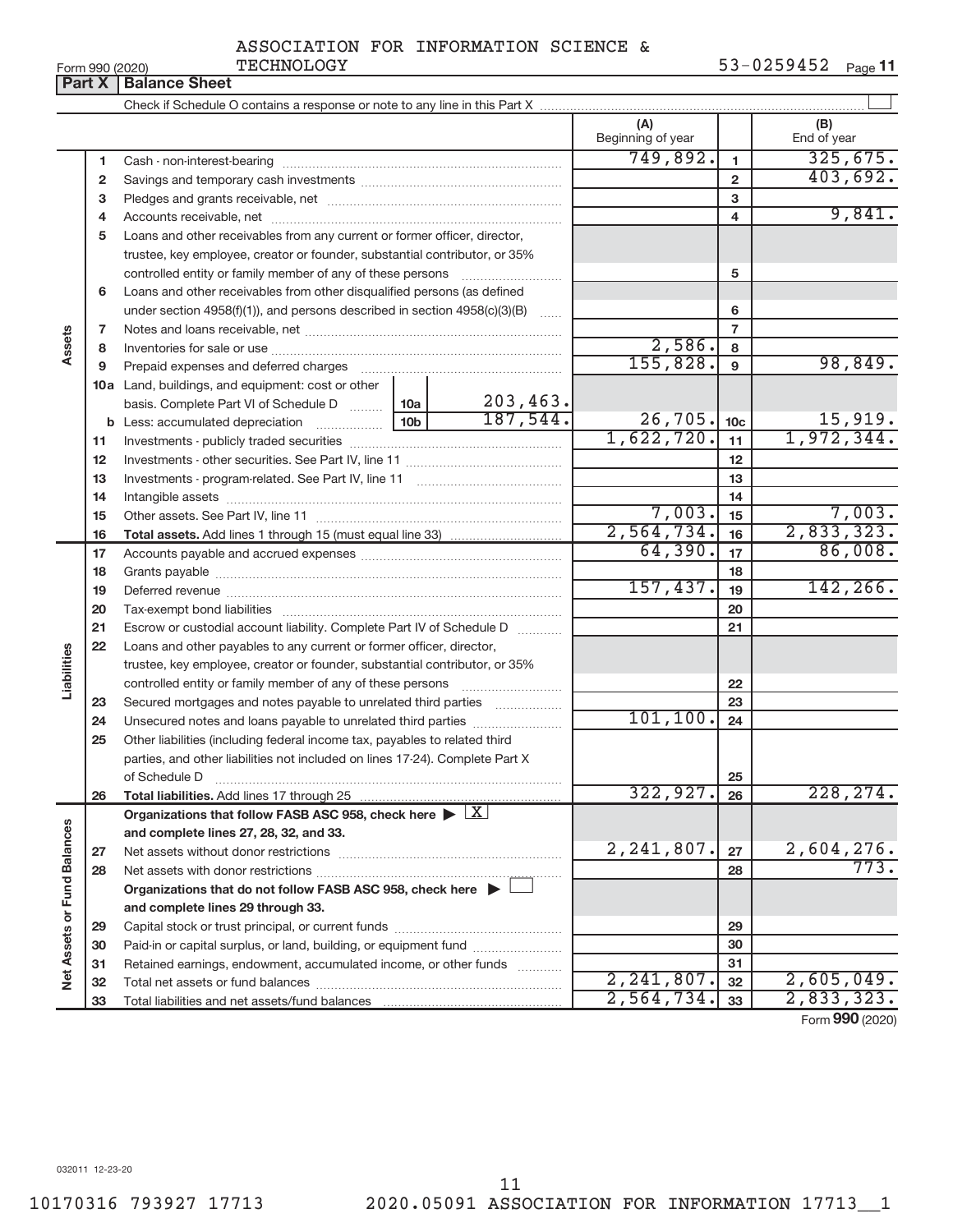| ASSOCIATION FOR INFORMATION SCIENCE & |  |  |  |  |  |
|---------------------------------------|--|--|--|--|--|
|---------------------------------------|--|--|--|--|--|

|    | <b>TECHNOLOGY</b><br>Form 990 (2020)                                                                                                 |                         | 53-0259452     |     | Page 12            |  |  |
|----|--------------------------------------------------------------------------------------------------------------------------------------|-------------------------|----------------|-----|--------------------|--|--|
|    | <b>Part XI Reconciliation of Net Assets</b>                                                                                          |                         |                |     |                    |  |  |
|    |                                                                                                                                      |                         |                |     | $\boxed{\text{X}}$ |  |  |
|    |                                                                                                                                      |                         |                |     |                    |  |  |
| 1  |                                                                                                                                      | 1.                      | 1,226,033.     |     |                    |  |  |
| 2  |                                                                                                                                      | $\overline{2}$          | 1,078,855.     |     | 147, 178.          |  |  |
| 3  | 3<br>Revenue less expenses. Subtract line 2 from line 1                                                                              |                         |                |     |                    |  |  |
| 4  |                                                                                                                                      | $\overline{\mathbf{4}}$ | 2, 241, 807.   |     |                    |  |  |
| 5  | Net unrealized gains (losses) on investments [111] www.martime.com/marting.com/marting.com/marting.com/marting.                      | 5                       |                |     | 179,397.           |  |  |
| 6  |                                                                                                                                      | 6                       |                |     |                    |  |  |
| 7  | Investment expenses www.communication.com/multiple/expenses/communications/communications/communications/                            | $\overline{7}$          |                |     |                    |  |  |
| 8  | Prior period adjustments www.communication.communication.com/news/communication.com/news/communication.com/news/                     | 8                       |                |     |                    |  |  |
| 9  | Other changes in net assets or fund balances (explain on Schedule O)                                                                 | 9                       |                |     | 36,667.            |  |  |
| 10 | Net assets or fund balances at end of year. Combine lines 3 through 9 (must equal Part X, line 32,                                   |                         |                |     |                    |  |  |
|    |                                                                                                                                      | 10                      | 2,605,049.     |     |                    |  |  |
|    | Part XII Financial Statements and Reporting                                                                                          |                         |                |     |                    |  |  |
|    |                                                                                                                                      |                         |                |     | X                  |  |  |
|    |                                                                                                                                      |                         |                | Yes | No                 |  |  |
| 1  | Accounting method used to prepare the Form 990: $\Box$ Cash $\Box$ Accrual $\Box$ Other                                              |                         |                |     |                    |  |  |
|    | If the organization changed its method of accounting from a prior year or checked "Other," explain in Schedule O.                    |                         |                |     |                    |  |  |
|    | 2a Were the organization's financial statements compiled or reviewed by an independent accountant?                                   |                         | 2a             |     | x                  |  |  |
|    | If "Yes," check a box below to indicate whether the financial statements for the year were compiled or reviewed on a                 |                         |                |     |                    |  |  |
|    | separate basis, consolidated basis, or both:                                                                                         |                         |                |     |                    |  |  |
|    | Both consolidated and separate basis<br>Separate basis<br>Consolidated basis                                                         |                         |                |     |                    |  |  |
|    |                                                                                                                                      |                         | 2 <sub>b</sub> | x   |                    |  |  |
|    | If "Yes," check a box below to indicate whether the financial statements for the year were audited on a separate basis,              |                         |                |     |                    |  |  |
|    | consolidated basis, or both:                                                                                                         |                         |                |     |                    |  |  |
|    | $ \mathbf{X} $ Separate basis<br>Consolidated basis<br>Both consolidated and separate basis                                          |                         |                |     |                    |  |  |
|    | c If "Yes" to line 2a or 2b, does the organization have a committee that assumes responsibility for oversight of the audit,          |                         |                |     |                    |  |  |
|    | review, or compilation of its financial statements and selection of an independent accountant?                                       |                         | 2c             | X   |                    |  |  |
|    | If the organization changed either its oversight process or selection process during the tax year, explain on Schedule O.            |                         |                |     |                    |  |  |
|    | 3a As a result of a federal award, was the organization required to undergo an audit or audits as set forth in the Single Audit      |                         |                |     |                    |  |  |
|    |                                                                                                                                      |                         | 3a             |     | Χ                  |  |  |
|    | <b>b</b> If "Yes," did the organization undergo the required audit or audits? If the organization did not undergo the required audit |                         |                |     |                    |  |  |
|    |                                                                                                                                      |                         | 3 <sub>b</sub> |     |                    |  |  |

Form (2020) **990**

032012 12-23-20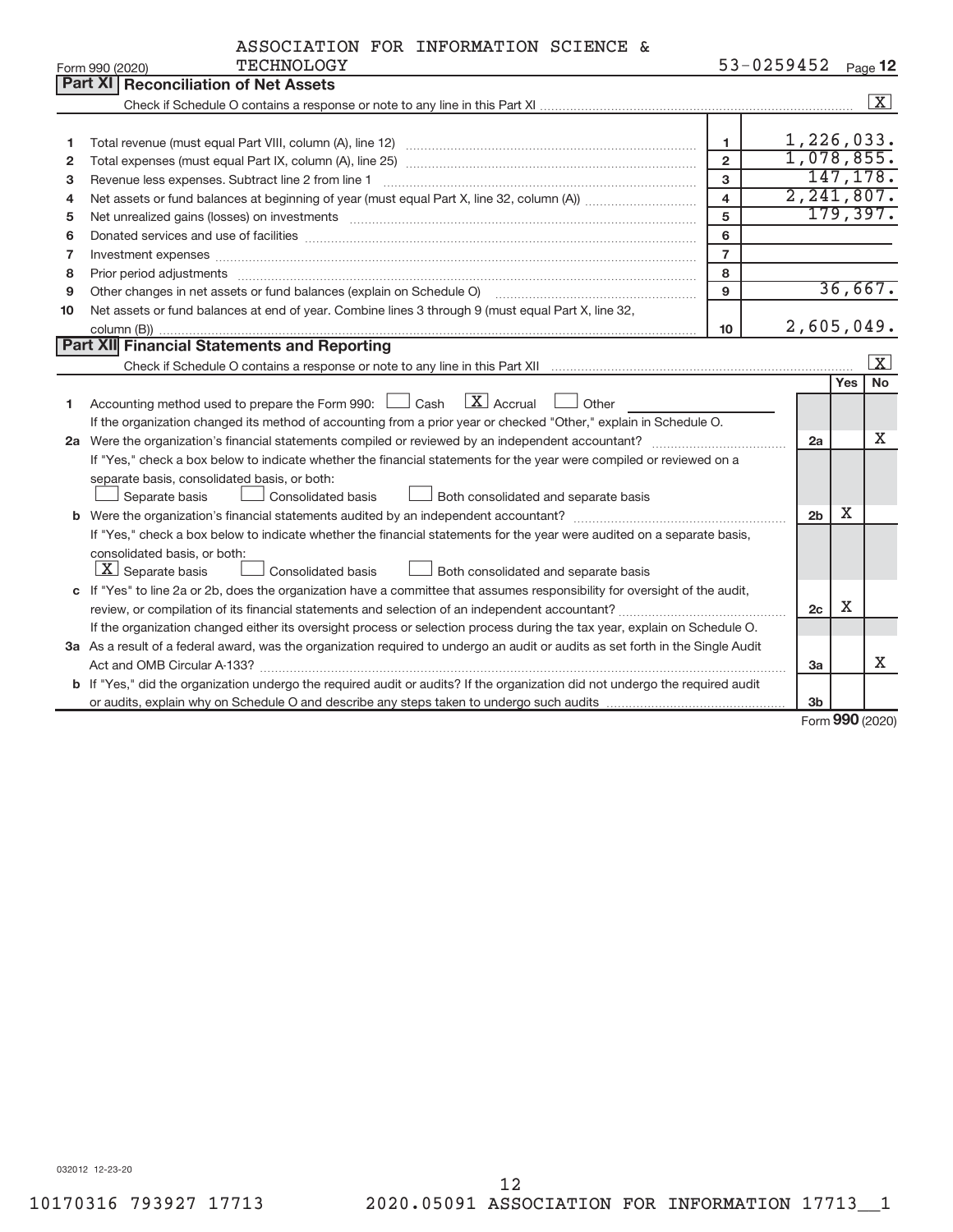| <b>SCHEDULE A</b>                                                                                                                                                     |                                                                                                                                               |                                                                                                                                 |                                 |    |                                                      |  | OMB No. 1545-0047                                  |  |
|-----------------------------------------------------------------------------------------------------------------------------------------------------------------------|-----------------------------------------------------------------------------------------------------------------------------------------------|---------------------------------------------------------------------------------------------------------------------------------|---------------------------------|----|------------------------------------------------------|--|----------------------------------------------------|--|
| (Form 990 or 990-EZ)                                                                                                                                                  |                                                                                                                                               | <b>Public Charity Status and Public Support</b>                                                                                 |                                 |    |                                                      |  |                                                    |  |
|                                                                                                                                                                       |                                                                                                                                               | Complete if the organization is a section 501(c)(3) organization or a section<br>4947(a)(1) nonexempt charitable trust.         |                                 |    |                                                      |  |                                                    |  |
| Department of the Treasury                                                                                                                                            |                                                                                                                                               | Attach to Form 990 or Form 990-EZ.                                                                                              |                                 |    |                                                      |  | <b>Open to Public</b>                              |  |
| Internal Revenue Service                                                                                                                                              |                                                                                                                                               | Go to www.irs.gov/Form990 for instructions and the latest information.                                                          |                                 |    |                                                      |  | <b>Inspection</b>                                  |  |
| Name of the organization                                                                                                                                              |                                                                                                                                               | ASSOCIATION FOR INFORMATION SCIENCE &                                                                                           |                                 |    |                                                      |  | <b>Employer identification number</b>              |  |
|                                                                                                                                                                       | <b>TECHNOLOGY</b>                                                                                                                             |                                                                                                                                 |                                 |    |                                                      |  | 53-0259452                                         |  |
| Part I                                                                                                                                                                |                                                                                                                                               | Reason for Public Charity Status. (All organizations must complete this part.) See instructions.                                |                                 |    |                                                      |  |                                                    |  |
| The organization is not a private foundation because it is: (For lines 1 through 12, check only one box.)                                                             |                                                                                                                                               |                                                                                                                                 |                                 |    |                                                      |  |                                                    |  |
| A church, convention of churches, or association of churches described in section 170(b)(1)(A)(i).<br>1                                                               |                                                                                                                                               |                                                                                                                                 |                                 |    |                                                      |  |                                                    |  |
| $\mathbf{2}$<br>A school described in section 170(b)(1)(A)(ii). (Attach Schedule E (Form 990 or 990-EZ).)                                                             |                                                                                                                                               |                                                                                                                                 |                                 |    |                                                      |  |                                                    |  |
| 3<br>A hospital or a cooperative hospital service organization described in section 170(b)(1)(A)(iii).                                                                |                                                                                                                                               |                                                                                                                                 |                                 |    |                                                      |  |                                                    |  |
| A medical research organization operated in conjunction with a hospital described in section 170(b)(1)(A)(iii). Enter the hospital's name,<br>4                       |                                                                                                                                               |                                                                                                                                 |                                 |    |                                                      |  |                                                    |  |
| 5                                                                                                                                                                     | city, and state:<br>An organization operated for the benefit of a college or university owned or operated by a governmental unit described in |                                                                                                                                 |                                 |    |                                                      |  |                                                    |  |
| section 170(b)(1)(A)(iv). (Complete Part II.)                                                                                                                         |                                                                                                                                               |                                                                                                                                 |                                 |    |                                                      |  |                                                    |  |
| 6<br>A federal, state, or local government or governmental unit described in section 170(b)(1)(A)(v).                                                                 |                                                                                                                                               |                                                                                                                                 |                                 |    |                                                      |  |                                                    |  |
| $\overline{7}$<br>An organization that normally receives a substantial part of its support from a governmental unit or from the general public described in           |                                                                                                                                               |                                                                                                                                 |                                 |    |                                                      |  |                                                    |  |
| section 170(b)(1)(A)(vi). (Complete Part II.)                                                                                                                         |                                                                                                                                               |                                                                                                                                 |                                 |    |                                                      |  |                                                    |  |
| 8<br>A community trust described in section 170(b)(1)(A)(vi). (Complete Part II.)                                                                                     |                                                                                                                                               |                                                                                                                                 |                                 |    |                                                      |  |                                                    |  |
| 9<br>An agricultural research organization described in section 170(b)(1)(A)(ix) operated in conjunction with a land-grant college                                    |                                                                                                                                               |                                                                                                                                 |                                 |    |                                                      |  |                                                    |  |
| or university or a non-land-grant college of agriculture (see instructions). Enter the name, city, and state of the college or                                        |                                                                                                                                               |                                                                                                                                 |                                 |    |                                                      |  |                                                    |  |
| university:                                                                                                                                                           |                                                                                                                                               |                                                                                                                                 |                                 |    |                                                      |  |                                                    |  |
| $\lfloor x \rfloor$<br>10<br>An organization that normally receives (1) more than 33 1/3% of its support from contributions, membership fees, and gross receipts from |                                                                                                                                               |                                                                                                                                 |                                 |    |                                                      |  |                                                    |  |
| activities related to its exempt functions, subject to certain exceptions; and (2) no more than 33 1/3% of its support from gross investment                          |                                                                                                                                               |                                                                                                                                 |                                 |    |                                                      |  |                                                    |  |
| income and unrelated business taxable income (less section 511 tax) from businesses acquired by the organization after June 30, 1975.                                 |                                                                                                                                               |                                                                                                                                 |                                 |    |                                                      |  |                                                    |  |
| See section 509(a)(2). (Complete Part III.)                                                                                                                           |                                                                                                                                               |                                                                                                                                 |                                 |    |                                                      |  |                                                    |  |
| 11<br>An organization organized and operated exclusively to test for public safety. See section 509(a)(4).                                                            |                                                                                                                                               |                                                                                                                                 |                                 |    |                                                      |  |                                                    |  |
| 12<br>An organization organized and operated exclusively for the benefit of, to perform the functions of, or to carry out the purposes of one or                      |                                                                                                                                               |                                                                                                                                 |                                 |    |                                                      |  |                                                    |  |
| more publicly supported organizations described in section 509(a)(1) or section 509(a)(2). See section 509(a)(3). Check the box in                                    |                                                                                                                                               |                                                                                                                                 |                                 |    |                                                      |  |                                                    |  |
| lines 12a through 12d that describes the type of supporting organization and complete lines 12e, 12f, and 12g.                                                        |                                                                                                                                               |                                                                                                                                 |                                 |    |                                                      |  |                                                    |  |
| a                                                                                                                                                                     |                                                                                                                                               | Type I. A supporting organization operated, supervised, or controlled by its supported organization(s), typically by giving     |                                 |    |                                                      |  |                                                    |  |
| organization. You must complete Part IV, Sections A and B.                                                                                                            |                                                                                                                                               | the supported organization(s) the power to regularly appoint or elect a majority of the directors or trustees of the supporting |                                 |    |                                                      |  |                                                    |  |
| b                                                                                                                                                                     |                                                                                                                                               | Type II. A supporting organization supervised or controlled in connection with its supported organization(s), by having         |                                 |    |                                                      |  |                                                    |  |
|                                                                                                                                                                       |                                                                                                                                               | control or management of the supporting organization vested in the same persons that control or manage the supported            |                                 |    |                                                      |  |                                                    |  |
| organization(s). You must complete Part IV, Sections A and C.                                                                                                         |                                                                                                                                               |                                                                                                                                 |                                 |    |                                                      |  |                                                    |  |
| С                                                                                                                                                                     |                                                                                                                                               | Type III functionally integrated. A supporting organization operated in connection with, and functionally integrated with,      |                                 |    |                                                      |  |                                                    |  |
|                                                                                                                                                                       |                                                                                                                                               | its supported organization(s) (see instructions). You must complete Part IV, Sections A, D, and E.                              |                                 |    |                                                      |  |                                                    |  |
| d                                                                                                                                                                     |                                                                                                                                               | Type III non-functionally integrated. A supporting organization operated in connection with its supported organization(s)       |                                 |    |                                                      |  |                                                    |  |
|                                                                                                                                                                       |                                                                                                                                               | that is not functionally integrated. The organization generally must satisfy a distribution requirement and an attentiveness    |                                 |    |                                                      |  |                                                    |  |
|                                                                                                                                                                       |                                                                                                                                               | requirement (see instructions). You must complete Part IV, Sections A and D, and Part V.                                        |                                 |    |                                                      |  |                                                    |  |
| e                                                                                                                                                                     |                                                                                                                                               | Check this box if the organization received a written determination from the IRS that it is a Type I, Type II, Type III         |                                 |    |                                                      |  |                                                    |  |
|                                                                                                                                                                       |                                                                                                                                               | functionally integrated, or Type III non-functionally integrated supporting organization.                                       |                                 |    |                                                      |  |                                                    |  |
|                                                                                                                                                                       |                                                                                                                                               |                                                                                                                                 |                                 |    |                                                      |  |                                                    |  |
| Provide the following information about the supported organization(s).<br>g                                                                                           |                                                                                                                                               |                                                                                                                                 | (iv) Is the organization listed |    |                                                      |  |                                                    |  |
| (i) Name of supported<br>organization                                                                                                                                 | (ii) EIN                                                                                                                                      | (iii) Type of organization<br>(described on lines 1-10                                                                          | in your governing document?     |    | (v) Amount of monetary<br>support (see instructions) |  | (vi) Amount of other<br>support (see instructions) |  |
|                                                                                                                                                                       |                                                                                                                                               | above (see instructions))                                                                                                       | Yes                             | No |                                                      |  |                                                    |  |
|                                                                                                                                                                       |                                                                                                                                               |                                                                                                                                 |                                 |    |                                                      |  |                                                    |  |
|                                                                                                                                                                       |                                                                                                                                               |                                                                                                                                 |                                 |    |                                                      |  |                                                    |  |
|                                                                                                                                                                       |                                                                                                                                               |                                                                                                                                 |                                 |    |                                                      |  |                                                    |  |
|                                                                                                                                                                       |                                                                                                                                               |                                                                                                                                 |                                 |    |                                                      |  |                                                    |  |
|                                                                                                                                                                       |                                                                                                                                               |                                                                                                                                 |                                 |    |                                                      |  |                                                    |  |
|                                                                                                                                                                       |                                                                                                                                               |                                                                                                                                 |                                 |    |                                                      |  |                                                    |  |
|                                                                                                                                                                       |                                                                                                                                               |                                                                                                                                 |                                 |    |                                                      |  |                                                    |  |
|                                                                                                                                                                       |                                                                                                                                               |                                                                                                                                 |                                 |    |                                                      |  |                                                    |  |
|                                                                                                                                                                       |                                                                                                                                               |                                                                                                                                 |                                 |    |                                                      |  |                                                    |  |
| Total                                                                                                                                                                 |                                                                                                                                               |                                                                                                                                 |                                 |    |                                                      |  |                                                    |  |
| UA For Department Poduction Act Notice, and the Instructions for Form 000 or 000 FZ, seems at as at Rephadule A (Form 000 or 000 FZ) 2020                             |                                                                                                                                               |                                                                                                                                 |                                 |    |                                                      |  |                                                    |  |

LHA For Paperwork Reduction Act Notice, see the Instructions for Form 990 or 990-EZ. 032021 01-25-21 Schedule A (Form 990 or 990-EZ) 2020 13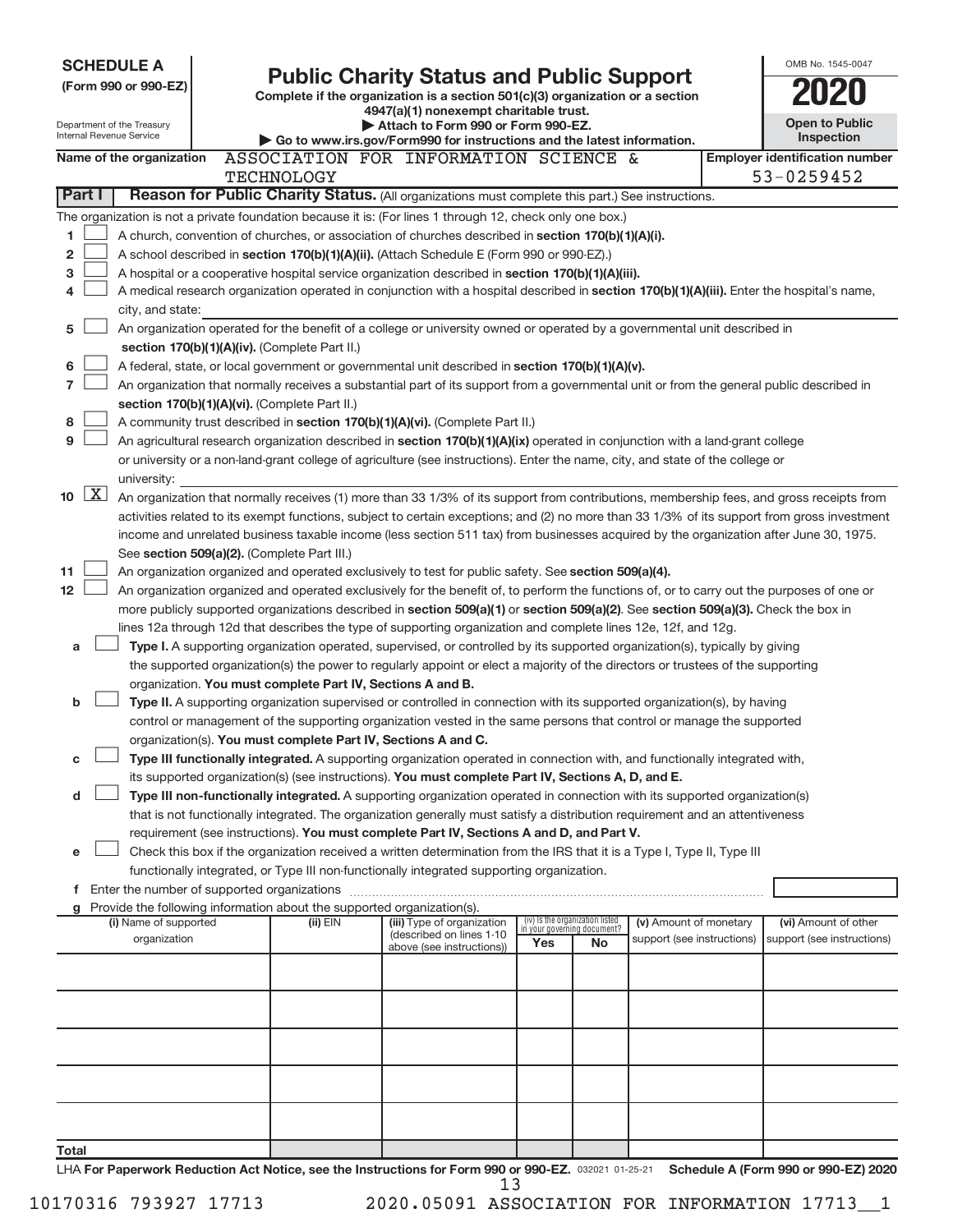| 53-0259452 $_{Page2}$ |  |
|-----------------------|--|
|-----------------------|--|

#### Schedule A (Form 990 or 990-EZ) 2020  $\tt TECHNOLOGY$   $\tt 53-0259452$   $\tt Page$

(Complete only if you checked the box on line 5, 7, or 8 of Part I or if the organization failed to qualify under Part III. If the organization **Part II** Support Schedule for Organizations Described in Sections 170(b)(1)(A)(iv) and 170(b)(1)(A)(vi)

fails to qualify under the tests listed below, please complete Part III.)

|     | <b>Section A. Public Support</b>                                                                                                                                                                                                                                                                  |          |          |            |            |                                      |           |
|-----|---------------------------------------------------------------------------------------------------------------------------------------------------------------------------------------------------------------------------------------------------------------------------------------------------|----------|----------|------------|------------|--------------------------------------|-----------|
|     | Calendar year (or fiscal year beginning in)                                                                                                                                                                                                                                                       | (a) 2016 | (b) 2017 | $(c)$ 2018 | $(d)$ 2019 | (e) 2020                             | (f) Total |
|     | 1 Gifts, grants, contributions, and                                                                                                                                                                                                                                                               |          |          |            |            |                                      |           |
|     | membership fees received. (Do not                                                                                                                                                                                                                                                                 |          |          |            |            |                                      |           |
|     | include any "unusual grants.")                                                                                                                                                                                                                                                                    |          |          |            |            |                                      |           |
|     | 2 Tax revenues levied for the organ-                                                                                                                                                                                                                                                              |          |          |            |            |                                      |           |
|     | ization's benefit and either paid to                                                                                                                                                                                                                                                              |          |          |            |            |                                      |           |
|     | or expended on its behalf                                                                                                                                                                                                                                                                         |          |          |            |            |                                      |           |
|     | 3 The value of services or facilities                                                                                                                                                                                                                                                             |          |          |            |            |                                      |           |
|     | furnished by a governmental unit to                                                                                                                                                                                                                                                               |          |          |            |            |                                      |           |
|     | the organization without charge                                                                                                                                                                                                                                                                   |          |          |            |            |                                      |           |
| 4   | Total. Add lines 1 through 3                                                                                                                                                                                                                                                                      |          |          |            |            |                                      |           |
| 5   | The portion of total contributions                                                                                                                                                                                                                                                                |          |          |            |            |                                      |           |
|     | by each person (other than a                                                                                                                                                                                                                                                                      |          |          |            |            |                                      |           |
|     | governmental unit or publicly                                                                                                                                                                                                                                                                     |          |          |            |            |                                      |           |
|     | supported organization) included                                                                                                                                                                                                                                                                  |          |          |            |            |                                      |           |
|     | on line 1 that exceeds 2% of the                                                                                                                                                                                                                                                                  |          |          |            |            |                                      |           |
|     | amount shown on line 11,                                                                                                                                                                                                                                                                          |          |          |            |            |                                      |           |
|     | column (f)                                                                                                                                                                                                                                                                                        |          |          |            |            |                                      |           |
|     | 6 Public support. Subtract line 5 from line 4.                                                                                                                                                                                                                                                    |          |          |            |            |                                      |           |
|     | <b>Section B. Total Support</b>                                                                                                                                                                                                                                                                   |          |          |            |            |                                      |           |
|     | Calendar year (or fiscal year beginning in)                                                                                                                                                                                                                                                       | (a) 2016 | (b) 2017 | $(c)$ 2018 | $(d)$ 2019 | (e) 2020                             | (f) Total |
|     | 7 Amounts from line 4                                                                                                                                                                                                                                                                             |          |          |            |            |                                      |           |
| 8   | Gross income from interest.                                                                                                                                                                                                                                                                       |          |          |            |            |                                      |           |
|     | dividends, payments received on                                                                                                                                                                                                                                                                   |          |          |            |            |                                      |           |
|     | securities loans, rents, royalties,                                                                                                                                                                                                                                                               |          |          |            |            |                                      |           |
|     | and income from similar sources                                                                                                                                                                                                                                                                   |          |          |            |            |                                      |           |
| 9   | Net income from unrelated business                                                                                                                                                                                                                                                                |          |          |            |            |                                      |           |
|     | activities, whether or not the                                                                                                                                                                                                                                                                    |          |          |            |            |                                      |           |
|     | business is regularly carried on                                                                                                                                                                                                                                                                  |          |          |            |            |                                      |           |
|     | 10 Other income. Do not include gain                                                                                                                                                                                                                                                              |          |          |            |            |                                      |           |
|     | or loss from the sale of capital                                                                                                                                                                                                                                                                  |          |          |            |            |                                      |           |
|     | assets (Explain in Part VI.)                                                                                                                                                                                                                                                                      |          |          |            |            |                                      |           |
| 11  | <b>Total support.</b> Add lines 7 through 10                                                                                                                                                                                                                                                      |          |          |            |            |                                      |           |
| 12  | Gross receipts from related activities, etc. (see instructions)                                                                                                                                                                                                                                   |          |          |            |            | 12                                   |           |
|     | 13 First 5 years. If the Form 990 is for the organization's first, second, third, fourth, or fifth tax year as a section 501(c)(3)                                                                                                                                                                |          |          |            |            |                                      |           |
|     | organization, check this box and stop here <b>construction and construction</b> control and construction of the construction of the construction of the construction of the construction of the construction of the construction of<br><b>Section C. Computation of Public Support Percentage</b> |          |          |            |            |                                      |           |
|     |                                                                                                                                                                                                                                                                                                   |          |          |            |            | 14                                   | %         |
|     |                                                                                                                                                                                                                                                                                                   |          |          |            |            | 15                                   | %         |
|     | 16a 33 1/3% support test - 2020. If the organization did not check the box on line 13, and line 14 is 33 1/3% or more, check this box and                                                                                                                                                         |          |          |            |            |                                      |           |
|     |                                                                                                                                                                                                                                                                                                   |          |          |            |            |                                      |           |
|     | b 33 1/3% support test - 2019. If the organization did not check a box on line 13 or 16a, and line 15 is 33 1/3% or more, check this box                                                                                                                                                          |          |          |            |            |                                      |           |
|     | and stop here. The organization qualifies as a publicly supported organization [11] manuscription [11] and stop here. The organization [11] and stop here. The organization [11] and stop here. The organization [11] and stop                                                                    |          |          |            |            |                                      |           |
|     | 17a 10% -facts-and-circumstances test - 2020. If the organization did not check a box on line 13, 16a, or 16b, and line 14 is 10% or more,                                                                                                                                                        |          |          |            |            |                                      |           |
|     | and if the organization meets the facts-and-circumstances test, check this box and stop here. Explain in Part VI how the organization                                                                                                                                                             |          |          |            |            |                                      |           |
|     | meets the facts-and-circumstances test. The organization qualifies as a publicly supported organization                                                                                                                                                                                           |          |          |            |            |                                      |           |
|     | b 10% -facts-and-circumstances test - 2019. If the organization did not check a box on line 13, 16a, 16b, or 17a, and line 15 is 10% or                                                                                                                                                           |          |          |            |            |                                      |           |
|     | more, and if the organization meets the facts-and-circumstances test, check this box and stop here. Explain in Part VI how the                                                                                                                                                                    |          |          |            |            |                                      |           |
|     | organization meets the facts-and-circumstances test. The organization qualifies as a publicly supported organization                                                                                                                                                                              |          |          |            |            |                                      |           |
| 18. | Private foundation. If the organization did not check a box on line 13, 16a, 16b, 17a, or 17b, check this box and see instructions.                                                                                                                                                               |          |          |            |            |                                      |           |
|     |                                                                                                                                                                                                                                                                                                   |          |          |            |            | Schedule A (Form 990 or 990-EZ) 2020 |           |

032022 01-25-21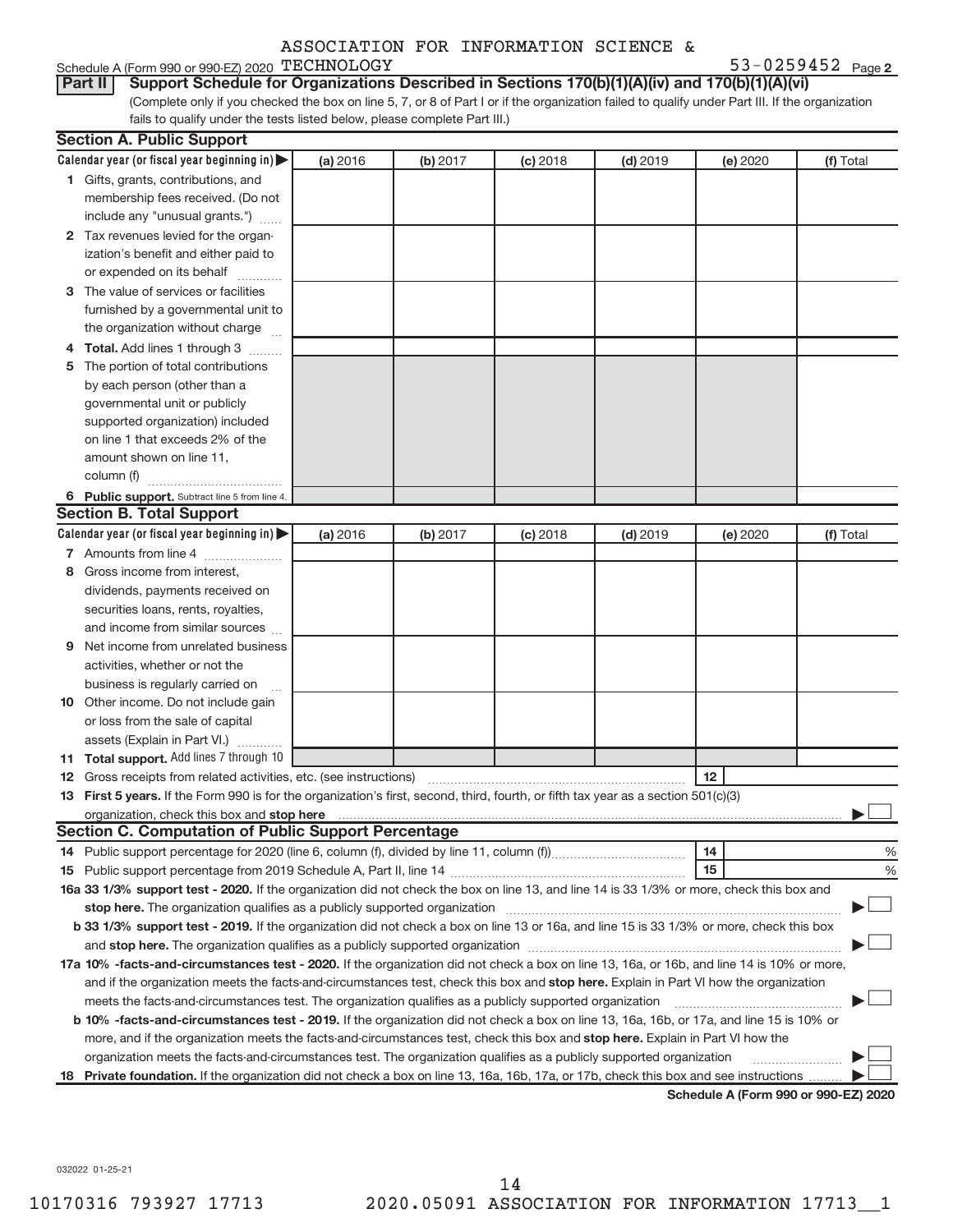#### Schedule A (Form 990 or 990-EZ) 2020  $\tt TECHNOLOGY$   $\tt 53-0259452$   $\tt Page$

**Part III | Support Schedule for Organizations Described in Section 509(a)(2)** 

(Complete only if you checked the box on line 10 of Part I or if the organization failed to qualify under Part II. If the organization fails to qualify under the tests listed below, please complete Part II.)

| <b>Section A. Public Support</b>                                                                                                                                                         |           |                        |            |                       |                                      |                                   |  |  |  |
|------------------------------------------------------------------------------------------------------------------------------------------------------------------------------------------|-----------|------------------------|------------|-----------------------|--------------------------------------|-----------------------------------|--|--|--|
| Calendar year (or fiscal year beginning in)                                                                                                                                              | (a) 2016  | (b) 2017               | $(c)$ 2018 | $(d)$ 2019            | (e) 2020                             | (f) Total                         |  |  |  |
| 1 Gifts, grants, contributions, and                                                                                                                                                      |           |                        |            |                       |                                      |                                   |  |  |  |
| membership fees received. (Do not                                                                                                                                                        |           |                        |            |                       |                                      |                                   |  |  |  |
| include any "unusual grants.")                                                                                                                                                           | 190,964.  | 127,785.               | 163,088.   | 29,880.               | 190,815.                             | 702,532.                          |  |  |  |
| 2 Gross receipts from admissions,<br>merchandise sold or services per-<br>formed, or facilities furnished in<br>any activity that is related to the<br>organization's tax-exempt purpose | 1714998.  | 1407581.               | 1185613.   | 1099091.              | 958,466.                             | 6365749.                          |  |  |  |
| 3 Gross receipts from activities that                                                                                                                                                    |           |                        |            |                       |                                      |                                   |  |  |  |
| are not an unrelated trade or bus-                                                                                                                                                       |           |                        |            |                       |                                      |                                   |  |  |  |
| iness under section 513                                                                                                                                                                  |           |                        |            |                       |                                      |                                   |  |  |  |
| 4 Tax revenues levied for the organ-                                                                                                                                                     |           |                        |            |                       |                                      |                                   |  |  |  |
| ization's benefit and either paid to                                                                                                                                                     |           |                        |            |                       |                                      |                                   |  |  |  |
| or expended on its behalf                                                                                                                                                                |           |                        |            |                       |                                      |                                   |  |  |  |
| 5 The value of services or facilities                                                                                                                                                    |           |                        |            |                       |                                      |                                   |  |  |  |
| furnished by a governmental unit to                                                                                                                                                      |           |                        |            |                       |                                      |                                   |  |  |  |
| the organization without charge                                                                                                                                                          |           |                        |            |                       |                                      |                                   |  |  |  |
| 6 Total. Add lines 1 through 5                                                                                                                                                           | 1905962.  | 1535366.               | 1348701    | 1128971               | 1149281                              | 7068281.                          |  |  |  |
| 7a Amounts included on lines 1, 2, and<br>3 received from disqualified persons                                                                                                           |           |                        |            |                       |                                      | 0.                                |  |  |  |
| <b>b</b> Amounts included on lines 2 and 3 received                                                                                                                                      |           |                        |            |                       |                                      |                                   |  |  |  |
| from other than disqualified persons that                                                                                                                                                |           |                        |            |                       |                                      |                                   |  |  |  |
| exceed the greater of \$5,000 or 1% of the<br>amount on line 13 for the year                                                                                                             |           | $629, 346$ . 133, 924. |            | 807, 119.   663, 284. | 637,284.                             | 2870957.                          |  |  |  |
| c Add lines 7a and 7b                                                                                                                                                                    | 629, 346. | 133,924.               | 807, 119.  | 663, 284.             | 637, 284.                            | 2870957.                          |  |  |  |
| 8 Public support. (Subtract line 7c from line 6.)                                                                                                                                        |           |                        |            |                       |                                      | 4197324.                          |  |  |  |
| <b>Section B. Total Support</b>                                                                                                                                                          |           |                        |            |                       |                                      |                                   |  |  |  |
| Calendar year (or fiscal year beginning in)                                                                                                                                              | (a) 2016  | (b) 2017               | $(c)$ 2018 | $(d)$ 2019            | (e) 2020                             | (f) Total                         |  |  |  |
| 9 Amounts from line 6                                                                                                                                                                    | 1905962.  | 1535366                | 1348701    | 1128971               | 1149281                              | 7068281.                          |  |  |  |
| <b>10a</b> Gross income from interest,<br>dividends, payments received on<br>securities loans, rents, royalties,                                                                         | 55,304.   | 55,028.                | 42,102.    | 47,281.               | 43,034.                              | 242,749.                          |  |  |  |
| and income from similar sources                                                                                                                                                          |           |                        |            |                       |                                      |                                   |  |  |  |
| <b>b</b> Unrelated business taxable income<br>(less section 511 taxes) from businesses                                                                                                   |           |                        |            |                       |                                      |                                   |  |  |  |
| acquired after June 30, 1975                                                                                                                                                             |           |                        |            |                       |                                      |                                   |  |  |  |
| c Add lines 10a and 10b                                                                                                                                                                  | 55,304.   | 55,028.                | 42, 102.   | 47,281.               | 43,034.                              | 242,749.                          |  |  |  |
| 11 Net income from unrelated business<br>activities not included in line 10b,<br>whether or not the business is<br>regularly carried on                                                  |           |                        |            |                       |                                      |                                   |  |  |  |
| 12 Other income. Do not include gain<br>or loss from the sale of capital                                                                                                                 |           |                        |            | 25.                   | 9,618.                               | 9,643.                            |  |  |  |
| assets (Explain in Part VI.)<br><b>13</b> Total support. (Add lines 9, 10c, 11, and 12.)                                                                                                 | 1961266.  | 1590394.               | 1390803.   | 1176277.              | 1201933.                             | 7320673.                          |  |  |  |
| 14 First 5 years. If the Form 990 is for the organization's first, second, third, fourth, or fifth tax year as a section 501(c)(3) organization,                                         |           |                        |            |                       |                                      |                                   |  |  |  |
| check this box and stop here                                                                                                                                                             |           |                        |            |                       |                                      |                                   |  |  |  |
| <b>Section C. Computation of Public Support Percentage</b>                                                                                                                               |           |                        |            |                       |                                      |                                   |  |  |  |
| 15 Public support percentage for 2020 (line 8, column (f), divided by line 13, column (f) <i></i>                                                                                        |           |                        |            |                       | 15                                   | 57.34<br>%                        |  |  |  |
|                                                                                                                                                                                          |           |                        |            |                       | 16                                   | 63.56<br>$\%$                     |  |  |  |
| <b>Section D. Computation of Investment Income Percentage</b>                                                                                                                            |           |                        |            |                       |                                      |                                   |  |  |  |
|                                                                                                                                                                                          |           |                        |            |                       | 17                                   | 3.32<br>$\%$                      |  |  |  |
| 18 Investment income percentage from 2019 Schedule A, Part III, line 17                                                                                                                  |           |                        |            |                       | 18                                   | 2.90<br>$\%$                      |  |  |  |
| 19a 33 1/3% support tests - 2020. If the organization did not check the box on line 14, and line 15 is more than 33 1/3%, and line 17 is not                                             |           |                        |            |                       |                                      |                                   |  |  |  |
| more than 33 1/3%, check this box and stop here. The organization qualifies as a publicly supported organization                                                                         |           |                        |            |                       |                                      | $\blacktriangleright$ $\lfloor$ X |  |  |  |
| b 33 1/3% support tests - 2019. If the organization did not check a box on line 14 or line 19a, and line 16 is more than 33 1/3%, and                                                    |           |                        |            |                       |                                      |                                   |  |  |  |
| line 18 is not more than 33 1/3%, check this box andstop here. The organization qualifies as a publicly supported organization                                                           |           |                        |            |                       |                                      |                                   |  |  |  |
|                                                                                                                                                                                          |           |                        |            |                       |                                      |                                   |  |  |  |
| 032023 01-25-21                                                                                                                                                                          |           |                        | 15         |                       | Schedule A (Form 990 or 990-EZ) 2020 |                                   |  |  |  |

10170316 793927 17713 2020.05091 ASSOCIATION FOR INFORMATION 17713\_\_1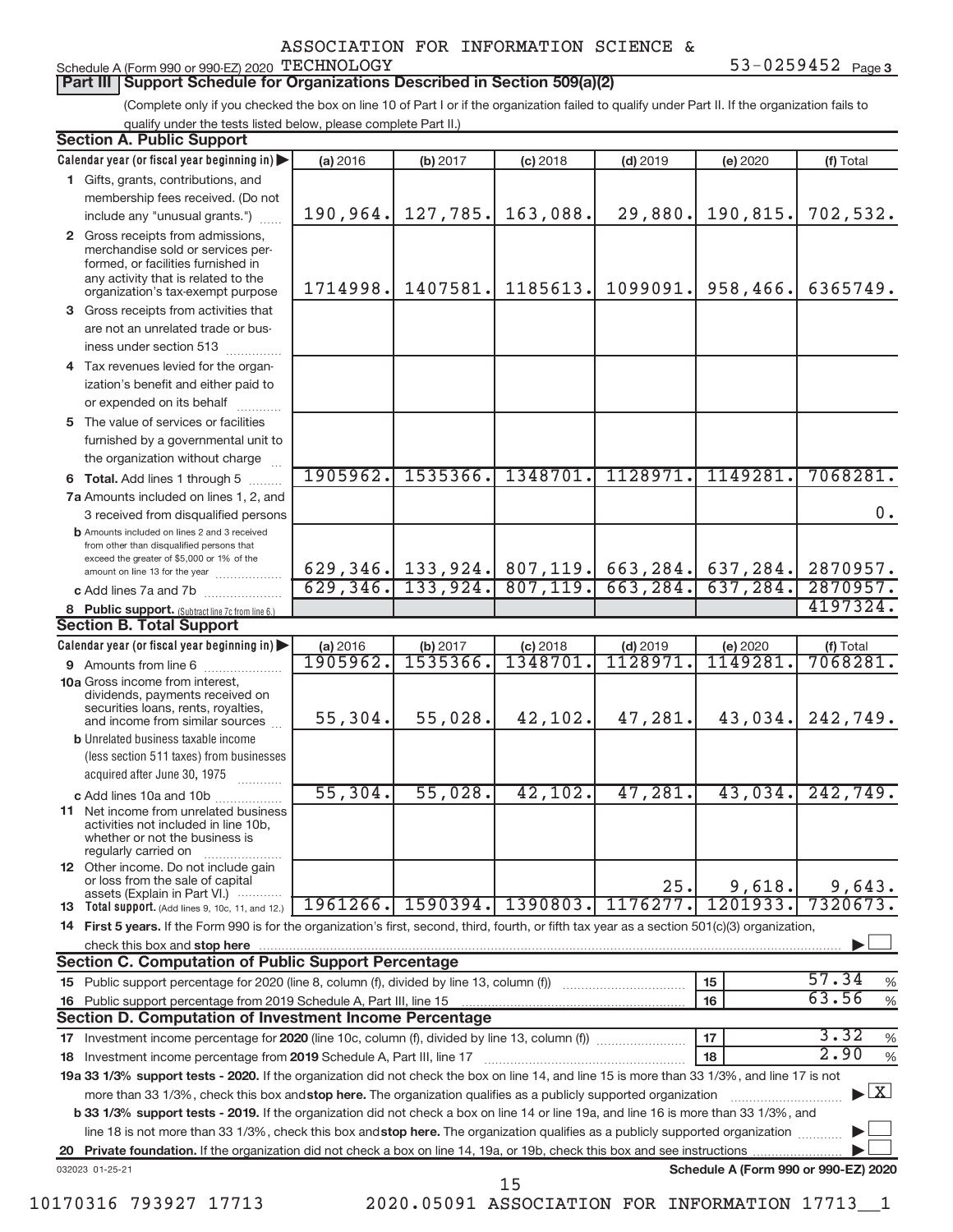#### Schedule A (Form 990 or 990-EZ) 2020  $\tt TECHNOLOGY$   $\tt 53-0259452$   $\tt Page$ **Part IV Supporting Organizations**

(Complete only if you checked a box in line 12 on Part I. If you checked box 12a, Part I, complete Sections A and B. If you checked box 12b, Part I, complete Sections A and C. If you checked box 12c, Part I, complete Sections A, D, and E. If you checked box 12d, Part I, complete Sections A and D, and complete Part V.)

### **Section A. All Supporting Organizations**

- **1** Are all of the organization's supported organizations listed by name in the organization's governing documents? If "No," describe in Part VI how the supported organizations are designated. If designated by *class or purpose, describe the designation. If historic and continuing relationship, explain.*
- **2** Did the organization have any supported organization that does not have an IRS determination of status under section 509(a)(1) or (2)? If "Yes," explain in Part VI how the organization determined that the supported *organization was described in section 509(a)(1) or (2).*
- **3a** Did the organization have a supported organization described in section 501(c)(4), (5), or (6)? If "Yes," answer *lines 3b and 3c below.*
- **b** Did the organization confirm that each supported organization qualified under section 501(c)(4), (5), or (6) and satisfied the public support tests under section 509(a)(2)? If "Yes," describe in Part VI when and how the *organization made the determination.*
- **c** Did the organization ensure that all support to such organizations was used exclusively for section 170(c)(2)(B) purposes? If "Yes," explain in Part VI what controls the organization put in place to ensure such use.
- **4 a** *If* Was any supported organization not organized in the United States ("foreign supported organization")? *"Yes," and if you checked box 12a or 12b in Part I, answer lines 4b and 4c below.*
- **b** Did the organization have ultimate control and discretion in deciding whether to make grants to the foreign supported organization? If "Yes," describe in Part VI how the organization had such control and discretion *despite being controlled or supervised by or in connection with its supported organizations.*
- **c** Did the organization support any foreign supported organization that does not have an IRS determination under sections 501(c)(3) and 509(a)(1) or (2)? If "Yes," explain in Part VI what controls the organization used *to ensure that all support to the foreign supported organization was used exclusively for section 170(c)(2)(B) purposes.*
- **5a** Did the organization add, substitute, or remove any supported organizations during the tax year? If "Yes," answer lines 5b and 5c below (if applicable). Also, provide detail in **Part VI,** including (i) the names and EIN *numbers of the supported organizations added, substituted, or removed; (ii) the reasons for each such action; (iii) the authority under the organization's organizing document authorizing such action; and (iv) how the action was accomplished (such as by amendment to the organizing document).*
- **b** Type I or Type II only. Was any added or substituted supported organization part of a class already designated in the organization's organizing document?
- **c Substitutions only.**  Was the substitution the result of an event beyond the organization's control?
- **6** Did the organization provide support (whether in the form of grants or the provision of services or facilities) to **Part VI.** support or benefit one or more of the filing organization's supported organizations? If "Yes," provide detail in anyone other than (i) its supported organizations, (ii) individuals that are part of the charitable class benefited by one or more of its supported organizations, or (iii) other supporting organizations that also
- **7** Did the organization provide a grant, loan, compensation, or other similar payment to a substantial contributor regard to a substantial contributor? If "Yes," complete Part I of Schedule L (Form 990 or 990-EZ). (as defined in section 4958(c)(3)(C)), a family member of a substantial contributor, or a 35% controlled entity with
- **8** Did the organization make a loan to a disqualified person (as defined in section 4958) not described in line 7? *If "Yes," complete Part I of Schedule L (Form 990 or 990-EZ).*
- **9 a** Was the organization controlled directly or indirectly at any time during the tax year by one or more in section 509(a)(1) or (2))? If "Yes," provide detail in **Part VI.** disqualified persons, as defined in section 4946 (other than foundation managers and organizations described
- **b** Did one or more disqualified persons (as defined in line 9a) hold a controlling interest in any entity in which the supporting organization had an interest? If "Yes," provide detail in Part VI.
- **c** Did a disqualified person (as defined in line 9a) have an ownership interest in, or derive any personal benefit from, assets in which the supporting organization also had an interest? If "Yes," provide detail in Part VI.
- **10 a** Was the organization subject to the excess business holdings rules of section 4943 because of section supporting organizations)? If "Yes," answer line 10b below. 4943(f) (regarding certain Type II supporting organizations, and all Type III non-functionally integrated
	- **b** Did the organization have any excess business holdings in the tax year? (Use Schedule C, Form 4720, to *determine whether the organization had excess business holdings.)*

032024 01-25-21

**1 2 3a 3b 3c 4a 4b 4c 5a 5b 5c 6 7 8 9a 9b 9c**

**Schedule A (Form 990 or 990-EZ) 2020**

**10a**

**10b**

10170316 793927 17713 2020.05091 ASSOCIATION FOR INFORMATION 17713\_\_1 16

**Yes No**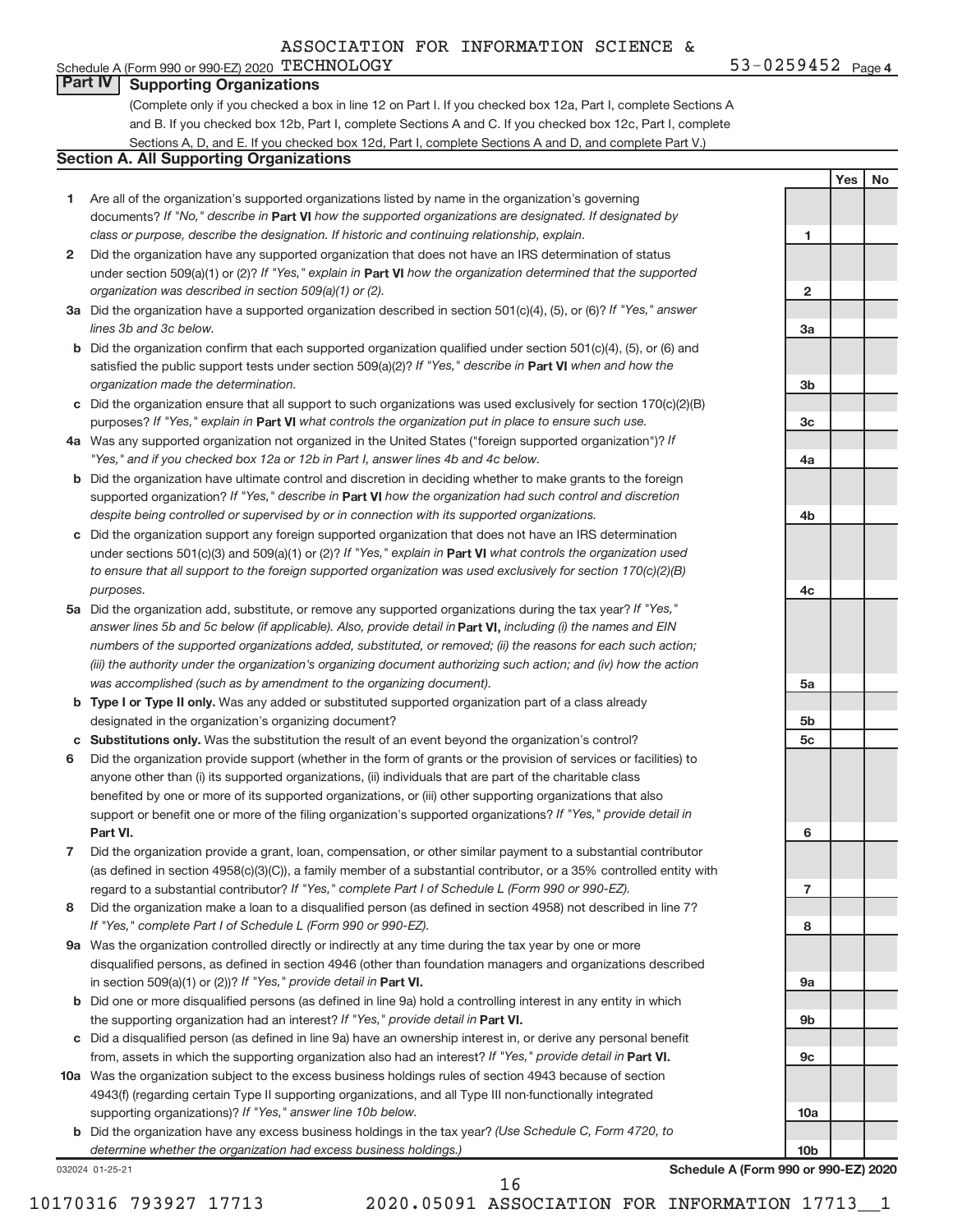Schedule A (Form 990 or 990-EZ) 2020 「I L'UHNOLIOG Y LAND RESOLUTION RESOLUTION RANGER AND SAFE DISPONDENT RAGE

**5** TECHNOLOGY 53-0259452

|              | Part IV   Supporting Organizations (continued)                                                                                                                                                                                                           |                 |     |    |
|--------------|----------------------------------------------------------------------------------------------------------------------------------------------------------------------------------------------------------------------------------------------------------|-----------------|-----|----|
|              |                                                                                                                                                                                                                                                          |                 | Yes | No |
| 11           | Has the organization accepted a gift or contribution from any of the following persons?                                                                                                                                                                  |                 |     |    |
|              | a A person who directly or indirectly controls, either alone or together with persons described in lines 11b and                                                                                                                                         |                 |     |    |
|              | 11c below, the governing body of a supported organization?                                                                                                                                                                                               | 11a             |     |    |
|              | <b>b</b> A family member of a person described in line 11a above?                                                                                                                                                                                        | 11 <sub>b</sub> |     |    |
|              | c A 35% controlled entity of a person described in line 11a or 11b above? If "Yes" to line 11a, 11b, or 11c, provide                                                                                                                                     |                 |     |    |
|              | detail in Part VI.                                                                                                                                                                                                                                       |                 |     |    |
|              | <b>Section B. Type I Supporting Organizations</b>                                                                                                                                                                                                        | 11c             |     |    |
|              |                                                                                                                                                                                                                                                          |                 |     |    |
|              |                                                                                                                                                                                                                                                          |                 | Yes | No |
| 1            | Did the governing body, members of the governing body, officers acting in their official capacity, or membership of one or                                                                                                                               |                 |     |    |
|              | more supported organizations have the power to regularly appoint or elect at least a majority of the organization's officers,<br>directors, or trustees at all times during the tax year? If "No," describe in Part VI how the supported organization(s) |                 |     |    |
|              | effectively operated, supervised, or controlled the organization's activities. If the organization had more than one supported                                                                                                                           |                 |     |    |
|              | organization, describe how the powers to appoint and/or remove officers, directors, or trustees were allocated among the                                                                                                                                 |                 |     |    |
|              | supported organizations and what conditions or restrictions, if any, applied to such powers during the tax year.                                                                                                                                         | 1               |     |    |
| $\mathbf{2}$ | Did the organization operate for the benefit of any supported organization other than the supported                                                                                                                                                      |                 |     |    |
|              | organization(s) that operated, supervised, or controlled the supporting organization? If "Yes," explain in                                                                                                                                               |                 |     |    |
|              | Part VI how providing such benefit carried out the purposes of the supported organization(s) that operated,                                                                                                                                              |                 |     |    |
|              | supervised, or controlled the supporting organization.                                                                                                                                                                                                   | $\overline{2}$  |     |    |
|              | <b>Section C. Type II Supporting Organizations</b>                                                                                                                                                                                                       |                 |     |    |
|              |                                                                                                                                                                                                                                                          |                 | Yes | No |
| 1.           | Were a majority of the organization's directors or trustees during the tax year also a majority of the directors                                                                                                                                         |                 |     |    |
|              |                                                                                                                                                                                                                                                          |                 |     |    |
|              | or trustees of each of the organization's supported organization(s)? If "No," describe in Part VI how control                                                                                                                                            |                 |     |    |
|              | or management of the supporting organization was vested in the same persons that controlled or managed                                                                                                                                                   |                 |     |    |
|              | the supported organization(s).                                                                                                                                                                                                                           | 1               |     |    |
|              | <b>Section D. All Type III Supporting Organizations</b>                                                                                                                                                                                                  |                 |     |    |
|              |                                                                                                                                                                                                                                                          |                 | Yes | No |
| 1            | Did the organization provide to each of its supported organizations, by the last day of the fifth month of the                                                                                                                                           |                 |     |    |
|              | organization's tax year, (i) a written notice describing the type and amount of support provided during the prior tax                                                                                                                                    |                 |     |    |
|              | year, (ii) a copy of the Form 990 that was most recently filed as of the date of notification, and (iii) copies of the                                                                                                                                   |                 |     |    |
|              | organization's governing documents in effect on the date of notification, to the extent not previously provided?                                                                                                                                         | 1               |     |    |
| $\mathbf{2}$ | Were any of the organization's officers, directors, or trustees either (i) appointed or elected by the supported                                                                                                                                         |                 |     |    |
|              | organization(s) or (ii) serving on the governing body of a supported organization? If "No," explain in Part VI how                                                                                                                                       |                 |     |    |
|              | the organization maintained a close and continuous working relationship with the supported organization(s).                                                                                                                                              | $\mathbf{2}$    |     |    |
| 3            | By reason of the relationship described in line 2, above, did the organization's supported organizations have a                                                                                                                                          |                 |     |    |
|              | significant voice in the organization's investment policies and in directing the use of the organization's                                                                                                                                               |                 |     |    |
|              | income or assets at all times during the tax year? If "Yes," describe in Part VI the role the organization's                                                                                                                                             |                 |     |    |
|              | supported organizations played in this regard.                                                                                                                                                                                                           | 3               |     |    |
|              | Section E. Type III Functionally Integrated Supporting Organizations                                                                                                                                                                                     |                 |     |    |
| 1            | Check the box next to the method that the organization used to satisfy the Integral Part Test during the yealsee instructions).                                                                                                                          |                 |     |    |
|              | The organization satisfied the Activities Test. Complete line 2 below.                                                                                                                                                                                   |                 |     |    |
| a            |                                                                                                                                                                                                                                                          |                 |     |    |
| b            | The organization is the parent of each of its supported organizations. Complete line 3 below.                                                                                                                                                            |                 |     |    |
| c            | The organization supported a governmental entity. Describe in Part VI how you supported a governmental entity (see instructions).                                                                                                                        |                 |     |    |
| 2            | Activities Test. Answer lines 2a and 2b below.                                                                                                                                                                                                           |                 | Yes | No |
| a            | Did substantially all of the organization's activities during the tax year directly further the exempt purposes of                                                                                                                                       |                 |     |    |
|              | the supported organization(s) to which the organization was responsive? If "Yes," then in <b>Part VI identify</b>                                                                                                                                        |                 |     |    |
|              | those supported organizations and explain how these activities directly furthered their exempt purposes,                                                                                                                                                 |                 |     |    |
|              | how the organization was responsive to those supported organizations, and how the organization determined                                                                                                                                                |                 |     |    |
|              | that these activities constituted substantially all of its activities.                                                                                                                                                                                   | 2a              |     |    |
| b            | Did the activities described in line 2a, above, constitute activities that, but for the organization's involvement,                                                                                                                                      |                 |     |    |
|              | one or more of the organization's supported organization(s) would have been engaged in? If "Yes," explain in                                                                                                                                             |                 |     |    |
|              | Part VI the reasons for the organization's position that its supported organization(s) would have engaged in                                                                                                                                             |                 |     |    |
|              | these activities but for the organization's involvement.                                                                                                                                                                                                 | 2b              |     |    |
| 3            | Parent of Supported Organizations. Answer lines 3a and 3b below.                                                                                                                                                                                         |                 |     |    |
| а            | Did the organization have the power to regularly appoint or elect a majority of the officers, directors, or                                                                                                                                              |                 |     |    |
|              | trustees of each of the supported organizations? If "Yes" or "No" provide details in Part VI.                                                                                                                                                            |                 |     |    |
|              |                                                                                                                                                                                                                                                          | За              |     |    |
|              | b Did the organization exercise a substantial degree of direction over the policies, programs, and activities of each                                                                                                                                    |                 |     |    |
|              | of its supported organizations? If "Yes," describe in Part VI the role played by the organization in this regard.                                                                                                                                        | 3b              |     |    |
|              | Schedule A (Form 990 or 990-EZ) 2020<br>032025 01-25-21<br>17                                                                                                                                                                                            |                 |     |    |
|              |                                                                                                                                                                                                                                                          |                 |     |    |

10170316 793927 17713 2020.05091 ASSOCIATION FOR INFORMATION 17713\_\_1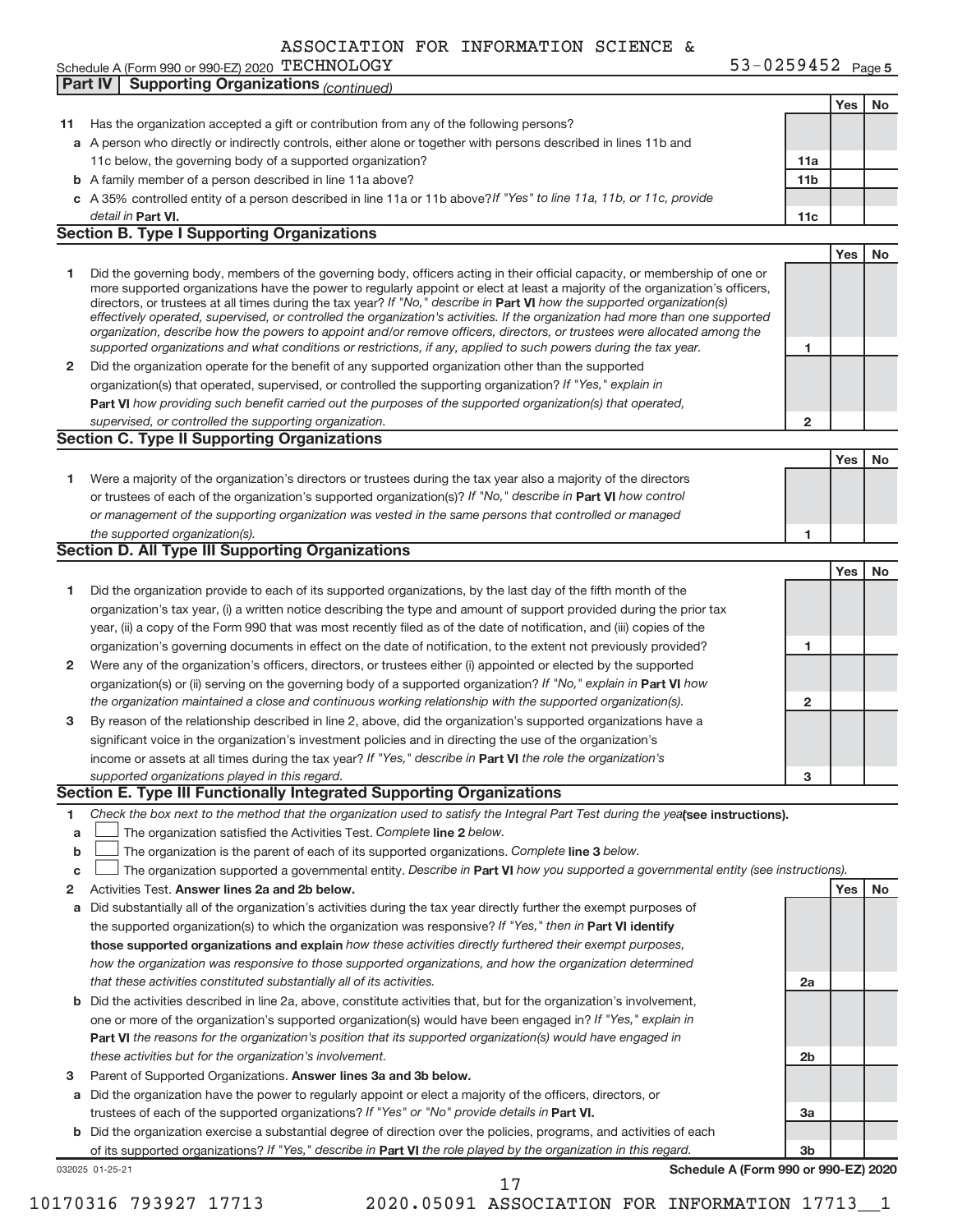#### 1 **Luding Check here if the organization satisfied the Integral Part Test as a qualifying trust on Nov. 20, 1970 (explain in Part <b>VI**). See instructions. **Section A - Adjusted Net Income 1 2 3 4 5 6 7 8 1 2 3 4 5 6 7 Adjusted Net Income** (subtract lines 5, 6, and 7 from line 4) **8 8 Section B - Minimum Asset Amount 1 2 3 4 5 6 7 8 a** Average monthly value of securities **b** Average monthly cash balances **c** Fair market value of other non-exempt-use assets **d Total**  (add lines 1a, 1b, and 1c) **e Discount** claimed for blockage or other factors **1a 1b 1c 1d 2 3 4 5 6 7 8** (explain in detail in Part VI): **Minimum Asset Amount**  (add line 7 to line 6) **Section C - Distributable Amount 1 2 3 4 5 6 1 2 3 4 5 6** Distributable Amount. Subtract line 5 from line 4, unless subject to Schedule A (Form 990 or 990-EZ) 2020 TECHNOLOGY All other Type III non-functionally integrated supporting organizations must complete Sections A through E. (B) Current Year (A) Prior Year Net short-term capital gain Recoveries of prior-year distributions Other gross income (see instructions) Add lines 1 through 3. Depreciation and depletion Portion of operating expenses paid or incurred for production or collection of gross income or for management, conservation, or maintenance of property held for production of income (see instructions) Other expenses (see instructions) (B) Current Year  $(A)$  Prior Year  $\left\{\n\begin{array}{ccc}\n\downarrow & \downarrow \\
\downarrow & \downarrow\n\end{array}\n\right.$  (optional) Aggregate fair market value of all non-exempt-use assets (see instructions for short tax year or assets held for part of year): Acquisition indebtedness applicable to non-exempt-use assets Subtract line 2 from line 1d. Cash deemed held for exempt use. Enter 0.015 of line 3 (for greater amount, see instructions). Net value of non-exempt-use assets (subtract line 4 from line 3) Multiply line 5 by 0.035. Recoveries of prior-year distributions Current Year Adjusted net income for prior year (from Section A, line 8, column A) Enter 0.85 of line 1. Minimum asset amount for prior year (from Section B, line 8, column A) Enter greater of line 2 or line 3. Income tax imposed in prior year emergency temporary reduction (see instructions). **Part V** Type III Non-Functionally Integrated 509(a)(3) Supporting Organizations  $\begin{array}{c} \hline \end{array}$

**7** Check here if the current year is the organization's first as a non-functionally integrated Type III supporting organization (see instructions).

**Schedule A (Form 990 or 990-EZ) 2020**

032026 01-25-21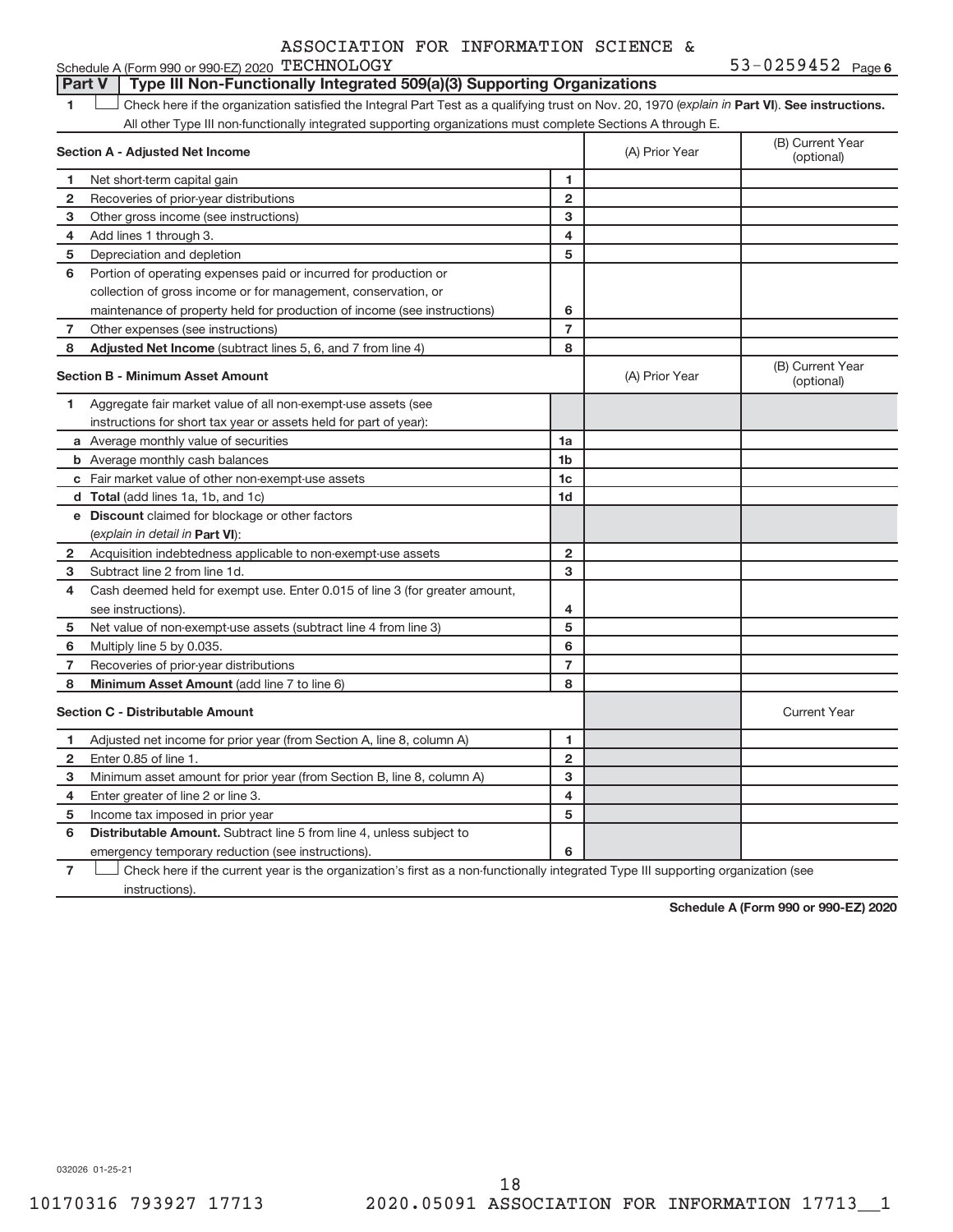53-0259452 Page 7 Schedule A (Form 990 or 990-EZ) 2020  $\tt TECHNOLOGY$   $\tt 53-0259452$   $\tt Page$ 

|              | Type III Non-Functionally Integrated 509(a)(3) Supporting Organizations (continued)<br><b>Part V</b>                      |                                    |                                               |    |                                                  |  |  |  |
|--------------|---------------------------------------------------------------------------------------------------------------------------|------------------------------------|-----------------------------------------------|----|--------------------------------------------------|--|--|--|
|              | <b>Section D - Distributions</b>                                                                                          |                                    |                                               |    | <b>Current Year</b>                              |  |  |  |
| 1            | Amounts paid to supported organizations to accomplish exempt purposes                                                     |                                    | 1                                             |    |                                                  |  |  |  |
| 2            | Amounts paid to perform activity that directly furthers exempt purposes of supported                                      |                                    |                                               |    |                                                  |  |  |  |
|              | organizations, in excess of income from activity                                                                          |                                    |                                               | 2  |                                                  |  |  |  |
| 3            | Administrative expenses paid to accomplish exempt purposes of supported organizations                                     |                                    |                                               | 3  |                                                  |  |  |  |
| 4            | Amounts paid to acquire exempt-use assets                                                                                 |                                    |                                               | 4  |                                                  |  |  |  |
| 5            | Qualified set-aside amounts (prior IRS approval required - provide details in Part VI)                                    |                                    |                                               | 5  |                                                  |  |  |  |
| 6            | Other distributions (describe in Part VI). See instructions.                                                              |                                    |                                               | 6  |                                                  |  |  |  |
| 7            | Total annual distributions. Add lines 1 through 6.                                                                        |                                    |                                               | 7  |                                                  |  |  |  |
| 8            | Distributions to attentive supported organizations to which the organization is responsive                                |                                    |                                               |    |                                                  |  |  |  |
|              | (provide details in Part VI). See instructions.                                                                           |                                    |                                               | 8  |                                                  |  |  |  |
| 9            | Distributable amount for 2020 from Section C, line 6                                                                      |                                    |                                               | 9  |                                                  |  |  |  |
| 10           | Line 8 amount divided by line 9 amount                                                                                    |                                    |                                               | 10 |                                                  |  |  |  |
|              | Section E - Distribution Allocations (see instructions)                                                                   | (i)<br><b>Excess Distributions</b> | (ii)<br><b>Underdistributions</b><br>Pre-2020 |    | (iii)<br><b>Distributable</b><br>Amount for 2020 |  |  |  |
| 1            | Distributable amount for 2020 from Section C, line 6                                                                      |                                    |                                               |    |                                                  |  |  |  |
| 2            | Underdistributions, if any, for years prior to 2020 (reason-                                                              |                                    |                                               |    |                                                  |  |  |  |
|              | able cause required - explain in Part VI). See instructions.                                                              |                                    |                                               |    |                                                  |  |  |  |
| 3            | Excess distributions carryover, if any, to 2020                                                                           |                                    |                                               |    |                                                  |  |  |  |
|              | a From 2015                                                                                                               |                                    |                                               |    |                                                  |  |  |  |
|              | <b>b</b> From 2016                                                                                                        |                                    |                                               |    |                                                  |  |  |  |
|              | c From 2017                                                                                                               |                                    |                                               |    |                                                  |  |  |  |
|              | d From 2018                                                                                                               |                                    |                                               |    |                                                  |  |  |  |
|              | e From 2019                                                                                                               |                                    |                                               |    |                                                  |  |  |  |
|              | f Total of lines 3a through 3e                                                                                            |                                    |                                               |    |                                                  |  |  |  |
|              | g Applied to underdistributions of prior years                                                                            |                                    |                                               |    |                                                  |  |  |  |
|              | h Applied to 2020 distributable amount                                                                                    |                                    |                                               |    |                                                  |  |  |  |
|              | i Carryover from 2015 not applied (see instructions)                                                                      |                                    |                                               |    |                                                  |  |  |  |
|              | Remainder. Subtract lines 3g, 3h, and 3i from line 3f.                                                                    |                                    |                                               |    |                                                  |  |  |  |
| 4            | Distributions for 2020 from Section D,                                                                                    |                                    |                                               |    |                                                  |  |  |  |
|              | \$<br>line $7:$                                                                                                           |                                    |                                               |    |                                                  |  |  |  |
|              | a Applied to underdistributions of prior years                                                                            |                                    |                                               |    |                                                  |  |  |  |
|              | <b>b</b> Applied to 2020 distributable amount                                                                             |                                    |                                               |    |                                                  |  |  |  |
|              | <b>c</b> Remainder. Subtract lines 4a and 4b from line 4.                                                                 |                                    |                                               |    |                                                  |  |  |  |
| 5            | Remaining underdistributions for years prior to 2020, if<br>any. Subtract lines 3g and 4a from line 2. For result greater |                                    |                                               |    |                                                  |  |  |  |
|              | than zero, explain in Part VI. See instructions.                                                                          |                                    |                                               |    |                                                  |  |  |  |
| 6            | Remaining underdistributions for 2020. Subtract lines 3h                                                                  |                                    |                                               |    |                                                  |  |  |  |
|              | and 4b from line 1. For result greater than zero, explain in                                                              |                                    |                                               |    |                                                  |  |  |  |
|              | <b>Part VI.</b> See instructions.                                                                                         |                                    |                                               |    |                                                  |  |  |  |
| $\mathbf{7}$ | Excess distributions carryover to 2021. Add lines 3j                                                                      |                                    |                                               |    |                                                  |  |  |  |
|              | and 4c.                                                                                                                   |                                    |                                               |    |                                                  |  |  |  |
| 8            | Breakdown of line 7:                                                                                                      |                                    |                                               |    |                                                  |  |  |  |
|              | a Excess from 2016                                                                                                        |                                    |                                               |    |                                                  |  |  |  |
|              | <b>b</b> Excess from 2017                                                                                                 |                                    |                                               |    |                                                  |  |  |  |
|              | c Excess from 2018                                                                                                        |                                    |                                               |    |                                                  |  |  |  |
|              | d Excess from 2019                                                                                                        |                                    |                                               |    |                                                  |  |  |  |
|              | e Excess from 2020                                                                                                        |                                    |                                               |    |                                                  |  |  |  |
|              |                                                                                                                           |                                    |                                               |    |                                                  |  |  |  |

**Schedule A (Form 990 or 990-EZ) 2020**

032027 01-25-21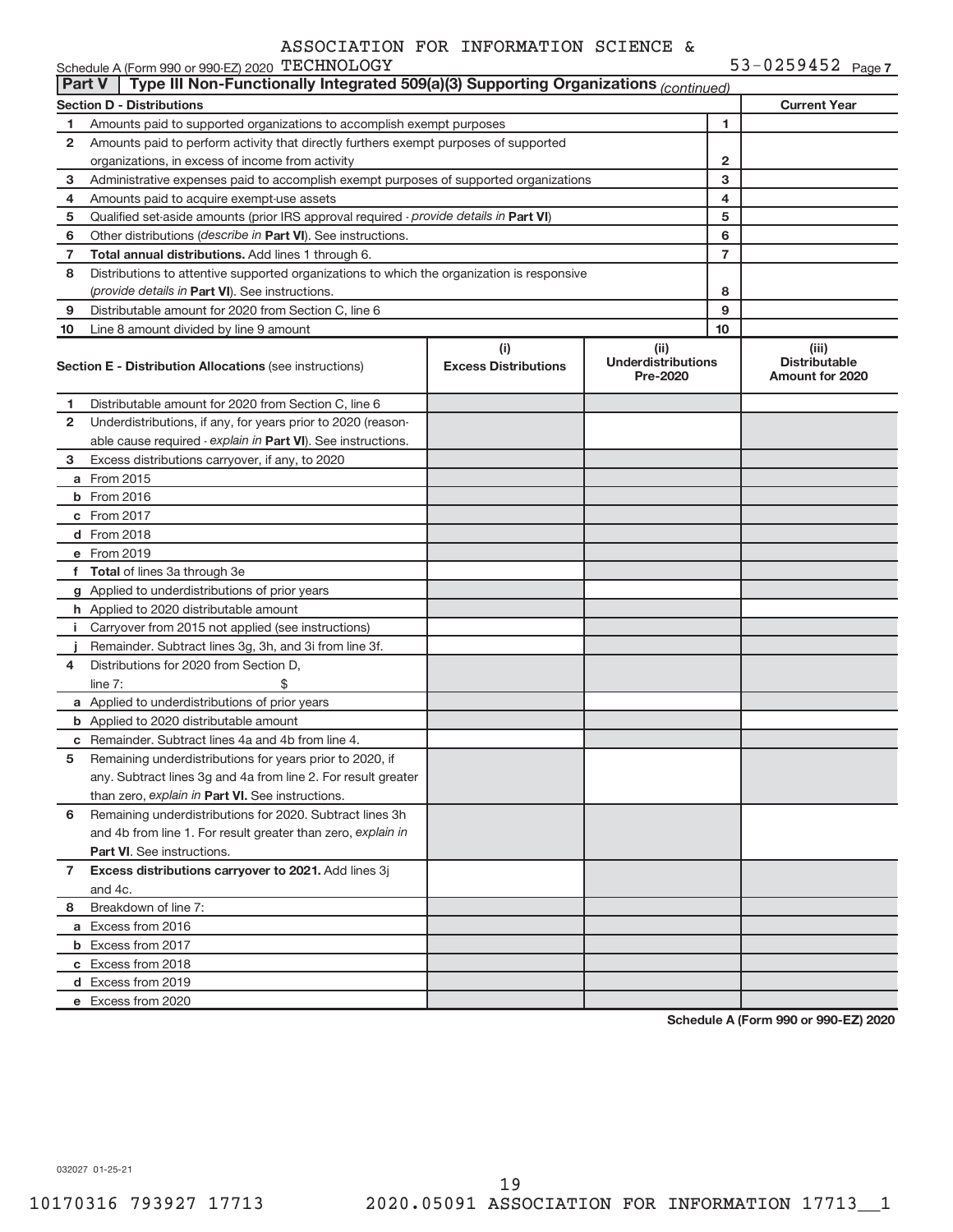| Schedule A (Form 990 or 990-EZ) 2020 TECHNOLOGY                                                                                                                                                                                                                                                                                                                                                                                                                                                                                                                                                               | ASSOCIATION FOR INFORMATION SCIENCE & |    | 53-0259452 Page 8                                  |
|---------------------------------------------------------------------------------------------------------------------------------------------------------------------------------------------------------------------------------------------------------------------------------------------------------------------------------------------------------------------------------------------------------------------------------------------------------------------------------------------------------------------------------------------------------------------------------------------------------------|---------------------------------------|----|----------------------------------------------------|
| <b>Part VI</b><br>Supplemental Information. Provide the explanations required by Part II, line 10; Part II, line 17a or 17b; Part III, line 12;<br>Part IV, Section A, lines 1, 2, 3b, 3c, 4b, 4c, 5a, 6, 9a, 9b, 9c, 11a, 11b, and 11c; Part IV, Section B, lines 1 and 2; Part IV, Section C,<br>line 1; Part IV, Section D, lines 2 and 3; Part IV, Section E, lines 1c, 2a, 2b, 3a, and 3b; Part V, line 1; Part V, Section B, line 1e; Part V,<br>Section D, lines 5, 6, and 8; and Part V, Section E, lines 2, 5, and 6. Also complete this part for any additional information.<br>(See instructions.) |                                       |    |                                                    |
| SCHEDULE A, PART III, LINE 12, EXPLANATION FOR OTHER INCOME:                                                                                                                                                                                                                                                                                                                                                                                                                                                                                                                                                  |                                       |    |                                                    |
| LITIGATION SETTLEMENT                                                                                                                                                                                                                                                                                                                                                                                                                                                                                                                                                                                         |                                       |    |                                                    |
| 2019 AMOUNT: \$<br>25.                                                                                                                                                                                                                                                                                                                                                                                                                                                                                                                                                                                        |                                       |    |                                                    |
| REBATES, REFUNDS                                                                                                                                                                                                                                                                                                                                                                                                                                                                                                                                                                                              |                                       |    |                                                    |
| 9,618.<br>2020 AMOUNT: \$                                                                                                                                                                                                                                                                                                                                                                                                                                                                                                                                                                                     |                                       |    |                                                    |
|                                                                                                                                                                                                                                                                                                                                                                                                                                                                                                                                                                                                               |                                       |    |                                                    |
|                                                                                                                                                                                                                                                                                                                                                                                                                                                                                                                                                                                                               |                                       |    |                                                    |
|                                                                                                                                                                                                                                                                                                                                                                                                                                                                                                                                                                                                               |                                       |    |                                                    |
|                                                                                                                                                                                                                                                                                                                                                                                                                                                                                                                                                                                                               |                                       |    |                                                    |
|                                                                                                                                                                                                                                                                                                                                                                                                                                                                                                                                                                                                               |                                       |    |                                                    |
|                                                                                                                                                                                                                                                                                                                                                                                                                                                                                                                                                                                                               |                                       |    |                                                    |
|                                                                                                                                                                                                                                                                                                                                                                                                                                                                                                                                                                                                               |                                       |    |                                                    |
|                                                                                                                                                                                                                                                                                                                                                                                                                                                                                                                                                                                                               |                                       |    |                                                    |
|                                                                                                                                                                                                                                                                                                                                                                                                                                                                                                                                                                                                               |                                       |    |                                                    |
|                                                                                                                                                                                                                                                                                                                                                                                                                                                                                                                                                                                                               |                                       |    |                                                    |
|                                                                                                                                                                                                                                                                                                                                                                                                                                                                                                                                                                                                               |                                       |    |                                                    |
|                                                                                                                                                                                                                                                                                                                                                                                                                                                                                                                                                                                                               |                                       |    |                                                    |
|                                                                                                                                                                                                                                                                                                                                                                                                                                                                                                                                                                                                               |                                       |    |                                                    |
|                                                                                                                                                                                                                                                                                                                                                                                                                                                                                                                                                                                                               |                                       |    |                                                    |
|                                                                                                                                                                                                                                                                                                                                                                                                                                                                                                                                                                                                               |                                       |    |                                                    |
| 032028 01-25-21                                                                                                                                                                                                                                                                                                                                                                                                                                                                                                                                                                                               |                                       |    | Schedule A (Form 990 or 990-EZ) 2020               |
| 10170316 793927 17713                                                                                                                                                                                                                                                                                                                                                                                                                                                                                                                                                                                         |                                       | 20 | 2020.05091 ASSOCIATION FOR INFORMATION 17713<br>-1 |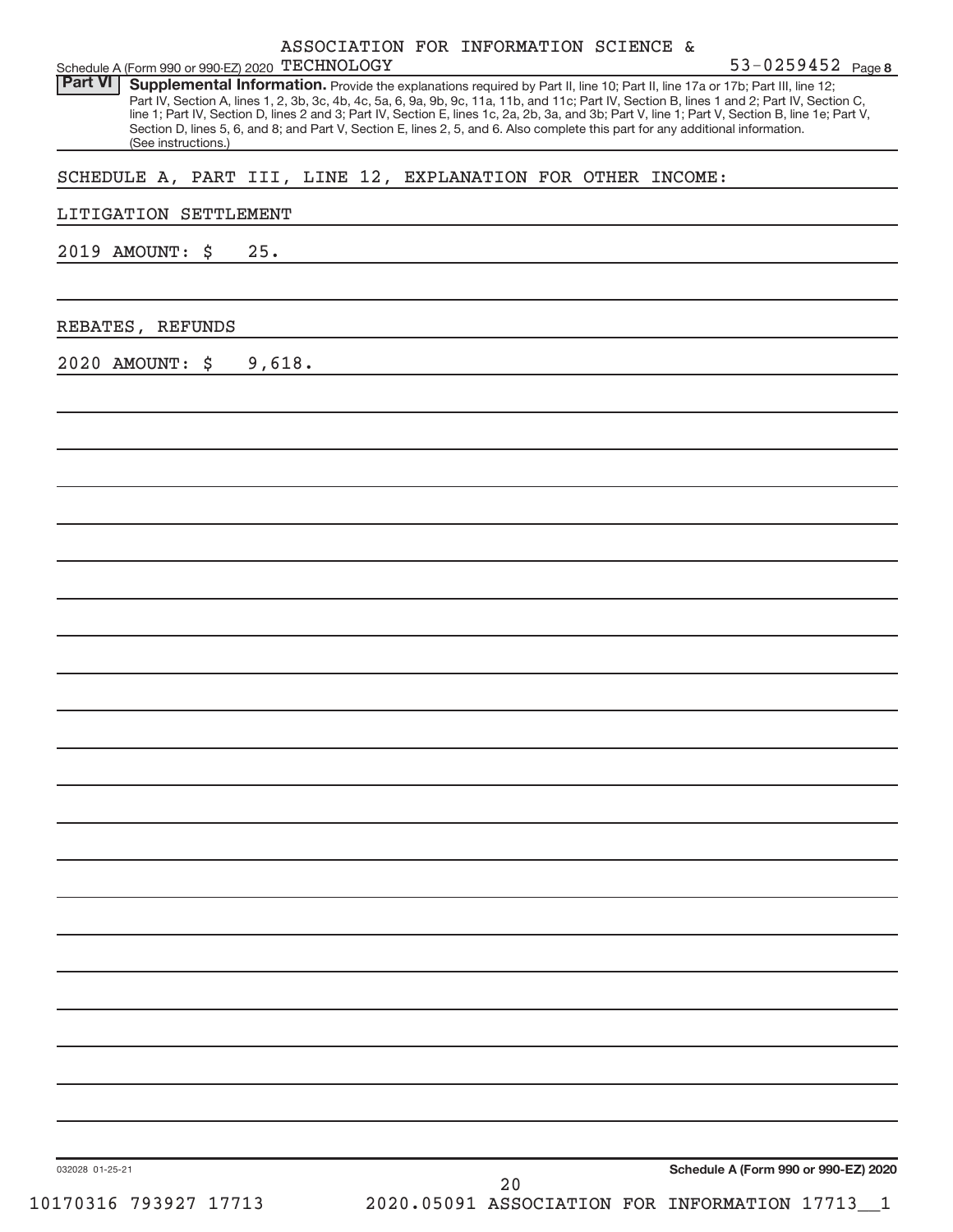Department of the Treasury Internal Revenue Service **(Form 990, 990-EZ,**

Name of the organization

\*\* PUBLIC DISCLOSURE COPY \*\*

## **Schedule B Schedule of Contributors**

**or 990-PF) | Attach to Form 990, Form 990-EZ, or Form 990-PF. | Go to www.irs.gov/Form990 for the latest information.** OMB No. 1545-0047

**2020**

**Employer identification number**

| ASSOCIATI    |
|--------------|
| $m = \wedge$ |

ON FOR INFORMATION SCIENCE &

TECHNOLOGY 53-0259452

| Filers of:         | Section:                                                                           |
|--------------------|------------------------------------------------------------------------------------|
| Form 990 or 990-EZ | $ \underline{X} $ 501(c)( 3) (enter number) organization                           |
|                    | $4947(a)(1)$ nonexempt charitable trust <b>not</b> treated as a private foundation |
|                    | 527 political organization                                                         |
| Form 990-PF        | 501(c)(3) exempt private foundation                                                |
|                    | 4947(a)(1) nonexempt charitable trust treated as a private foundation              |
|                    | 501(c)(3) taxable private foundation                                               |

Check if your organization is covered by the General Rule or a Special Rule. **Note:**  Only a section 501(c)(7), (8), or (10) organization can check boxes for both the General Rule and a Special Rule. See instructions.

#### **General Rule**

**K** For an organization filing Form 990, 990-EZ, or 990-PF that received, during the year, contributions totaling \$5,000 or more (in money or property) from any one contributor. Complete Parts I and II. See instructions for determining a contributor's total contributions.

#### **Special Rules**

 $\begin{array}{c} \hline \end{array}$ 

any one contributor, during the year, total contributions of the greater of (1) \$5,000; or (2) 2% of the amount on (i) Form 990, Part VIII, line 1h; For an organization described in section 501(c)(3) filing Form 990 or 990-EZ that met the 33 1/3% support test of the regulations under sections 509(a)(1) and 170(b)(1)(A)(vi), that checked Schedule A (Form 990 or 990-EZ), Part II, line 13, 16a, or 16b, and that received from or (ii) Form 990-EZ, line 1. Complete Parts I and II.  $\begin{array}{c} \hline \end{array}$ 

For an organization described in section 501(c)(7), (8), or (10) filing Form 990 or 990-EZ that received from any one contributor, during the year, total contributions of more than \$1,000 exclusively for religious, charitable, scientific, literary, or educational purposes, or for the prevention of cruelty to children or animals. Complete Parts I (entering "N/A" in column (b) instead of the contributor name and address), II, and III.  $\begin{array}{c} \hline \end{array}$ 

purpose. Don't complete any of the parts unless the General Rule applies to this organization because it received nonexclusively year, contributions exclusively for religious, charitable, etc., purposes, but no such contributions totaled more than \$1,000. If this box is checked, enter here the total contributions that were received during the year for an exclusively religious, charitable, etc., For an organization described in section 501(c)(7), (8), or (10) filing Form 990 or 990-EZ that received from any one contributor, during the religious, charitable, etc., contributions totaling \$5,000 or more during the year  $~\ldots\ldots\ldots\ldots\ldots\ldots\ldots\ldots\blacktriangleright~$ \$

**Caution:**  An organization that isn't covered by the General Rule and/or the Special Rules doesn't file Schedule B (Form 990, 990-EZ, or 990-PF),  **must** but it answer "No" on Part IV, line 2, of its Form 990; or check the box on line H of its Form 990-EZ or on its Form 990-PF, Part I, line 2, to certify that it doesn't meet the filing requirements of Schedule B (Form 990, 990-EZ, or 990-PF).

LHA For Paperwork Reduction Act Notice, see the instructions for Form 990, 990-EZ, or 990-PF. Schedule B (Form 990, 990-EZ, or 990-PF) (2020)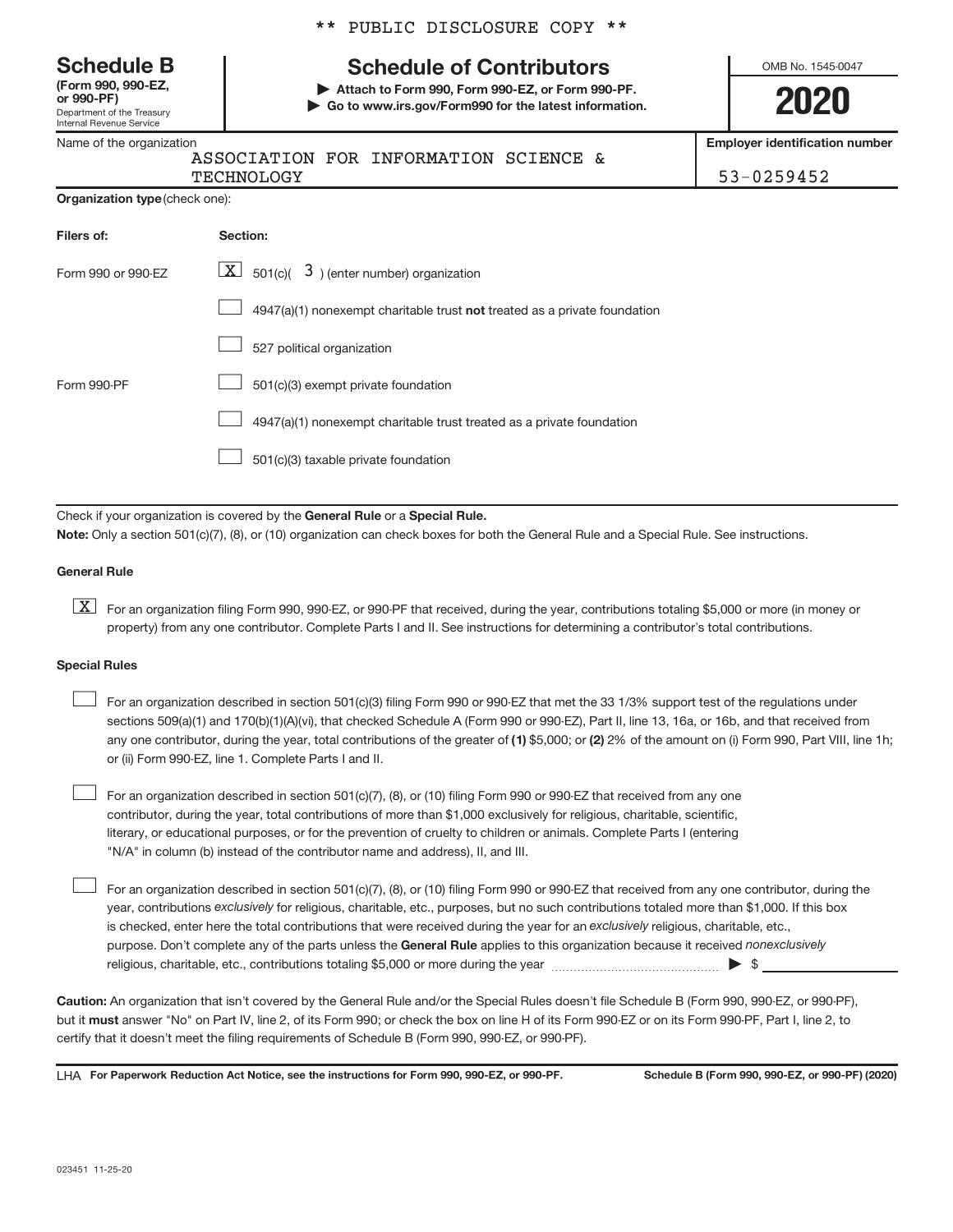#### Schedule B (Form 990, 990-EZ, or 990-PF) (2020)

Name of organization

ASSOCIATION FOR INFORMATION SCIENCE & TECHNOLOGY 53-0259452

**Employer identification number**

| <b>Contributors</b> (see instructions). Use duplicate copies of Part I if additional space is needed. |                                   |                                                                                                                                            |  |  |  |  |  |
|-------------------------------------------------------------------------------------------------------|-----------------------------------|--------------------------------------------------------------------------------------------------------------------------------------------|--|--|--|--|--|
| (b)<br>Name, address, and ZIP + 4                                                                     | (c)<br><b>Total contributions</b> | (d)<br>Type of contribution                                                                                                                |  |  |  |  |  |
|                                                                                                       | 102,181.<br>\$                    | $\mathbf{X}$<br>Person<br>Payroll<br><b>Noncash</b><br>(Complete Part II for<br>noncash contributions.)                                    |  |  |  |  |  |
| (b)<br>Name, address, and ZIP + 4                                                                     | (c)<br><b>Total contributions</b> | (d)<br>Type of contribution                                                                                                                |  |  |  |  |  |
|                                                                                                       | 20,000.<br>\$                     | $\mathbf{X}$<br>Person<br>Payroll<br><b>Noncash</b><br>(Complete Part II for<br>noncash contributions.)                                    |  |  |  |  |  |
| (b)<br>Name, address, and ZIP + 4                                                                     | (c)<br><b>Total contributions</b> | (d)<br>Type of contribution                                                                                                                |  |  |  |  |  |
|                                                                                                       | 10,000.<br>\$                     | $\mathbf{X}$<br>Person<br>Payroll<br><b>Noncash</b><br>(Complete Part II for<br>noncash contributions.)                                    |  |  |  |  |  |
| (b)<br>Name, address, and ZIP + 4                                                                     | (c)<br><b>Total contributions</b> | (d)<br>Type of contribution                                                                                                                |  |  |  |  |  |
|                                                                                                       | 10,000.<br>\$                     | $\mathbf{X}$<br>Person<br>Payroll<br><b>Noncash</b><br>(Complete Part II for<br>noncash contributions.)                                    |  |  |  |  |  |
| (b)<br>Name, address, and ZIP + 4                                                                     | (c)<br><b>Total contributions</b> | (d)<br>Type of contribution                                                                                                                |  |  |  |  |  |
|                                                                                                       | 10,000.<br>\$                     | $\overline{\text{X}}$<br>Person<br>Payroll<br><b>Noncash</b><br>(Complete Part II for<br>noncash contributions.)                           |  |  |  |  |  |
| (b)<br>Name, address, and ZIP + 4                                                                     | (c)<br><b>Total contributions</b> | (d)<br>Type of contribution                                                                                                                |  |  |  |  |  |
| 023452 11-25-20                                                                                       | \$                                | Person<br>Payroll<br><b>Noncash</b><br>(Complete Part II for<br>noncash contributions.)<br>Schedule B (Form 990, 990-EZ, or 990-PF) (2020) |  |  |  |  |  |
|                                                                                                       |                                   |                                                                                                                                            |  |  |  |  |  |

10170316 793927 17713 2020.05091 ASSOCIATION FOR INFORMATION 17713\_\_1

22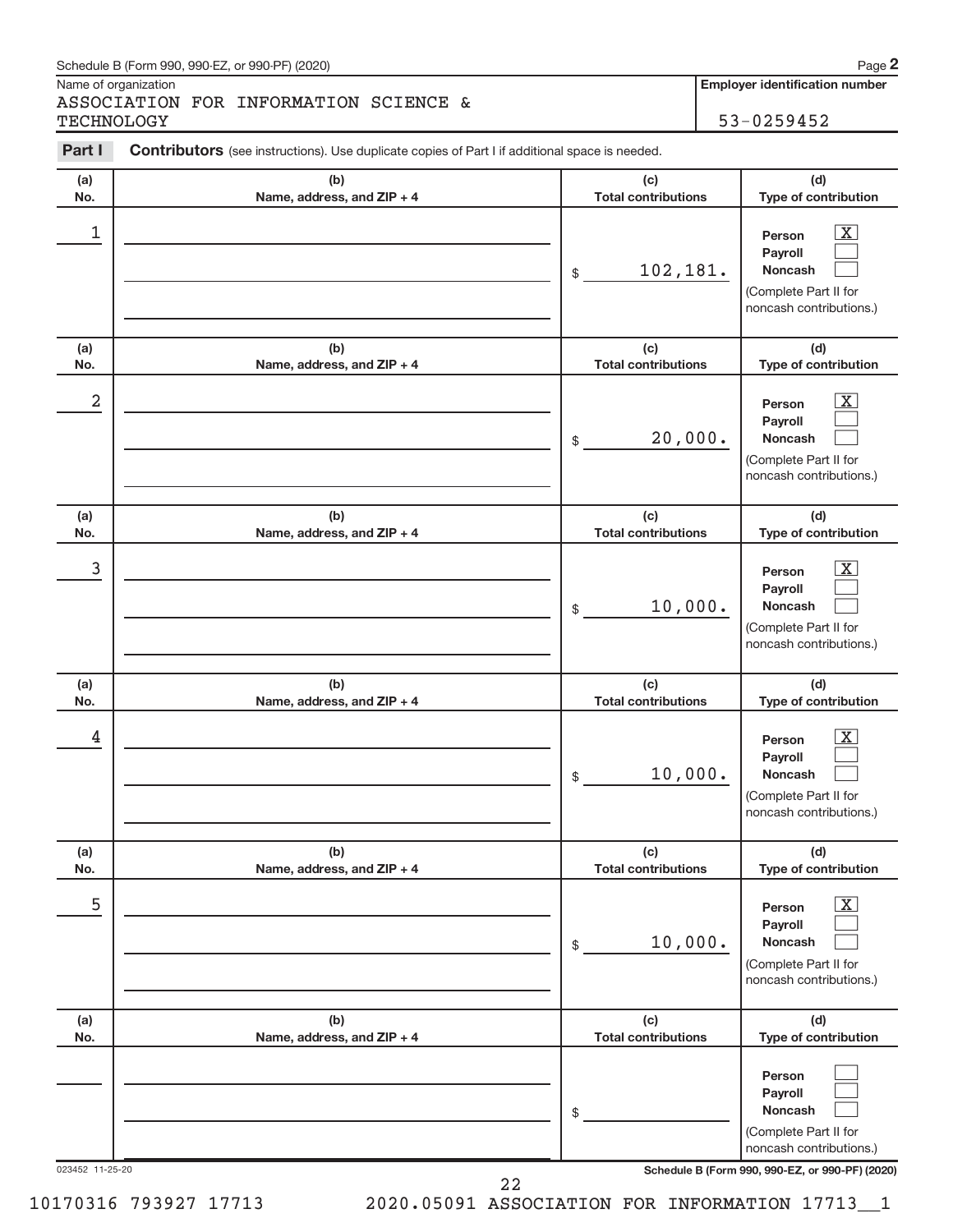| Part II        | Noncash Property (see instructions). Use duplicate copies of Part II if additional space is needed.                     |                     |                                                 |
|----------------|-------------------------------------------------------------------------------------------------------------------------|---------------------|-------------------------------------------------|
|                |                                                                                                                         |                     |                                                 |
| (a)<br>No.     | (b)                                                                                                                     | (c)                 | (d)                                             |
| from           | Description of noncash property given                                                                                   | FMV (or estimate)   | Date received                                   |
| Part I         |                                                                                                                         | (See instructions.) |                                                 |
|                |                                                                                                                         |                     |                                                 |
|                |                                                                                                                         | \$                  |                                                 |
|                | <u> 1989 - Johann Barn, fransk politik amerikansk politik (d. 1989)</u>                                                 |                     |                                                 |
| (a)<br>No.     | (b)                                                                                                                     | (c)                 | (d)                                             |
| from           | Description of noncash property given                                                                                   | FMV (or estimate)   | Date received                                   |
| Part I         |                                                                                                                         | (See instructions.) |                                                 |
|                |                                                                                                                         |                     |                                                 |
|                |                                                                                                                         | \$                  |                                                 |
|                | the control of the control of the control of the control of the control of the control of the control of the control of |                     |                                                 |
| (a)<br>No.     | (b)                                                                                                                     | (c)                 | (d)                                             |
| from           | Description of noncash property given                                                                                   | FMV (or estimate)   | Date received                                   |
| Part I         |                                                                                                                         | (See instructions.) |                                                 |
|                |                                                                                                                         |                     |                                                 |
|                |                                                                                                                         |                     |                                                 |
|                |                                                                                                                         | \$                  |                                                 |
| (a)            |                                                                                                                         | (c)                 |                                                 |
| No.<br>from    | (b)                                                                                                                     | FMV (or estimate)   | (d)                                             |
| Part I         | Description of noncash property given                                                                                   | (See instructions.) | Date received                                   |
|                |                                                                                                                         |                     |                                                 |
|                |                                                                                                                         |                     |                                                 |
|                |                                                                                                                         | \$                  |                                                 |
| (a)<br>No.     | (b)                                                                                                                     | (c)                 | (d)                                             |
| from           | Description of noncash property given                                                                                   | FMV (or estimate)   | Date received                                   |
| Part I         |                                                                                                                         | (See instructions.) |                                                 |
|                |                                                                                                                         |                     |                                                 |
|                |                                                                                                                         |                     |                                                 |
|                |                                                                                                                         | \$                  |                                                 |
| (a)            |                                                                                                                         | (c)                 |                                                 |
| No.            | (b)                                                                                                                     | FMV (or estimate)   | (d)                                             |
| from<br>Part I | Description of noncash property given                                                                                   | (See instructions.) | Date received                                   |
|                |                                                                                                                         |                     |                                                 |
|                |                                                                                                                         |                     |                                                 |
|                |                                                                                                                         | \$                  | Schedule B (Form 990, 990-EZ, or 990-PF) (2020) |

Schedule B (Form 990, 990-EZ, or 990-PF) (2020)

Name of organization

**Employer identification number**

**3**

10170316 793927 17713 2020.05091 ASSOCIATION FOR INFORMATION 17713\_\_1

23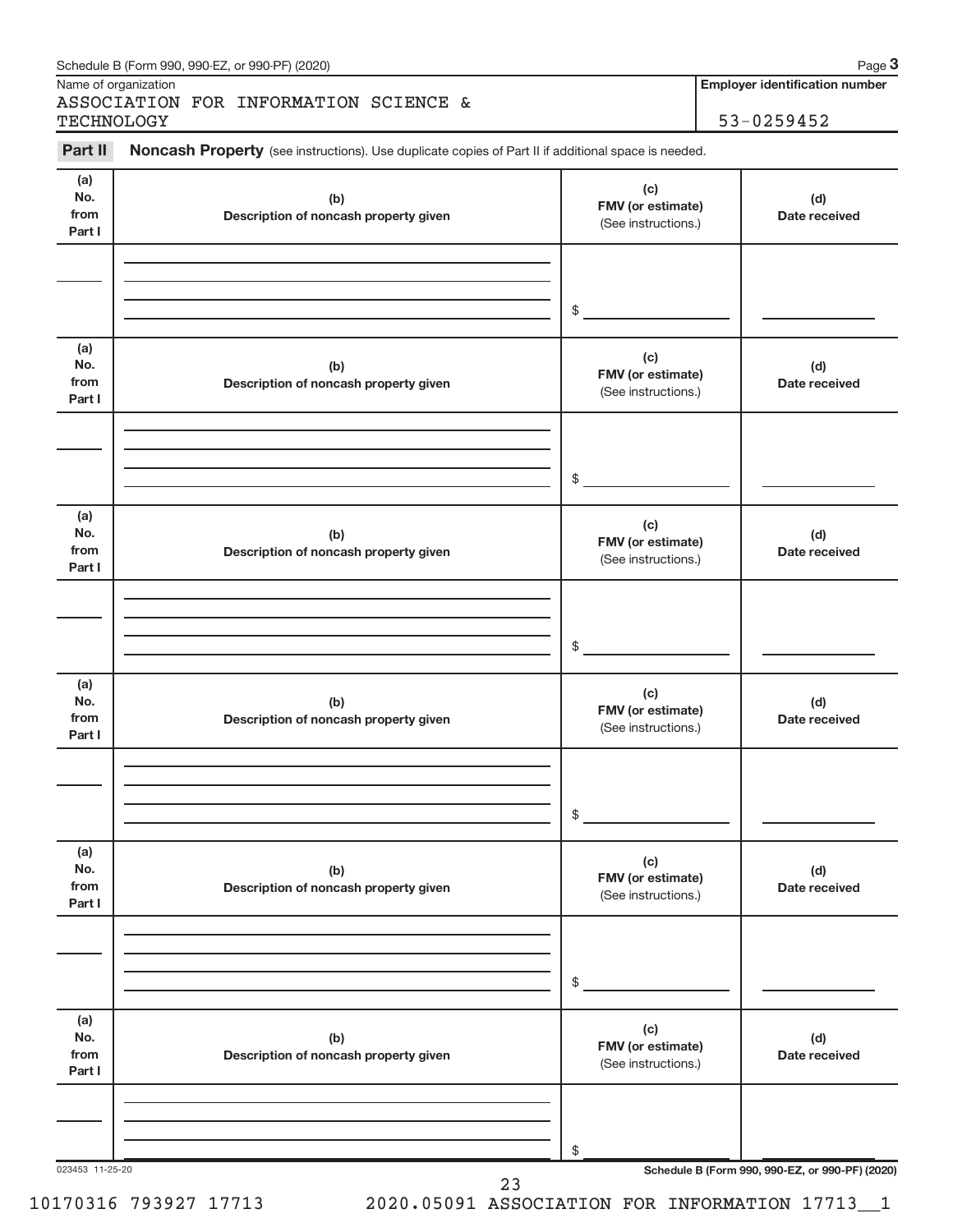| Name of organization          |                                                                                                                                                                                                                                                                                                                                           |                      |  |                                     | <b>Employer identification number</b>           |  |  |
|-------------------------------|-------------------------------------------------------------------------------------------------------------------------------------------------------------------------------------------------------------------------------------------------------------------------------------------------------------------------------------------|----------------------|--|-------------------------------------|-------------------------------------------------|--|--|
|                               | ASSOCIATION FOR INFORMATION SCIENCE &                                                                                                                                                                                                                                                                                                     |                      |  |                                     |                                                 |  |  |
| <b>TECHNOLOGY</b><br>Part III | Exclusively religious, charitable, etc., contributions to organizations described in section 501(c)(7), (8), or (10) that total more than \$1,000 for the year                                                                                                                                                                            |                      |  |                                     | 53-0259452                                      |  |  |
|                               | from any one contributor. Complete columns (a) through (e) and the following line entry. For organizations<br>completing Part III, enter the total of exclusively religious, charitable, etc., contributions of \$1,000 or less for the year. (Enter this info. once.)<br>Use duplicate copies of Part III if additional space is needed. |                      |  |                                     |                                                 |  |  |
| (a) No.<br>from<br>Part I     | (b) Purpose of gift                                                                                                                                                                                                                                                                                                                       | (c) Use of gift      |  | (d) Description of how gift is held |                                                 |  |  |
|                               |                                                                                                                                                                                                                                                                                                                                           |                      |  |                                     |                                                 |  |  |
|                               |                                                                                                                                                                                                                                                                                                                                           | (e) Transfer of gift |  |                                     |                                                 |  |  |
|                               | Transferee's name, address, and ZIP + 4                                                                                                                                                                                                                                                                                                   |                      |  |                                     | Relationship of transferor to transferee        |  |  |
|                               |                                                                                                                                                                                                                                                                                                                                           |                      |  |                                     |                                                 |  |  |
| $(a)$ No.<br>from             |                                                                                                                                                                                                                                                                                                                                           |                      |  |                                     |                                                 |  |  |
| Part I                        | (b) Purpose of gift                                                                                                                                                                                                                                                                                                                       | (c) Use of gift      |  |                                     | (d) Description of how gift is held             |  |  |
|                               |                                                                                                                                                                                                                                                                                                                                           |                      |  |                                     |                                                 |  |  |
|                               |                                                                                                                                                                                                                                                                                                                                           | (e) Transfer of gift |  |                                     |                                                 |  |  |
|                               | Transferee's name, address, and ZIP + 4                                                                                                                                                                                                                                                                                                   |                      |  |                                     | Relationship of transferor to transferee        |  |  |
|                               |                                                                                                                                                                                                                                                                                                                                           |                      |  |                                     |                                                 |  |  |
| $(a)$ No.<br>from<br>Part I   | (b) Purpose of gift                                                                                                                                                                                                                                                                                                                       | (c) Use of gift      |  |                                     | (d) Description of how gift is held             |  |  |
|                               |                                                                                                                                                                                                                                                                                                                                           |                      |  |                                     |                                                 |  |  |
|                               |                                                                                                                                                                                                                                                                                                                                           | (e) Transfer of gift |  |                                     |                                                 |  |  |
|                               | Transferee's name, address, and ZIP + 4                                                                                                                                                                                                                                                                                                   |                      |  |                                     | Relationship of transferor to transferee        |  |  |
| $(a)$ No.<br>from             |                                                                                                                                                                                                                                                                                                                                           |                      |  |                                     |                                                 |  |  |
| Part I                        | (b) Purpose of gift                                                                                                                                                                                                                                                                                                                       | (c) Use of gift      |  |                                     | (d) Description of how gift is held             |  |  |
|                               |                                                                                                                                                                                                                                                                                                                                           |                      |  |                                     |                                                 |  |  |
|                               |                                                                                                                                                                                                                                                                                                                                           | (e) Transfer of gift |  |                                     |                                                 |  |  |
|                               | Transferee's name, address, and ZIP + 4                                                                                                                                                                                                                                                                                                   |                      |  |                                     | Relationship of transferor to transferee        |  |  |
|                               |                                                                                                                                                                                                                                                                                                                                           |                      |  |                                     |                                                 |  |  |
| 023454 11-25-20               |                                                                                                                                                                                                                                                                                                                                           | 24                   |  |                                     | Schedule B (Form 990, 990-EZ, or 990-PF) (2020) |  |  |

10170316 793927 17713 2020.05091 ASSOCIATION FOR INFORMATION 17713\_\_1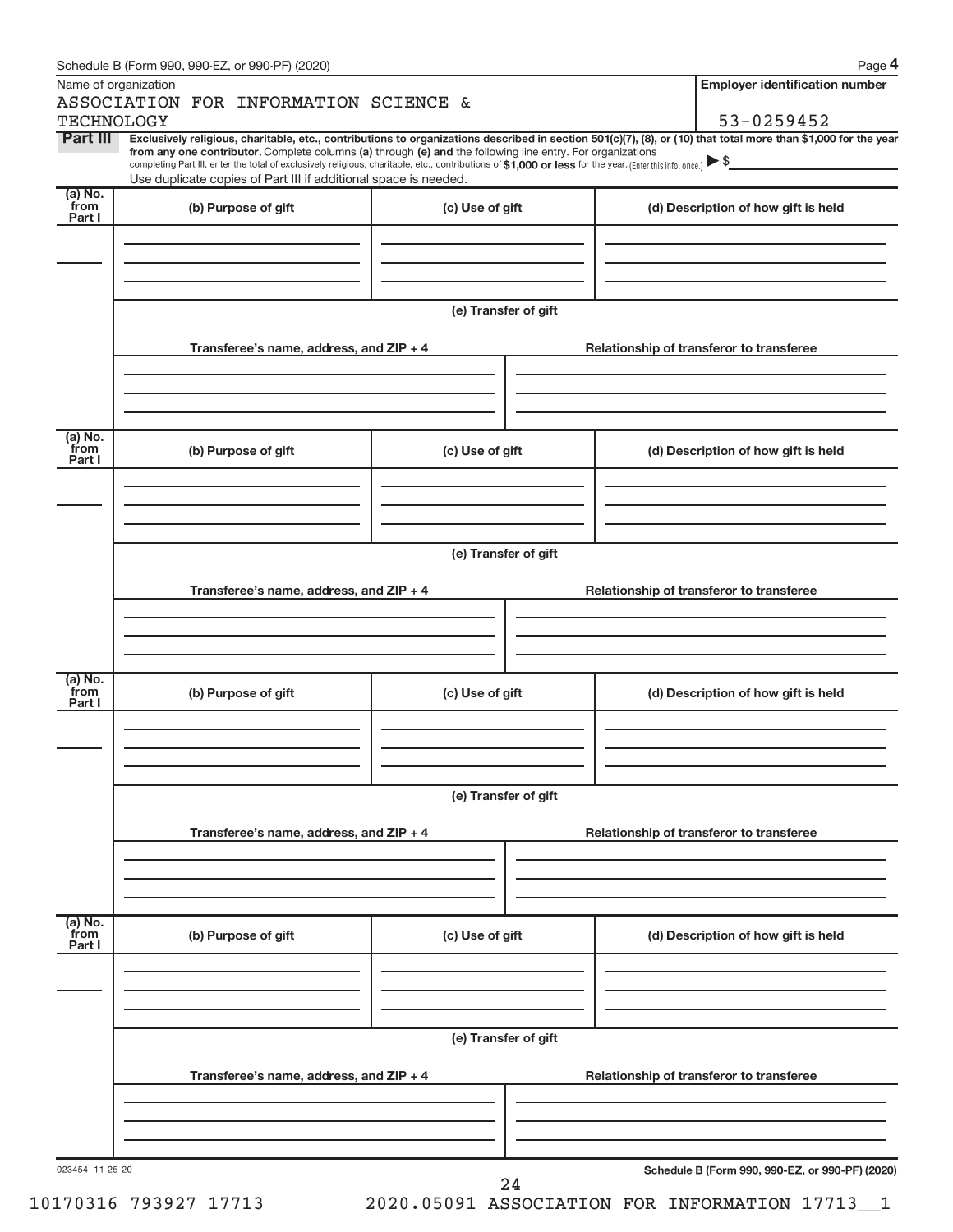|         | <b>SCHEDULE D</b>                                                                                                                                                                                                                                      |                                                                                                                 |                                                                                                                                                                                  |                | OMB No. 1545-0047                                   |  |  |  |  |
|---------|--------------------------------------------------------------------------------------------------------------------------------------------------------------------------------------------------------------------------------------------------------|-----------------------------------------------------------------------------------------------------------------|----------------------------------------------------------------------------------------------------------------------------------------------------------------------------------|----------------|-----------------------------------------------------|--|--|--|--|
|         | (Form 990)                                                                                                                                                                                                                                             |                                                                                                                 | <b>Supplemental Financial Statements</b><br>Complete if the organization answered "Yes" on Form 990,<br>Part IV, line 6, 7, 8, 9, 10, 11a, 11b, 11c, 11d, 11e, 11f, 12a, or 12b. |                |                                                     |  |  |  |  |
|         | Department of the Treasury                                                                                                                                                                                                                             |                                                                                                                 | Attach to Form 990.                                                                                                                                                              |                | <b>Open to Public</b>                               |  |  |  |  |
|         | Internal Revenue Service                                                                                                                                                                                                                               |                                                                                                                 | Go to www.irs.gov/Form990 for instructions and the latest information.                                                                                                           |                | Inspection                                          |  |  |  |  |
|         | Name of the organization                                                                                                                                                                                                                               | <b>TECHNOLOGY</b>                                                                                               | ASSOCIATION FOR INFORMATION SCIENCE &                                                                                                                                            |                | <b>Employer identification number</b><br>53-0259452 |  |  |  |  |
| Part I  |                                                                                                                                                                                                                                                        |                                                                                                                 | Organizations Maintaining Donor Advised Funds or Other Similar Funds or Accounts. Complete if the                                                                                |                |                                                     |  |  |  |  |
|         |                                                                                                                                                                                                                                                        | organization answered "Yes" on Form 990, Part IV, line 6.                                                       |                                                                                                                                                                                  |                |                                                     |  |  |  |  |
|         |                                                                                                                                                                                                                                                        |                                                                                                                 | (a) Donor advised funds                                                                                                                                                          |                | (b) Funds and other accounts                        |  |  |  |  |
| 1       |                                                                                                                                                                                                                                                        |                                                                                                                 |                                                                                                                                                                                  |                |                                                     |  |  |  |  |
| 2       |                                                                                                                                                                                                                                                        | Aggregate value of contributions to (during year)                                                               |                                                                                                                                                                                  |                |                                                     |  |  |  |  |
| з       |                                                                                                                                                                                                                                                        | Aggregate value of grants from (during year)                                                                    |                                                                                                                                                                                  |                |                                                     |  |  |  |  |
| 4       |                                                                                                                                                                                                                                                        |                                                                                                                 |                                                                                                                                                                                  |                |                                                     |  |  |  |  |
| 5       |                                                                                                                                                                                                                                                        |                                                                                                                 | Did the organization inform all donors and donor advisors in writing that the assets held in donor advised funds                                                                 |                |                                                     |  |  |  |  |
|         |                                                                                                                                                                                                                                                        |                                                                                                                 |                                                                                                                                                                                  |                | Yes<br><b>No</b>                                    |  |  |  |  |
| 6       |                                                                                                                                                                                                                                                        |                                                                                                                 | Did the organization inform all grantees, donors, and donor advisors in writing that grant funds can be used only                                                                |                |                                                     |  |  |  |  |
|         |                                                                                                                                                                                                                                                        |                                                                                                                 | for charitable purposes and not for the benefit of the donor or donor advisor, or for any other purpose conferring                                                               |                |                                                     |  |  |  |  |
|         | impermissible private benefit?                                                                                                                                                                                                                         |                                                                                                                 |                                                                                                                                                                                  |                | No<br>Yes                                           |  |  |  |  |
| Part II |                                                                                                                                                                                                                                                        |                                                                                                                 | Conservation Easements. Complete if the organization answered "Yes" on Form 990, Part IV, line 7.                                                                                |                |                                                     |  |  |  |  |
| 1.      |                                                                                                                                                                                                                                                        | Purpose(s) of conservation easements held by the organization (check all that apply).                           |                                                                                                                                                                                  |                |                                                     |  |  |  |  |
|         |                                                                                                                                                                                                                                                        | Preservation of land for public use (for example, recreation or education)                                      | Preservation of a historically important land area                                                                                                                               |                |                                                     |  |  |  |  |
|         |                                                                                                                                                                                                                                                        | Protection of natural habitat                                                                                   | Preservation of a certified historic structure                                                                                                                                   |                |                                                     |  |  |  |  |
|         |                                                                                                                                                                                                                                                        | Preservation of open space                                                                                      |                                                                                                                                                                                  |                |                                                     |  |  |  |  |
| 2       |                                                                                                                                                                                                                                                        |                                                                                                                 | Complete lines 2a through 2d if the organization held a qualified conservation contribution in the form of a conservation easement on the last                                   |                |                                                     |  |  |  |  |
|         | day of the tax year.                                                                                                                                                                                                                                   |                                                                                                                 |                                                                                                                                                                                  |                | Held at the End of the Tax Year                     |  |  |  |  |
|         |                                                                                                                                                                                                                                                        |                                                                                                                 |                                                                                                                                                                                  | 2a             |                                                     |  |  |  |  |
|         |                                                                                                                                                                                                                                                        | Total acreage restricted by conservation easements                                                              |                                                                                                                                                                                  | 2 <sub>b</sub> |                                                     |  |  |  |  |
|         |                                                                                                                                                                                                                                                        |                                                                                                                 |                                                                                                                                                                                  | 2c             |                                                     |  |  |  |  |
|         |                                                                                                                                                                                                                                                        |                                                                                                                 | d Number of conservation easements included in (c) acquired after 7/25/06, and not on a historic structure                                                                       |                |                                                     |  |  |  |  |
|         |                                                                                                                                                                                                                                                        | listed in the National Register [11, 2003] March 2014 12: 12: 13: 14: 14: 15: 15: 15: 15: 15: 15: 15: 15: 15: 1 |                                                                                                                                                                                  | 2d             |                                                     |  |  |  |  |
| 3       |                                                                                                                                                                                                                                                        |                                                                                                                 | Number of conservation easements modified, transferred, released, extinguished, or terminated by the organization during the tax                                                 |                |                                                     |  |  |  |  |
|         | $\vee$ ear                                                                                                                                                                                                                                             |                                                                                                                 |                                                                                                                                                                                  |                |                                                     |  |  |  |  |
| 4       |                                                                                                                                                                                                                                                        | Number of states where property subject to conservation easement is located >                                   |                                                                                                                                                                                  |                |                                                     |  |  |  |  |
| 5       |                                                                                                                                                                                                                                                        | Does the organization have a written policy regarding the periodic monitoring, inspection, handling of          |                                                                                                                                                                                  |                |                                                     |  |  |  |  |
|         |                                                                                                                                                                                                                                                        | violations, and enforcement of the conservation easements it holds?                                             |                                                                                                                                                                                  |                | <b>No</b><br>Yes                                    |  |  |  |  |
| 6       |                                                                                                                                                                                                                                                        |                                                                                                                 | Staff and volunteer hours devoted to monitoring, inspecting, handling of violations, and enforcing conservation easements during the year                                        |                |                                                     |  |  |  |  |
|         |                                                                                                                                                                                                                                                        |                                                                                                                 |                                                                                                                                                                                  |                |                                                     |  |  |  |  |
| 7       |                                                                                                                                                                                                                                                        |                                                                                                                 | Amount of expenses incurred in monitoring, inspecting, handling of violations, and enforcing conservation easements during the year                                              |                |                                                     |  |  |  |  |
|         | $\triangleright$ \$                                                                                                                                                                                                                                    |                                                                                                                 |                                                                                                                                                                                  |                |                                                     |  |  |  |  |
| 8       |                                                                                                                                                                                                                                                        |                                                                                                                 | Does each conservation easement reported on line 2(d) above satisfy the requirements of section 170(h)(4)(B)(i)                                                                  |                |                                                     |  |  |  |  |
|         |                                                                                                                                                                                                                                                        |                                                                                                                 |                                                                                                                                                                                  |                | Yes<br><b>No</b>                                    |  |  |  |  |
| 9       |                                                                                                                                                                                                                                                        |                                                                                                                 | In Part XIII, describe how the organization reports conservation easements in its revenue and expense statement and                                                              |                |                                                     |  |  |  |  |
|         |                                                                                                                                                                                                                                                        |                                                                                                                 | balance sheet, and include, if applicable, the text of the footnote to the organization's financial statements that describes the                                                |                |                                                     |  |  |  |  |
|         |                                                                                                                                                                                                                                                        | organization's accounting for conservation easements.                                                           |                                                                                                                                                                                  |                |                                                     |  |  |  |  |
|         | Part III                                                                                                                                                                                                                                               |                                                                                                                 | Organizations Maintaining Collections of Art, Historical Treasures, or Other Similar Assets.                                                                                     |                |                                                     |  |  |  |  |
|         |                                                                                                                                                                                                                                                        | Complete if the organization answered "Yes" on Form 990, Part IV, line 8.                                       |                                                                                                                                                                                  |                |                                                     |  |  |  |  |
|         |                                                                                                                                                                                                                                                        |                                                                                                                 | 1a If the organization elected, as permitted under FASB ASC 958, not to report in its revenue statement and balance sheet works                                                  |                |                                                     |  |  |  |  |
|         |                                                                                                                                                                                                                                                        |                                                                                                                 | of art, historical treasures, or other similar assets held for public exhibition, education, or research in furtherance of public                                                |                |                                                     |  |  |  |  |
|         |                                                                                                                                                                                                                                                        |                                                                                                                 |                                                                                                                                                                                  |                |                                                     |  |  |  |  |
|         | service, provide in Part XIII the text of the footnote to its financial statements that describes these items.<br><b>b</b> If the organization elected, as permitted under FASB ASC 958, to report in its revenue statement and balance sheet works of |                                                                                                                 |                                                                                                                                                                                  |                |                                                     |  |  |  |  |
|         |                                                                                                                                                                                                                                                        |                                                                                                                 | art, historical treasures, or other similar assets held for public exhibition, education, or research in furtherance of public service,                                          |                |                                                     |  |  |  |  |
|         |                                                                                                                                                                                                                                                        | provide the following amounts relating to these items:                                                          |                                                                                                                                                                                  |                |                                                     |  |  |  |  |
|         |                                                                                                                                                                                                                                                        |                                                                                                                 | Revenue included on Form 990, Part VIII, line 1 [2000] [2000] [2000] [2000] [2000] [2000] [2000] [2000] [2000                                                                    |                |                                                     |  |  |  |  |
|         |                                                                                                                                                                                                                                                        | (ii) Assets included in Form 990, Part X                                                                        |                                                                                                                                                                                  |                | $\triangleright$ s                                  |  |  |  |  |
| 2       |                                                                                                                                                                                                                                                        |                                                                                                                 | If the organization received or held works of art, historical treasures, or other similar assets for financial gain, provide                                                     |                |                                                     |  |  |  |  |
|         |                                                                                                                                                                                                                                                        | the following amounts required to be reported under FASB ASC 958 relating to these items:                       |                                                                                                                                                                                  |                |                                                     |  |  |  |  |
|         |                                                                                                                                                                                                                                                        |                                                                                                                 |                                                                                                                                                                                  |                | \$                                                  |  |  |  |  |
|         |                                                                                                                                                                                                                                                        |                                                                                                                 |                                                                                                                                                                                  |                | - \$                                                |  |  |  |  |
|         |                                                                                                                                                                                                                                                        | LHA For Paperwork Reduction Act Notice, see the Instructions for Form 990.                                      |                                                                                                                                                                                  |                | Schedule D (Form 990) 2020                          |  |  |  |  |
|         | 032051 12-01-20                                                                                                                                                                                                                                        |                                                                                                                 |                                                                                                                                                                                  |                |                                                     |  |  |  |  |

<sup>10170316 793927 17713 2020.05091</sup> ASSOCIATION FOR INFORMATION 17713\_\_1 25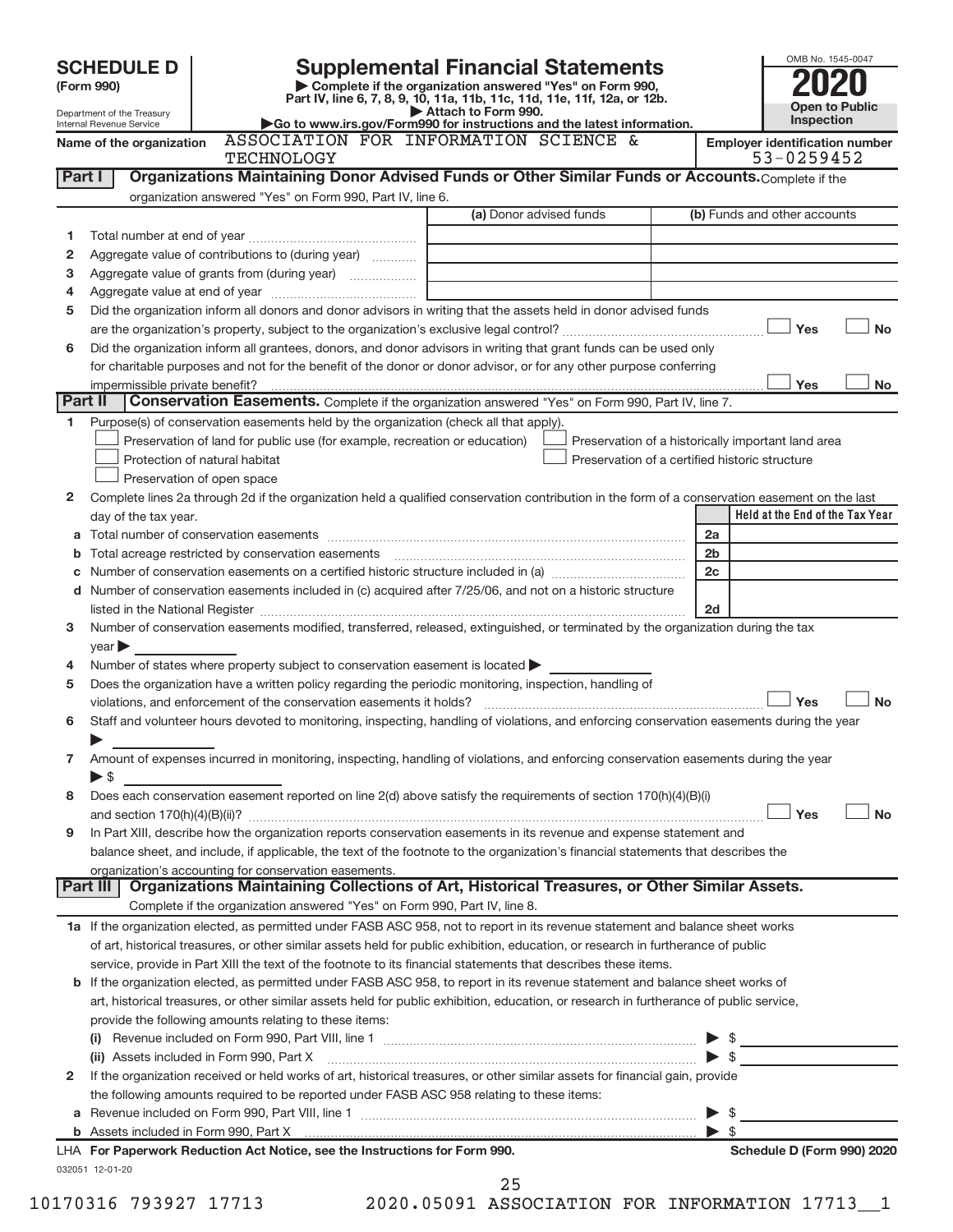|  | ASSOCIATION FOR INFORMATION SCIENCE & |  |
|--|---------------------------------------|--|
|  |                                       |  |

|               |                                                                                                                                                                                                                                | ASSOCIATION FOR INFORMATION SCIENCE & |   |                |                                                                                                                                                                                                                                |                                                         |        |                |                     |
|---------------|--------------------------------------------------------------------------------------------------------------------------------------------------------------------------------------------------------------------------------|---------------------------------------|---|----------------|--------------------------------------------------------------------------------------------------------------------------------------------------------------------------------------------------------------------------------|---------------------------------------------------------|--------|----------------|---------------------|
|               | <b>TECHNOLOGY</b><br>Schedule D (Form 990) 2020                                                                                                                                                                                |                                       |   |                |                                                                                                                                                                                                                                |                                                         |        |                | 53-0259452 Page 2   |
|               | Part III<br>Organizations Maintaining Collections of Art, Historical Treasures, or Other Similar Assets (continued)                                                                                                            |                                       |   |                |                                                                                                                                                                                                                                |                                                         |        |                |                     |
| 3             | Using the organization's acquisition, accession, and other records, check any of the following that make significant use of its                                                                                                |                                       |   |                |                                                                                                                                                                                                                                |                                                         |        |                |                     |
|               | collection items (check all that apply):                                                                                                                                                                                       |                                       |   |                |                                                                                                                                                                                                                                |                                                         |        |                |                     |
| a             | Public exhibition                                                                                                                                                                                                              | d                                     |   |                | $\perp$ Loan or exchange program                                                                                                                                                                                               |                                                         |        |                |                     |
| b             | Scholarly research                                                                                                                                                                                                             | e                                     |   |                | Other the contract of the contract of the contract of the contract of the contract of the contract of the contract of the contract of the contract of the contract of the contract of the contract of the contract of the cont |                                                         |        |                |                     |
| с             | Preservation for future generations                                                                                                                                                                                            |                                       |   |                |                                                                                                                                                                                                                                |                                                         |        |                |                     |
| 4             | Provide a description of the organization's collections and explain how they further the organization's exempt purpose in Part XIII.                                                                                           |                                       |   |                |                                                                                                                                                                                                                                |                                                         |        |                |                     |
| 5             | During the year, did the organization solicit or receive donations of art, historical treasures, or other similar assets                                                                                                       |                                       |   |                |                                                                                                                                                                                                                                |                                                         |        |                |                     |
|               |                                                                                                                                                                                                                                |                                       |   |                |                                                                                                                                                                                                                                |                                                         | Yes    |                | No                  |
|               | Part IV<br>Escrow and Custodial Arrangements. Complete if the organization answered "Yes" on Form 990, Part IV, line 9, or                                                                                                     |                                       |   |                |                                                                                                                                                                                                                                |                                                         |        |                |                     |
|               | reported an amount on Form 990, Part X, line 21.                                                                                                                                                                               |                                       |   |                |                                                                                                                                                                                                                                |                                                         |        |                |                     |
|               | 1a Is the organization an agent, trustee, custodian or other intermediary for contributions or other assets not included                                                                                                       |                                       |   |                |                                                                                                                                                                                                                                |                                                         |        |                |                     |
|               |                                                                                                                                                                                                                                |                                       |   |                |                                                                                                                                                                                                                                |                                                         | Yes    |                | <b>No</b>           |
|               |                                                                                                                                                                                                                                |                                       |   |                |                                                                                                                                                                                                                                |                                                         |        |                |                     |
|               | b If "Yes," explain the arrangement in Part XIII and complete the following table:                                                                                                                                             |                                       |   |                |                                                                                                                                                                                                                                |                                                         |        |                |                     |
|               |                                                                                                                                                                                                                                |                                       |   |                |                                                                                                                                                                                                                                |                                                         | Amount |                |                     |
|               | c Beginning balance measurements and the contract of Beginning balance measurements are all the contract of the contract of the contract of the contract of the contract of the contract of the contract of the contract of th |                                       |   |                |                                                                                                                                                                                                                                | 1c                                                      |        |                |                     |
|               |                                                                                                                                                                                                                                |                                       |   |                |                                                                                                                                                                                                                                | 1d                                                      |        |                |                     |
|               | e Distributions during the year manufactured and continuum and contact the control of the control of the control of the control of the control of the control of the control of the control of the control of the control of t |                                       |   |                |                                                                                                                                                                                                                                | 1e                                                      |        |                |                     |
|               |                                                                                                                                                                                                                                |                                       |   |                |                                                                                                                                                                                                                                | 1f                                                      |        |                |                     |
|               | 2a Did the organization include an amount on Form 990, Part X, line 21, for escrow or custodial account liability?                                                                                                             |                                       |   |                |                                                                                                                                                                                                                                | .                                                       | Yes    |                | No                  |
|               | b If "Yes," explain the arrangement in Part XIII. Check here if the explanation has been provided on Part XIII                                                                                                                 |                                       |   |                |                                                                                                                                                                                                                                |                                                         |        |                |                     |
| <b>Part V</b> | <b>Endowment Funds.</b> Complete if the organization answered "Yes" on Form 990, Part IV, line 10.                                                                                                                             |                                       |   |                |                                                                                                                                                                                                                                |                                                         |        |                |                     |
|               |                                                                                                                                                                                                                                | (a) Current year                      |   | (b) Prior year |                                                                                                                                                                                                                                | (c) Two years back $\vert$ (d) Three years back $\vert$ |        |                | (e) Four years back |
|               | 1a Beginning of year balance                                                                                                                                                                                                   |                                       |   |                |                                                                                                                                                                                                                                |                                                         |        |                |                     |
|               |                                                                                                                                                                                                                                |                                       |   |                |                                                                                                                                                                                                                                |                                                         |        |                |                     |
| c             | Net investment earnings, gains, and losses                                                                                                                                                                                     |                                       |   |                |                                                                                                                                                                                                                                |                                                         |        |                |                     |
|               |                                                                                                                                                                                                                                |                                       |   |                |                                                                                                                                                                                                                                |                                                         |        |                |                     |
|               | e Other expenditures for facilities                                                                                                                                                                                            |                                       |   |                |                                                                                                                                                                                                                                |                                                         |        |                |                     |
|               |                                                                                                                                                                                                                                |                                       |   |                |                                                                                                                                                                                                                                |                                                         |        |                |                     |
|               |                                                                                                                                                                                                                                |                                       |   |                |                                                                                                                                                                                                                                |                                                         |        |                |                     |
|               |                                                                                                                                                                                                                                |                                       |   |                |                                                                                                                                                                                                                                |                                                         |        |                |                     |
| g             |                                                                                                                                                                                                                                |                                       |   |                |                                                                                                                                                                                                                                |                                                         |        |                |                     |
| 2             | Provide the estimated percentage of the current year end balance (line 1g, column (a)) held as:                                                                                                                                |                                       |   |                |                                                                                                                                                                                                                                |                                                         |        |                |                     |
|               | <b>a</b> Board designated or quasi-endowment $\blacktriangleright$                                                                                                                                                             |                                       | % |                |                                                                                                                                                                                                                                |                                                         |        |                |                     |
| b             | Permanent endowment >                                                                                                                                                                                                          | %                                     |   |                |                                                                                                                                                                                                                                |                                                         |        |                |                     |
|               | $\mathbf c$ Term endowment $\blacktriangleright$                                                                                                                                                                               | $\%$                                  |   |                |                                                                                                                                                                                                                                |                                                         |        |                |                     |
|               | The percentages on lines 2a, 2b, and 2c should equal 100%                                                                                                                                                                      |                                       |   |                |                                                                                                                                                                                                                                |                                                         |        |                |                     |
|               | 3a Are there endowment funds not in the possession of the organization that are held and administered for the organization                                                                                                     |                                       |   |                |                                                                                                                                                                                                                                |                                                         |        |                |                     |
|               | by:                                                                                                                                                                                                                            |                                       |   |                |                                                                                                                                                                                                                                |                                                         |        |                | Yes<br>No           |
|               |                                                                                                                                                                                                                                |                                       |   |                |                                                                                                                                                                                                                                |                                                         | 3a(i)  |                |                     |
|               |                                                                                                                                                                                                                                |                                       |   |                |                                                                                                                                                                                                                                |                                                         | 3a(ii) |                |                     |
|               |                                                                                                                                                                                                                                |                                       |   |                |                                                                                                                                                                                                                                |                                                         |        | 3 <sub>b</sub> |                     |
| 4             | Describe in Part XIII the intended uses of the organization's endowment funds.                                                                                                                                                 |                                       |   |                |                                                                                                                                                                                                                                |                                                         |        |                |                     |
|               | <b>Land, Buildings, and Equipment.</b><br><b>Part VI</b>                                                                                                                                                                       |                                       |   |                |                                                                                                                                                                                                                                |                                                         |        |                |                     |
|               | Complete if the organization answered "Yes" on Form 990, Part IV, line 11a. See Form 990, Part X, line 10.                                                                                                                     |                                       |   |                |                                                                                                                                                                                                                                |                                                         |        |                |                     |
|               | Description of property                                                                                                                                                                                                        | (a) Cost or other                     |   |                | (b) Cost or other                                                                                                                                                                                                              | (c) Accumulated                                         |        | (d) Book value |                     |
|               |                                                                                                                                                                                                                                | basis (investment)                    |   |                | basis (other)                                                                                                                                                                                                                  | depreciation                                            |        |                |                     |
|               |                                                                                                                                                                                                                                |                                       |   |                |                                                                                                                                                                                                                                |                                                         |        |                |                     |
|               |                                                                                                                                                                                                                                |                                       |   |                |                                                                                                                                                                                                                                |                                                         |        |                |                     |
|               |                                                                                                                                                                                                                                |                                       |   |                |                                                                                                                                                                                                                                |                                                         |        |                |                     |
|               |                                                                                                                                                                                                                                |                                       |   |                | 149,220.                                                                                                                                                                                                                       | 146,464.                                                |        |                | 2,756.              |
|               |                                                                                                                                                                                                                                |                                       |   |                | 54, 243.                                                                                                                                                                                                                       | 41,080.                                                 |        |                | 13, 163.            |
|               |                                                                                                                                                                                                                                |                                       |   |                |                                                                                                                                                                                                                                |                                                         |        |                | 15,919.             |
|               | Total. Add lines 1a through 1e. (Column (d) must equal Form 990, Part X, column (B), line 10c.)                                                                                                                                |                                       |   |                |                                                                                                                                                                                                                                |                                                         |        |                |                     |

**Schedule D (Form 990) 2020**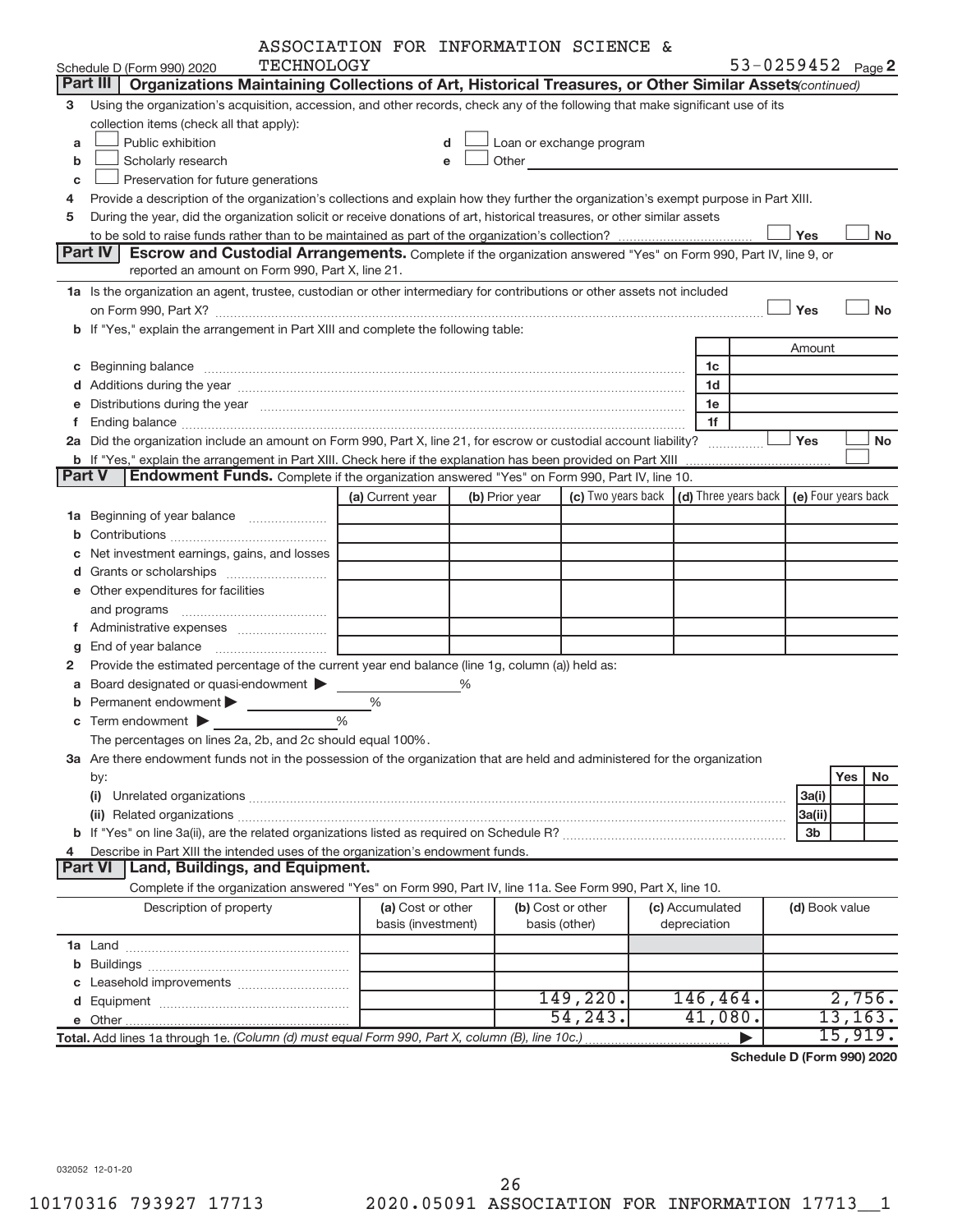|                                                                                                                                             | ASSOCIATION FOR INFORMATION SCIENCE &                                                                                                               |                                                           |                   |
|---------------------------------------------------------------------------------------------------------------------------------------------|-----------------------------------------------------------------------------------------------------------------------------------------------------|-----------------------------------------------------------|-------------------|
| <b>TECHNOLOGY</b><br>Schedule D (Form 990) 2020                                                                                             |                                                                                                                                                     |                                                           | 53-0259452 Page 3 |
| Part VII Investments - Other Securities.                                                                                                    |                                                                                                                                                     |                                                           |                   |
| Complete if the organization answered "Yes" on Form 990, Part IV, line 11b. See Form 990, Part X, line 12.                                  |                                                                                                                                                     |                                                           |                   |
| (a) Description of security or category (including name of security)                                                                        | (b) Book value                                                                                                                                      | (c) Method of valuation: Cost or end-of-year market value |                   |
| (1) Financial derivatives                                                                                                                   |                                                                                                                                                     |                                                           |                   |
|                                                                                                                                             |                                                                                                                                                     |                                                           |                   |
| (3) Other                                                                                                                                   |                                                                                                                                                     |                                                           |                   |
| (A)                                                                                                                                         |                                                                                                                                                     |                                                           |                   |
| (B)                                                                                                                                         |                                                                                                                                                     |                                                           |                   |
| (C)                                                                                                                                         |                                                                                                                                                     |                                                           |                   |
| (D)                                                                                                                                         |                                                                                                                                                     |                                                           |                   |
| (E)                                                                                                                                         |                                                                                                                                                     |                                                           |                   |
| (F)                                                                                                                                         |                                                                                                                                                     |                                                           |                   |
| (G)                                                                                                                                         |                                                                                                                                                     |                                                           |                   |
| (H)                                                                                                                                         |                                                                                                                                                     |                                                           |                   |
| Total. (Col. (b) must equal Form 990, Part X, col. (B) line 12.)                                                                            |                                                                                                                                                     |                                                           |                   |
| Part VIII Investments - Program Related.                                                                                                    |                                                                                                                                                     |                                                           |                   |
| Complete if the organization answered "Yes" on Form 990, Part IV, line 11c. See Form 990, Part X, line 13.<br>(a) Description of investment | (b) Book value                                                                                                                                      | (c) Method of valuation: Cost or end-of-year market value |                   |
|                                                                                                                                             |                                                                                                                                                     |                                                           |                   |
| (1)                                                                                                                                         |                                                                                                                                                     |                                                           |                   |
| (2)                                                                                                                                         |                                                                                                                                                     |                                                           |                   |
| (3)                                                                                                                                         |                                                                                                                                                     |                                                           |                   |
| (4)                                                                                                                                         |                                                                                                                                                     |                                                           |                   |
| (5)<br>(6)                                                                                                                                  |                                                                                                                                                     |                                                           |                   |
| (7)                                                                                                                                         |                                                                                                                                                     |                                                           |                   |
| (8)                                                                                                                                         |                                                                                                                                                     |                                                           |                   |
| (9)                                                                                                                                         |                                                                                                                                                     |                                                           |                   |
| Total. (Col. (b) must equal Form 990, Part X, col. (B) line 13.)                                                                            |                                                                                                                                                     |                                                           |                   |
| <b>Other Assets.</b><br>Part IX                                                                                                             |                                                                                                                                                     |                                                           |                   |
| Complete if the organization answered "Yes" on Form 990, Part IV, line 11d. See Form 990, Part X, line 15.                                  |                                                                                                                                                     |                                                           |                   |
|                                                                                                                                             | (a) Description                                                                                                                                     |                                                           | (b) Book value    |
| (1)                                                                                                                                         |                                                                                                                                                     |                                                           |                   |
| (2)                                                                                                                                         |                                                                                                                                                     |                                                           |                   |
| (3)                                                                                                                                         |                                                                                                                                                     |                                                           |                   |
| (4)                                                                                                                                         |                                                                                                                                                     |                                                           |                   |
| (ප)                                                                                                                                         |                                                                                                                                                     |                                                           |                   |
| (6)                                                                                                                                         |                                                                                                                                                     |                                                           |                   |
| (7)                                                                                                                                         |                                                                                                                                                     |                                                           |                   |
| (8)                                                                                                                                         |                                                                                                                                                     |                                                           |                   |
| (9)                                                                                                                                         |                                                                                                                                                     |                                                           |                   |
| Total. (Column (b) must equal Form 990, Part X, col. (B) line 15.)                                                                          |                                                                                                                                                     |                                                           |                   |
| <b>Other Liabilities.</b><br>Part X                                                                                                         |                                                                                                                                                     |                                                           |                   |
| Complete if the organization answered "Yes" on Form 990, Part IV, line 11e or 11f. See Form 990, Part X, line 25.                           |                                                                                                                                                     |                                                           |                   |
| (a) Description of liability<br>1.                                                                                                          |                                                                                                                                                     |                                                           | (b) Book value    |
| Federal income taxes<br>(1)                                                                                                                 |                                                                                                                                                     |                                                           |                   |
| (2)                                                                                                                                         |                                                                                                                                                     |                                                           |                   |
| (3)                                                                                                                                         |                                                                                                                                                     |                                                           |                   |
| (4)                                                                                                                                         |                                                                                                                                                     |                                                           |                   |
| (5)                                                                                                                                         |                                                                                                                                                     |                                                           |                   |
| (6)                                                                                                                                         |                                                                                                                                                     |                                                           |                   |
| (7)                                                                                                                                         |                                                                                                                                                     |                                                           |                   |
| (8)                                                                                                                                         |                                                                                                                                                     |                                                           |                   |
| (9)                                                                                                                                         |                                                                                                                                                     |                                                           |                   |
|                                                                                                                                             | 2 Liability for uncertain tax positions. In Part XIII, provide the text of the footpote to the organization's financial statements that reports the |                                                           |                   |

**2.** Liability for uncertain tax positions. In Part XIII, provide the text of the footnote to the organization's financial statements that reports the organization's liability for uncertain tax positions under FASB ASC 740. Check here if the text of the footnote has been provided in Part XIII ...  $\boxed{\mathrm{X}}$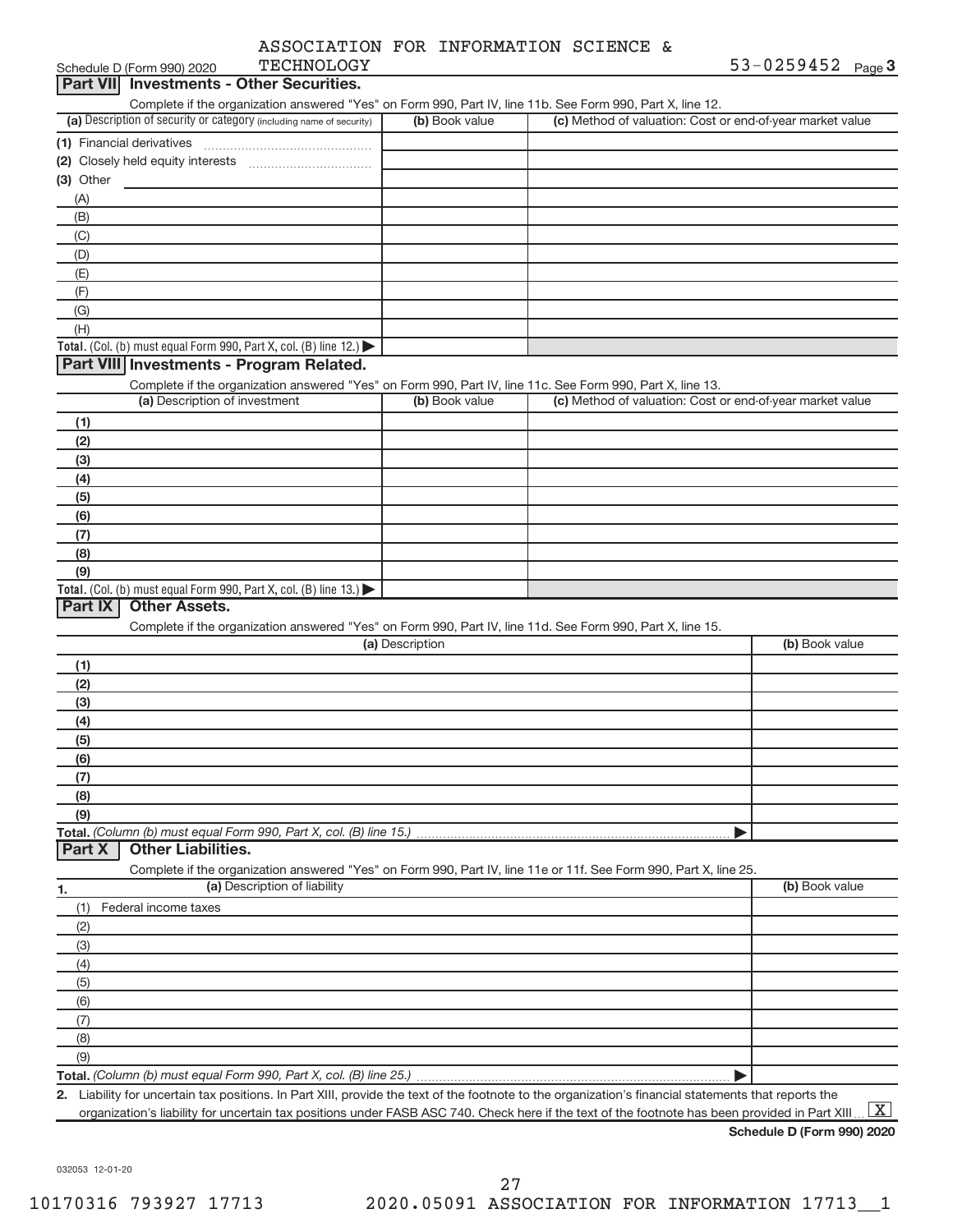|                | ASSOCIATION FOR INFORMATION SCIENCE & |  |
|----------------|---------------------------------------|--|
| MTATIATATATATI |                                       |  |

|              | Schedule D (Form 990) 2020<br>TECHNOLOGY                                                                                 |                |          |                | $53 - 0259452$ Page 4 |
|--------------|--------------------------------------------------------------------------------------------------------------------------|----------------|----------|----------------|-----------------------|
|              | Reconciliation of Revenue per Audited Financial Statements With Revenue per Return.<br><b>Part XI</b>                    |                |          |                |                       |
|              | Complete if the organization answered "Yes" on Form 990, Part IV, line 12a.                                              |                |          |                |                       |
| 1            | Total revenue, gains, and other support per audited financial statements                                                 |                |          | $\blacksquare$ | 1,399,323.            |
| $\mathbf{2}$ | Amounts included on line 1 but not on Form 990, Part VIII, line 12:                                                      |                |          |                |                       |
| a            |                                                                                                                          | 2a             | 179,397. |                |                       |
| b            |                                                                                                                          | 2 <sub>b</sub> |          |                |                       |
| С            |                                                                                                                          | 2 <sub>c</sub> |          |                |                       |
| d            |                                                                                                                          | 2d             |          |                |                       |
| e            | Add lines 2a through 2d                                                                                                  |                |          | 2e             | 179,397.              |
| 3            |                                                                                                                          |                |          | 3              | 1,219,926.            |
| 4            | Amounts included on Form 990, Part VIII, line 12, but not on line 1:                                                     |                |          |                |                       |
| a            |                                                                                                                          |                | 6,107.   |                |                       |
|              |                                                                                                                          | 4h             |          |                |                       |
|              | Add lines 4a and 4b                                                                                                      |                |          | 4c             | 6,107.                |
| c.           |                                                                                                                          |                |          |                |                       |
|              |                                                                                                                          |                |          | 5              | 1,226,033.            |
|              | Part XII   Reconciliation of Expenses per Audited Financial Statements With Expenses per Return.                         |                |          |                |                       |
|              | Complete if the organization answered "Yes" on Form 990, Part IV, line 12a.                                              |                |          |                |                       |
| 1            |                                                                                                                          |                |          | $\blacksquare$ | 1,072,748.            |
| 2            | Amounts included on line 1 but not on Form 990, Part IX, line 25:                                                        |                |          |                |                       |
| a            |                                                                                                                          | 2a             |          |                |                       |
| b            | Prior year adjustments [ www.communications of the contract of the contract of the contract of the contract of           | 2 <sub>b</sub> |          |                |                       |
| C            |                                                                                                                          | 2c             |          |                |                       |
| d            |                                                                                                                          | 2d             |          |                |                       |
| е            | Add lines 2a through 2d <b>must be a constructed as the constant of the constant of the constant of the construction</b> |                |          | 2e             | 0.                    |
| 3            |                                                                                                                          |                |          | $\mathbf{a}$   | 1,072,748.            |
| 4            | Amounts included on Form 990, Part IX, line 25, but not on line 1:                                                       |                |          |                |                       |
| a            |                                                                                                                          | 4a             | 6,107.   |                |                       |
|              |                                                                                                                          | 4 <sub>b</sub> |          |                |                       |
|              | Add lines 4a and 4b                                                                                                      |                |          | 4 <sub>c</sub> | 6,107.                |
| 5            | Part XIII Supplemental Information.                                                                                      |                |          | 5              | 1,078,855.            |

Provide the descriptions required for Part II, lines 3, 5, and 9; Part III, lines 1a and 4; Part IV, lines 1b and 2b; Part V, line 4; Part X, line 2; Part XI, lines 2d and 4b; and Part XII, lines 2d and 4b. Also complete this part to provide any additional information.

PART X, LINE 2:

ASIS&T RECOGNIZES THE EFFECT OF INCOME TAX POSITIONS ONLY IF THOSE

POSITIONS ARE MORE LIKELY THAN NOT OF BEING SUSTAINED. ASIS&T BELIEVES

THAT IT HAS APPROPRIATE SUPPORT FOR ANY TAX POSITIONS TAKEN, AND AS SUCH,

DOES NOT HAVE ANY UNCERTAIN TAX POSITIONS THAT ARE MATERIAL TO THE

FINANCIAL STATEMENTS.

032054 12-01-20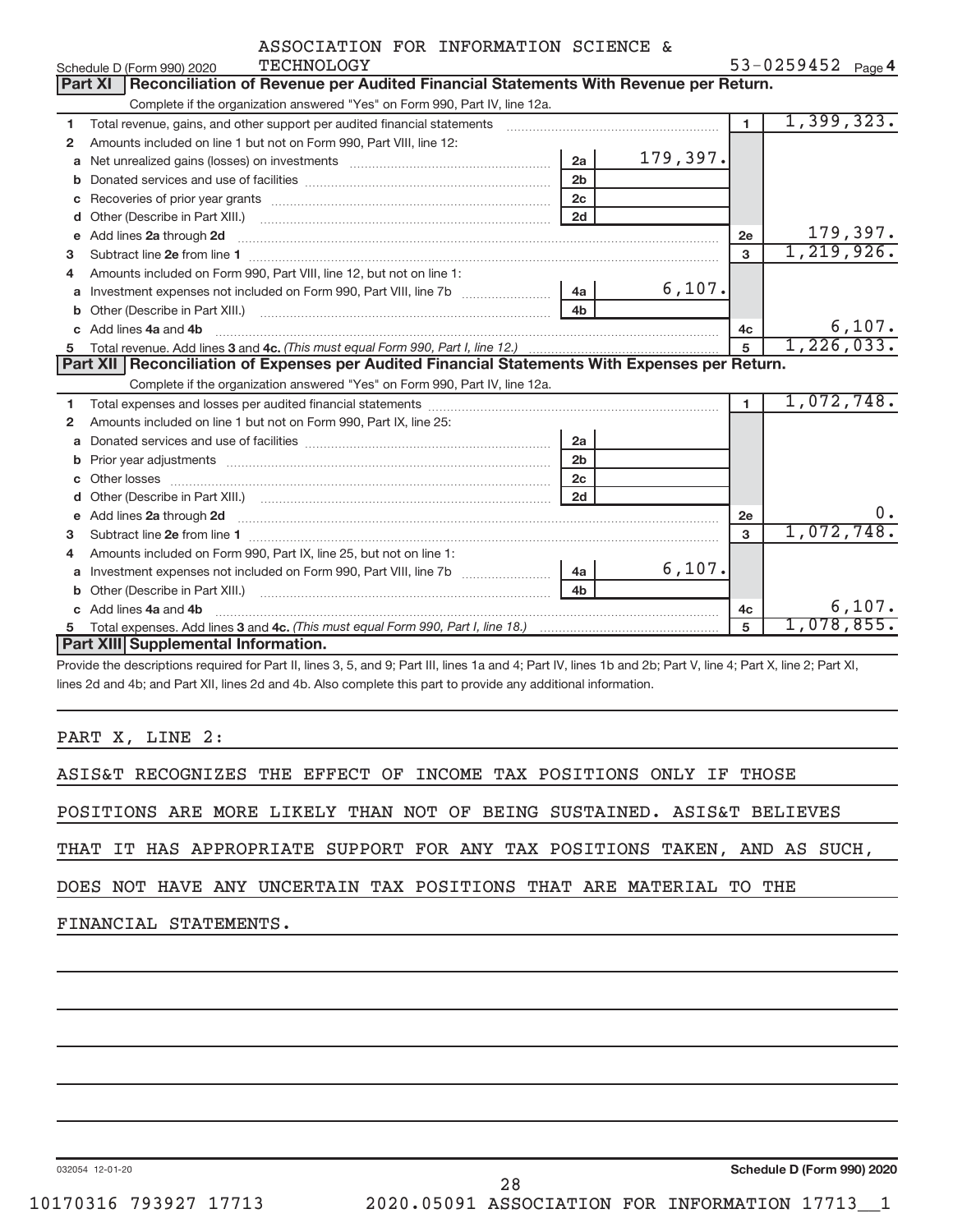| <b>SCHEDULE I</b><br>(Form 990)                        |                                                                                                                                                                          |           | Complete if the organization answered "Yes" on Form 990, Part IV, line 21 or 22.<br>Governments, and Individuals in the United States<br>Grants and Other Assistance to Organizations, |                                                                              |                                         |                                                                |                                          | OMB No. 1545-0047                            |
|--------------------------------------------------------|--------------------------------------------------------------------------------------------------------------------------------------------------------------------------|-----------|----------------------------------------------------------------------------------------------------------------------------------------------------------------------------------------|------------------------------------------------------------------------------|-----------------------------------------|----------------------------------------------------------------|------------------------------------------|----------------------------------------------|
| Department of the Treasury<br>Internal Revenue Service |                                                                                                                                                                          |           |                                                                                                                                                                                        | Go to www.irs.gov/Form990 for the latest information.<br>Attach to Form 990. |                                         |                                                                |                                          | Open to Public<br>Inspection                 |
| Name of the organization                               | <b>ASSOCIATION</b><br><b><i>ASCHONHOTORI</i></b>                                                                                                                         | FOR       | <b>INFORMATION</b>                                                                                                                                                                     | ಜ<br><b>SCIENCE</b>                                                          |                                         |                                                                |                                          | Employer identification number<br>53-0259452 |
| Part I                                                 | General Information on Grants and Assistance                                                                                                                             |           |                                                                                                                                                                                        |                                                                              |                                         |                                                                |                                          |                                              |
| $\blacksquare$                                         | Does the organization maintain records to substantiate the amount of the grants or assistance, the grantees' eligibility for the grants or assistance, and the selection |           |                                                                                                                                                                                        |                                                                              |                                         |                                                                |                                          |                                              |
|                                                        | criteria used to award the grants or assistance?                                                                                                                         |           |                                                                                                                                                                                        |                                                                              |                                         |                                                                |                                          | $\frac{1}{2}$<br>$\overline{X}$ Yes          |
| N                                                      | Describe in Part IV the organization's procedures for monitoring the use                                                                                                 |           |                                                                                                                                                                                        | of grant funds in the United States                                          |                                         |                                                                |                                          |                                              |
| Part II                                                | Grants and Other Assistance to Domestic Organizations and Domestic Governments. Complete if the organization answered "Yes" on Form 990, Part IV, line 21, for any       |           |                                                                                                                                                                                        |                                                                              |                                         |                                                                |                                          |                                              |
|                                                        | recipient that received more than \$5,000. Part II can be duplicated                                                                                                     |           |                                                                                                                                                                                        | if additional space is needed                                                |                                         |                                                                |                                          |                                              |
|                                                        | 1 (a) Name and address of organization<br>or government                                                                                                                  | $(b)$ EIN | (c) IRC section<br>(if applicable)                                                                                                                                                     | (d) Amount of<br>cash grant                                                  | (e) Amount of<br>assistance<br>non-cash | valuation (book,<br>FMV, appraisal,<br>(f) Method of<br>other) | noncash assistance<br>(g) Description of | (h) Purpose of grant<br>or assistance        |
|                                                        |                                                                                                                                                                          |           |                                                                                                                                                                                        |                                                                              |                                         |                                                                |                                          |                                              |
|                                                        |                                                                                                                                                                          |           |                                                                                                                                                                                        |                                                                              |                                         |                                                                |                                          |                                              |
|                                                        |                                                                                                                                                                          |           |                                                                                                                                                                                        |                                                                              |                                         |                                                                |                                          |                                              |
|                                                        |                                                                                                                                                                          |           |                                                                                                                                                                                        |                                                                              |                                         |                                                                |                                          |                                              |
|                                                        |                                                                                                                                                                          |           |                                                                                                                                                                                        |                                                                              |                                         |                                                                |                                          |                                              |
|                                                        |                                                                                                                                                                          |           |                                                                                                                                                                                        |                                                                              |                                         |                                                                |                                          |                                              |
| ⊲                                                      | Enter total number of section 501(c)(3) and government organizations listed in the line 1 table                                                                          |           |                                                                                                                                                                                        |                                                                              |                                         |                                                                |                                          |                                              |
| ო                                                      | Enter total number of other organizations listed in the line 1 table                                                                                                     |           |                                                                                                                                                                                        |                                                                              |                                         |                                                                |                                          |                                              |
| <b>AHT</b>                                             | For Paperwork Reduction Act Notice, see the Instructions for Form                                                                                                        |           | 990.                                                                                                                                                                                   |                                                                              |                                         |                                                                |                                          | Schedule I (Form 990) 2020                   |

032101 11-02-20 032101 11-02-20

29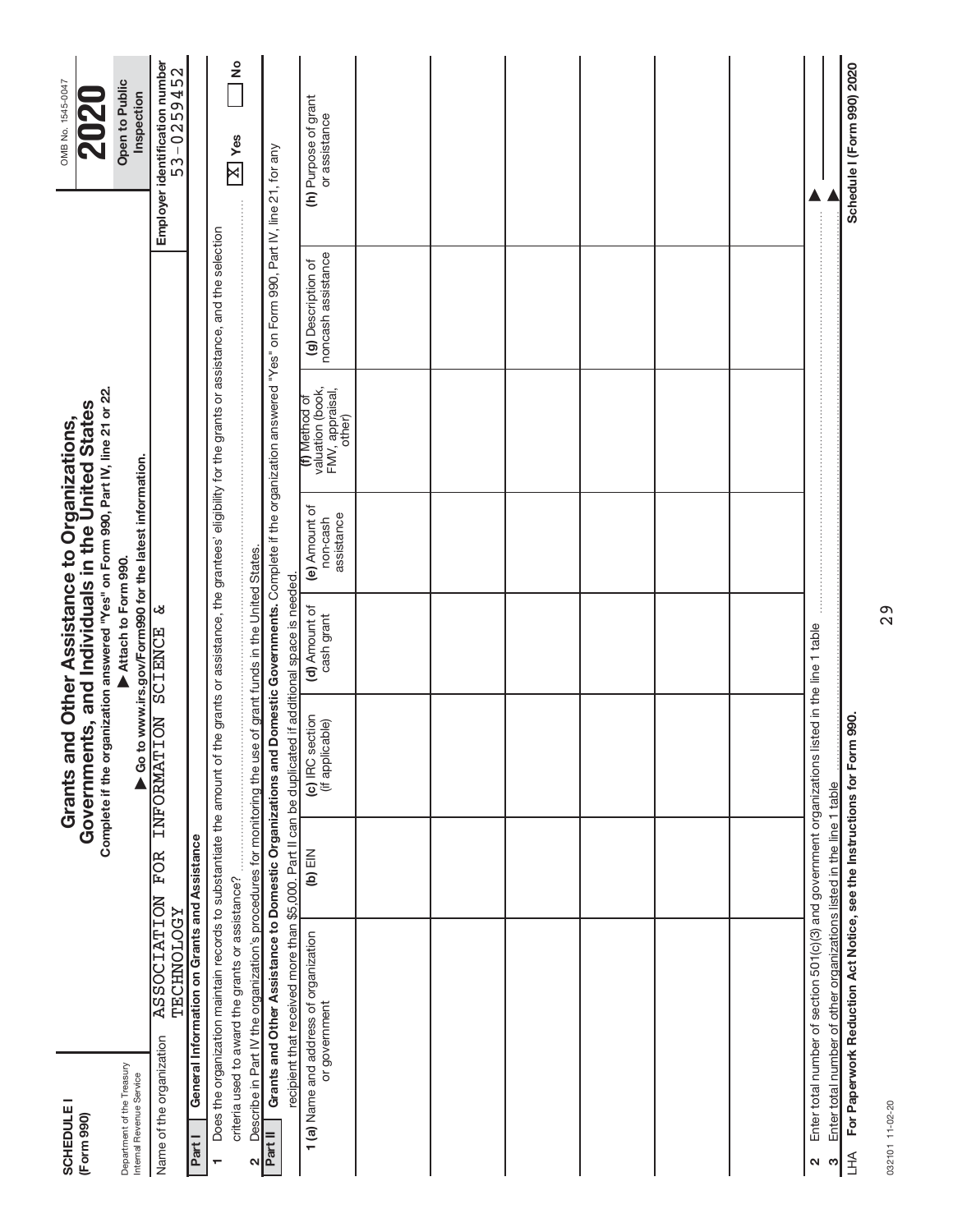| FOR<br><b>ASSOCIATION</b><br><b><i>LECHNOLOGY</i></b><br>Schedule I (Form 990) 2020                                                                                                                      | INFORMATION                 | SCIENCE                      | لا،                                                                        |                                                          | Page 2<br>53-0259452                  |
|----------------------------------------------------------------------------------------------------------------------------------------------------------------------------------------------------------|-----------------------------|------------------------------|----------------------------------------------------------------------------|----------------------------------------------------------|---------------------------------------|
| Grants and Other Assistance to Domestic Individuals. Complete if the organization answered "Yes" on Form 990, Part IV, line 22.<br>Part III can be duplicated if additional space is needed.<br>Part III |                             |                              |                                                                            |                                                          |                                       |
| (a) Type of grant or assistance                                                                                                                                                                          | (b) Number of<br>recipients | (c) Amount of<br>cash grant  | (d) Amount of non-<br>cash assistance                                      | (e) Method of valuation<br>(book, FMV, appraisal, other) | (f) Description of noncash assistance |
| SCHOLARSHIPS<br>AWARDS AND                                                                                                                                                                               | $\frac{1}{3}$               | 15,320.                      | $\overline{\cdot}$                                                         |                                                          |                                       |
|                                                                                                                                                                                                          |                             |                              |                                                                            |                                                          |                                       |
|                                                                                                                                                                                                          |                             |                              |                                                                            |                                                          |                                       |
|                                                                                                                                                                                                          |                             |                              |                                                                            |                                                          |                                       |
|                                                                                                                                                                                                          |                             |                              |                                                                            |                                                          |                                       |
| Supplemental Information. Provide the information required in<br>Part IV                                                                                                                                 |                             |                              | Part I, line 2; Part III, column (b); and any other additional information |                                                          |                                       |
| $\ddot{\Omega}$<br>LINE<br>$\overline{L}$<br><b>PART</b>                                                                                                                                                 |                             |                              |                                                                            |                                                          |                                       |
| NON-MEMBERS<br><b>AND</b><br>MEMBERS<br><b>ASIS&amp;T</b><br>ALL                                                                                                                                         | <b>ARE</b>                  | <b>AND</b><br><b>INVITED</b> | ENCOURAGED                                                                 | <b>SUBMIT</b><br>$\overline{C}$                          |                                       |
| SELECTIONS<br>AWARDS.<br>FOR<br>NOMINATIONS                                                                                                                                                              | <b>AWARDS</b><br>FO         | RECIPIENTS                   | MADE<br><b>ARE</b>                                                         | <b>AFTER</b>                                             |                                       |
| CONSIDERATION<br><b>THOROUGH</b><br><b>AND</b><br><b>THOUGHTFUL</b>                                                                                                                                      | ВY                          | <b>APPROPRIATE</b>           | COMMITTEES                                                                 | <b>OFFICIAL</b><br><b>BC</b>                             |                                       |
| ASSOCIATION.<br>THE<br>FO<br>O<br><b>BODIES</b>                                                                                                                                                          |                             |                              |                                                                            |                                                          |                                       |
|                                                                                                                                                                                                          |                             |                              |                                                                            |                                                          |                                       |
|                                                                                                                                                                                                          |                             |                              |                                                                            |                                                          |                                       |
|                                                                                                                                                                                                          |                             |                              |                                                                            |                                                          |                                       |
| 032102 11-02-20                                                                                                                                                                                          |                             | ြ္က                          |                                                                            |                                                          | Schedule I (Form 990) 2020            |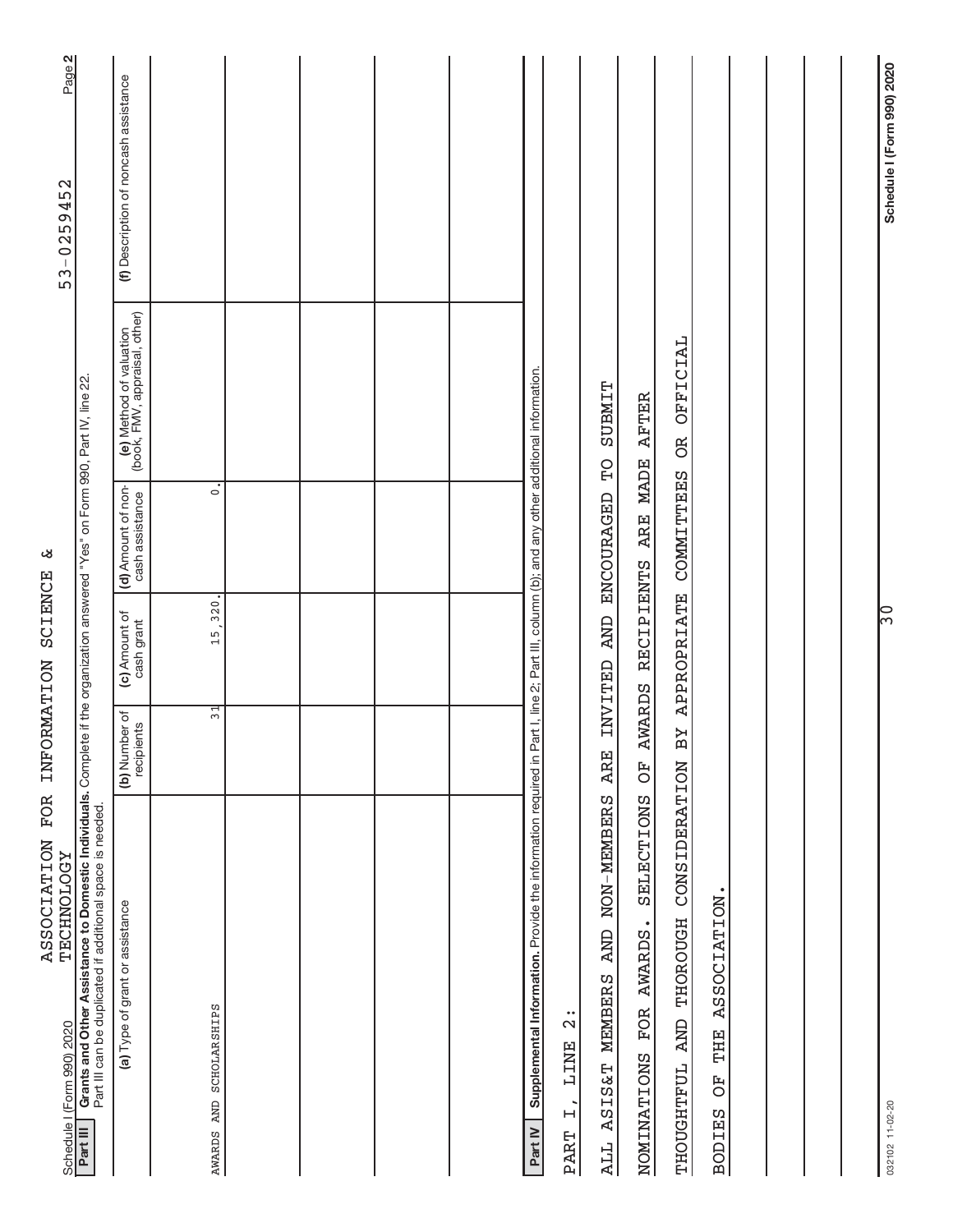| <b>SCHEDULE J</b>        | <b>Compensation Information</b>                                                                                                                           |                                       |              | OMB No. 1545-0047       |           |
|--------------------------|-----------------------------------------------------------------------------------------------------------------------------------------------------------|---------------------------------------|--------------|-------------------------|-----------|
| (Form 990)               | For certain Officers, Directors, Trustees, Key Employees, and Highest                                                                                     |                                       |              |                         |           |
|                          | <b>Compensated Employees</b>                                                                                                                              |                                       |              | 2020                    |           |
|                          | Complete if the organization answered "Yes" on Form 990, Part IV, line 23.<br>Attach to Form 990.                                                         |                                       |              | <b>Open to Public</b>   |           |
| Internal Revenue Service | Department of the Treasury<br>Go to www.irs.gov/Form990 for instructions and the latest information.                                                      |                                       | Inspection   |                         |           |
|                          | ASSOCIATION FOR INFORMATION SCIENCE &<br>Name of the organization                                                                                         | <b>Employer identification number</b> |              |                         |           |
|                          | <b>TECHNOLOGY</b>                                                                                                                                         | 53-0259452                            |              |                         |           |
| Part I                   | <b>Questions Regarding Compensation</b>                                                                                                                   |                                       |              |                         |           |
|                          |                                                                                                                                                           |                                       |              | Yes                     | <b>No</b> |
|                          | 1a Check the appropriate box(es) if the organization provided any of the following to or for a person listed on Form 990,                                 |                                       |              |                         |           |
|                          | Part VII, Section A, line 1a. Complete Part III to provide any relevant information regarding these items.                                                |                                       |              |                         |           |
|                          | First-class or charter travel<br>Housing allowance or residence for personal use                                                                          |                                       |              |                         |           |
|                          | Travel for companions<br>Payments for business use of personal residence                                                                                  |                                       |              |                         |           |
|                          | Tax indemnification and gross-up payments<br>Health or social club dues or initiation fees                                                                |                                       |              |                         |           |
|                          | Discretionary spending account<br>Personal services (such as maid, chauffeur, chef)                                                                       |                                       |              |                         |           |
|                          |                                                                                                                                                           |                                       |              |                         |           |
|                          | <b>b</b> If any of the boxes on line 1a are checked, did the organization follow a written policy regarding payment or                                    |                                       |              |                         |           |
|                          |                                                                                                                                                           |                                       | 1b           |                         |           |
| 2                        | Did the organization require substantiation prior to reimbursing or allowing expenses incurred by all directors,                                          |                                       |              |                         |           |
|                          |                                                                                                                                                           |                                       | $\mathbf{2}$ |                         |           |
|                          |                                                                                                                                                           |                                       |              |                         |           |
| з                        | Indicate which, if any, of the following the organization used to establish the compensation of the organization's                                        |                                       |              |                         |           |
|                          | CEO/Executive Director. Check all that apply. Do not check any boxes for methods used by a related organization to                                        |                                       |              |                         |           |
|                          | establish compensation of the CEO/Executive Director, but explain in Part III.                                                                            |                                       |              |                         |           |
|                          | Compensation committee<br>Written employment contract                                                                                                     |                                       |              |                         |           |
|                          | Compensation survey or study<br>Independent compensation consultant                                                                                       |                                       |              |                         |           |
|                          | $\lfloor \underline{X} \rfloor$ Approval by the board or compensation committee<br>Form 990 of other organizations                                        |                                       |              |                         |           |
|                          |                                                                                                                                                           |                                       |              |                         |           |
| 4                        | During the year, did any person listed on Form 990, Part VII, Section A, line 1a, with respect to the filing                                              |                                       |              |                         |           |
|                          | organization or a related organization:                                                                                                                   |                                       |              |                         |           |
| а                        | Receive a severance payment or change-of-control payment?                                                                                                 |                                       | 4a           |                         | x         |
| b                        |                                                                                                                                                           |                                       | 4b           | $\overline{\textbf{x}}$ | X         |
|                          |                                                                                                                                                           |                                       | 4c           |                         |           |
|                          | If "Yes" to any of lines 4a-c, list the persons and provide the applicable amounts for each item in Part III.                                             |                                       |              |                         |           |
|                          |                                                                                                                                                           |                                       |              |                         |           |
|                          | Only section 501(c)(3), 501(c)(4), and 501(c)(29) organizations must complete lines 5-9.                                                                  |                                       |              |                         |           |
|                          | For persons listed on Form 990, Part VII, Section A, line 1a, did the organization pay or accrue any compensation                                         |                                       |              |                         |           |
|                          | contingent on the revenues of:                                                                                                                            |                                       |              |                         | x         |
|                          |                                                                                                                                                           |                                       | 5a           |                         | X         |
|                          | If "Yes" on line 5a or 5b, describe in Part III.                                                                                                          |                                       | 5b           |                         |           |
|                          |                                                                                                                                                           |                                       |              |                         |           |
|                          | 6 For persons listed on Form 990, Part VII, Section A, line 1a, did the organization pay or accrue any compensation<br>contingent on the net earnings of: |                                       |              |                         |           |
|                          |                                                                                                                                                           |                                       |              |                         | x         |
|                          |                                                                                                                                                           |                                       | 6a<br>6b     |                         | x         |
|                          | If "Yes" on line 6a or 6b, describe in Part III.                                                                                                          |                                       |              |                         |           |
|                          | 7 For persons listed on Form 990, Part VII, Section A, line 1a, did the organization provide any nonfixed payments                                        |                                       |              |                         |           |
|                          |                                                                                                                                                           |                                       | 7            |                         | x         |
| 8                        | Were any amounts reported on Form 990, Part VII, paid or accrued pursuant to a contract that was subject to the                                           |                                       |              |                         |           |
|                          |                                                                                                                                                           |                                       | 8            |                         | x         |
| 9                        | If "Yes" on line 8, did the organization also follow the rebuttable presumption procedure described in                                                    |                                       |              |                         |           |
|                          |                                                                                                                                                           |                                       | 9            |                         |           |
|                          | LHA For Paperwork Reduction Act Notice, see the Instructions for Form 990.                                                                                | Schedule J (Form 990) 2020            |              |                         |           |

032111 12-07-20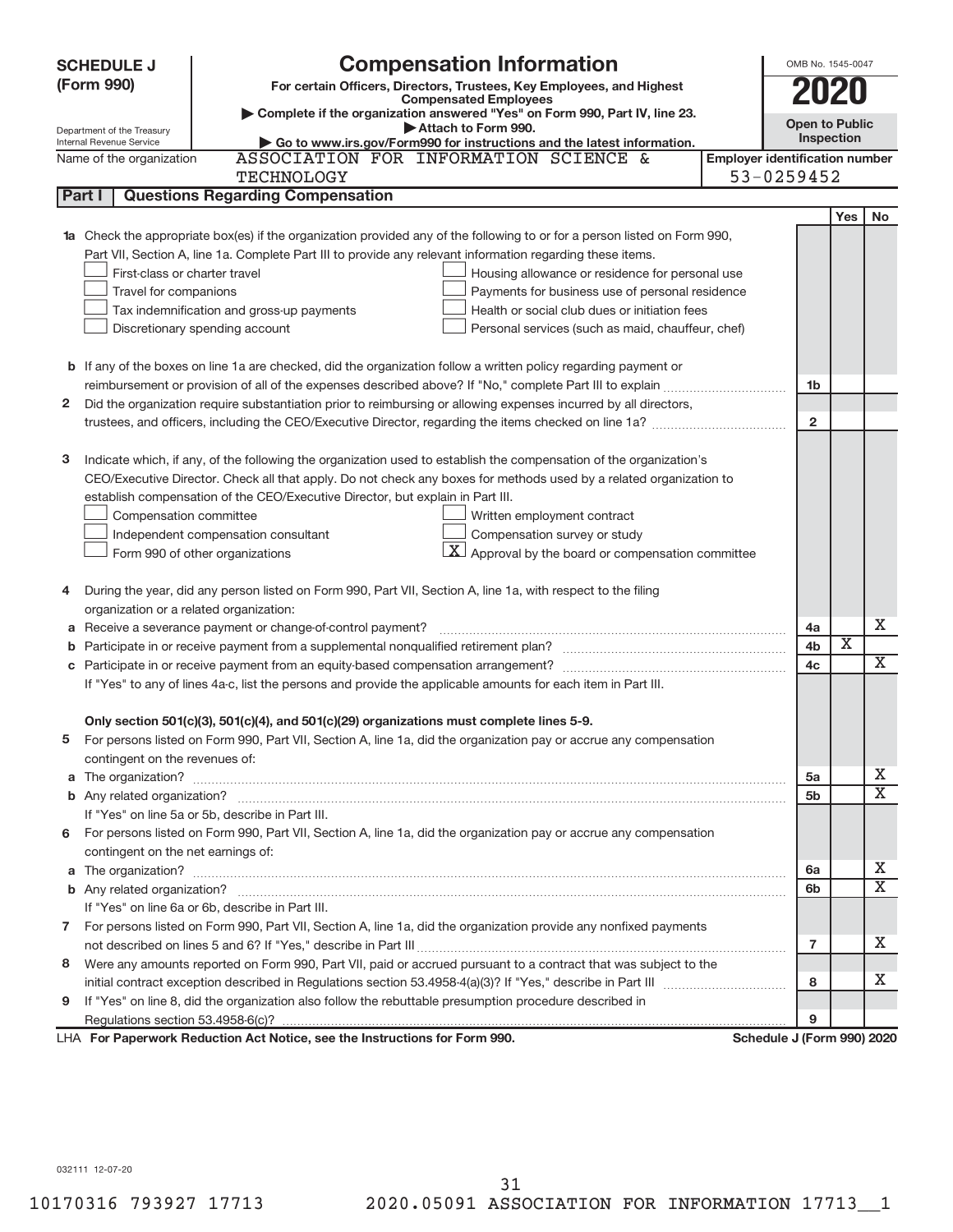| <b>LECHNOTORIA</b><br>Schedule J (Form 990) 2020                                                                                                                                                                                                                                 |                    |                          |                                           |                                           | 53-0259452                                        |                            |                                            | Page 2                                                     |
|----------------------------------------------------------------------------------------------------------------------------------------------------------------------------------------------------------------------------------------------------------------------------------|--------------------|--------------------------|-------------------------------------------|-------------------------------------------|---------------------------------------------------|----------------------------|--------------------------------------------|------------------------------------------------------------|
| Part II   Officers, Directors, Trustees, Key Employees, and Highest Compensated Employees. Use duplicate copies if additional space is needed                                                                                                                                    |                    |                          |                                           |                                           |                                                   |                            |                                            |                                                            |
| For each individual whose compensation must be reported on Schedule J, report compensation from the organization on row (i) and from related organizations, described in the instructions, on row (ii).<br>Do not list any individuals that aren't listed on Form 990, Part VII. |                    |                          |                                           |                                           |                                                   |                            |                                            |                                                            |
| Note: The sum of columns (B)(i)-(iii) for each listed individual must equal the total amount of Form 990, Part VII, Section A, line 1a, applicable column (D) and (E) amounts for that individual                                                                                |                    |                          |                                           |                                           |                                                   |                            |                                            |                                                            |
|                                                                                                                                                                                                                                                                                  |                    | (B) Breakdown of W-2     |                                           | and/or 1099-MISC compensation             | (C) Retirement and                                | (D) Nontaxable             | Total of columns<br>$\widehat{\mathbb{E}}$ | (F) Compensation                                           |
| (A) Name and Title                                                                                                                                                                                                                                                               |                    | compensation<br>(i) Base | compensation<br>(ii) Bonus &<br>incentive | compensation<br>reportable<br>(iii) Other | other deferred<br>compensation                    | benefits                   | $(B)(i)$ <sup>-</sup> $(D)$                | reported as deferred<br>on prior Form 990<br>in column (B) |
| S. MIDDLETON<br>LYDIA<br>(1)                                                                                                                                                                                                                                                     | $\widehat{=}$      | 752.<br>$\frac{183}{}$   | $\bullet$<br>$\circ$                      | $\bullet$<br>$\circ$                      | $\bullet$<br>489<br>⊣<br>$\overline{\phantom{0}}$ | $\bullet$<br>842<br>⊣<br>ω | $\bullet$<br>$\overline{083}$<br>227       | $\dot{\circ}$                                              |
| EXECUTIVE DIRECTOR                                                                                                                                                                                                                                                               | $\widehat{\equiv}$ | 0                        | 0                                         | 0                                         | $\circ$                                           | $\circ$                    | ٠<br>0                                     | $\bullet$<br>$\overline{\bullet}$                          |
|                                                                                                                                                                                                                                                                                  | $\widehat{=}$      |                          |                                           |                                           |                                                   |                            |                                            |                                                            |
|                                                                                                                                                                                                                                                                                  | $\widehat{\equiv}$ |                          |                                           |                                           |                                                   |                            |                                            |                                                            |
|                                                                                                                                                                                                                                                                                  | $\widehat{=}$      |                          |                                           |                                           |                                                   |                            |                                            |                                                            |
|                                                                                                                                                                                                                                                                                  | $\widehat{\equiv}$ |                          |                                           |                                           |                                                   |                            |                                            |                                                            |
|                                                                                                                                                                                                                                                                                  | $\widehat{=}$      |                          |                                           |                                           |                                                   |                            |                                            |                                                            |
|                                                                                                                                                                                                                                                                                  | $\widehat{\equiv}$ |                          |                                           |                                           |                                                   |                            |                                            |                                                            |
|                                                                                                                                                                                                                                                                                  | $\widehat{=}$      |                          |                                           |                                           |                                                   |                            |                                            |                                                            |
|                                                                                                                                                                                                                                                                                  | $\widehat{=}$      |                          |                                           |                                           |                                                   |                            |                                            |                                                            |
|                                                                                                                                                                                                                                                                                  | $\widehat{=}$      |                          |                                           |                                           |                                                   |                            |                                            |                                                            |
|                                                                                                                                                                                                                                                                                  | $\widehat{\equiv}$ |                          |                                           |                                           |                                                   |                            |                                            |                                                            |
|                                                                                                                                                                                                                                                                                  |                    |                          |                                           |                                           |                                                   |                            |                                            |                                                            |
|                                                                                                                                                                                                                                                                                  | $\widehat{\Xi}$    |                          |                                           |                                           |                                                   |                            |                                            |                                                            |
|                                                                                                                                                                                                                                                                                  | $\widehat{=}$      |                          |                                           |                                           |                                                   |                            |                                            |                                                            |
|                                                                                                                                                                                                                                                                                  | $\widehat{=}$      |                          |                                           |                                           |                                                   |                            |                                            |                                                            |
|                                                                                                                                                                                                                                                                                  | $\widehat{=}$      |                          |                                           |                                           |                                                   |                            |                                            |                                                            |
|                                                                                                                                                                                                                                                                                  | $\widehat{\equiv}$ |                          |                                           |                                           |                                                   |                            |                                            |                                                            |
|                                                                                                                                                                                                                                                                                  |                    |                          |                                           |                                           |                                                   |                            |                                            |                                                            |
|                                                                                                                                                                                                                                                                                  | $\widehat{\equiv}$ |                          |                                           |                                           |                                                   |                            |                                            |                                                            |
|                                                                                                                                                                                                                                                                                  | $\widehat{=}$      |                          |                                           |                                           |                                                   |                            |                                            |                                                            |
|                                                                                                                                                                                                                                                                                  | $\widehat{=}$      |                          |                                           |                                           |                                                   |                            |                                            |                                                            |
|                                                                                                                                                                                                                                                                                  | $\widehat{=}$      |                          |                                           |                                           |                                                   |                            |                                            |                                                            |
|                                                                                                                                                                                                                                                                                  | $\widehat{\equiv}$ |                          |                                           |                                           |                                                   |                            |                                            |                                                            |
|                                                                                                                                                                                                                                                                                  |                    |                          |                                           |                                           |                                                   |                            |                                            |                                                            |
|                                                                                                                                                                                                                                                                                  | $\widehat{\equiv}$ |                          |                                           |                                           |                                                   |                            |                                            |                                                            |
|                                                                                                                                                                                                                                                                                  | $\widehat{=}$      |                          |                                           |                                           |                                                   |                            |                                            |                                                            |
|                                                                                                                                                                                                                                                                                  | $\widehat{\equiv}$ |                          |                                           |                                           |                                                   |                            |                                            |                                                            |
|                                                                                                                                                                                                                                                                                  | $\widehat{=}$      |                          |                                           |                                           |                                                   |                            |                                            |                                                            |
|                                                                                                                                                                                                                                                                                  | $\widehat{\equiv}$ |                          |                                           |                                           |                                                   |                            |                                            |                                                            |
|                                                                                                                                                                                                                                                                                  |                    |                          |                                           |                                           |                                                   |                            |                                            |                                                            |
|                                                                                                                                                                                                                                                                                  | ΞÊ                 |                          |                                           |                                           |                                                   |                            |                                            |                                                            |
|                                                                                                                                                                                                                                                                                  |                    |                          |                                           |                                           |                                                   |                            |                                            | Schedule J (Form 990) 2020                                 |
| 032112 12-07-20                                                                                                                                                                                                                                                                  |                    |                          |                                           | 32                                        |                                                   |                            |                                            |                                                            |

ASSOCIATION FOR INFORMATION SCIENCE &<br>TECHNOLOGY ASSOCIATION FOR INFORMATION SCIENCE SCIENCE

Schedule J (Form 990) 2020 Page 53-0259452 TECHNOLOGY 53-0259452

032112 12-07-20 032112 12-07-20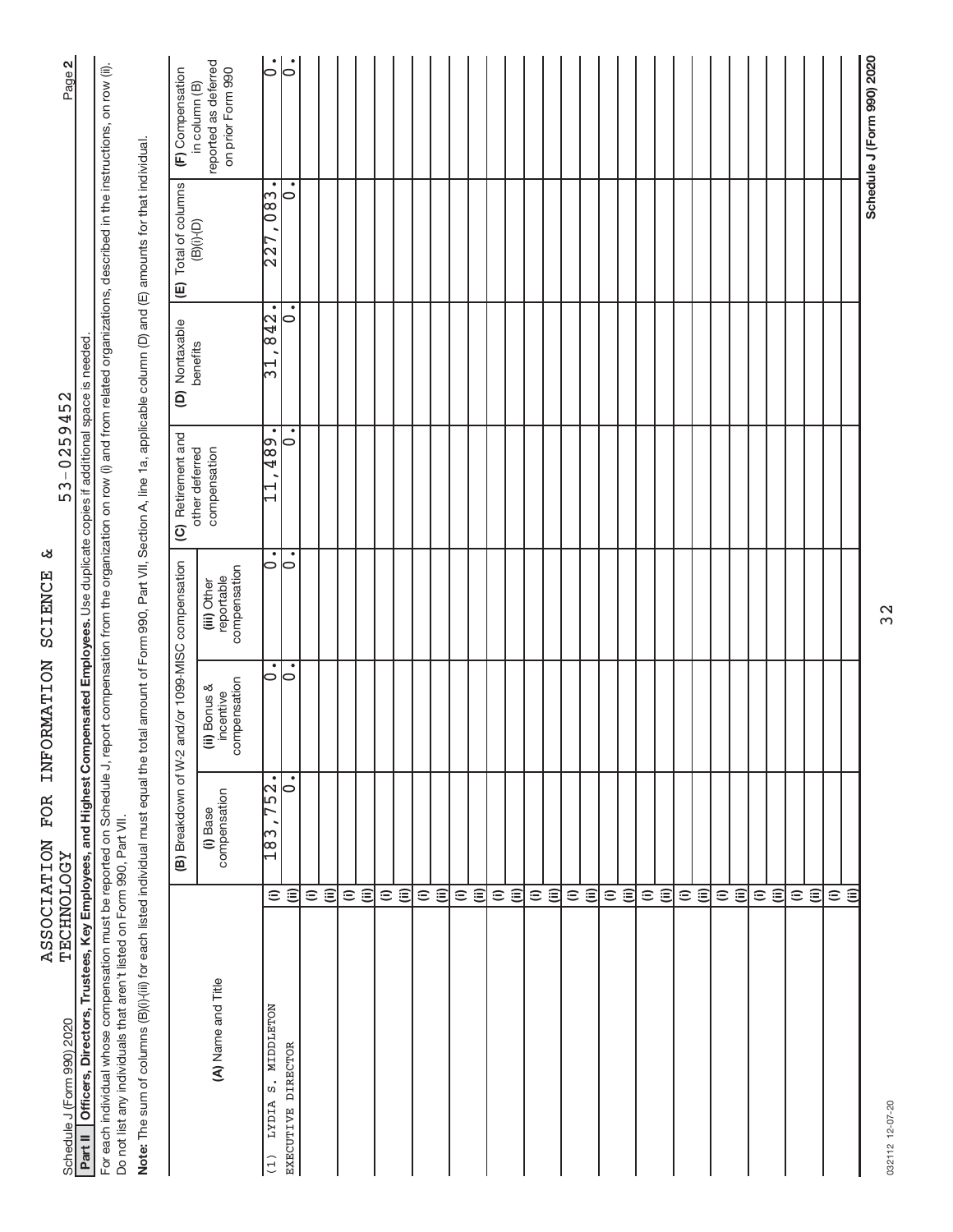| ىغ<br>SCIENCE<br>INFORMATION<br>FOR<br><b>ASSOCIATION</b><br><b><i>LECHNOLOGY</i></b><br>Schedule J (Form 990) 2020                                                                                        | 53-0259452                 | Page 3 |
|------------------------------------------------------------------------------------------------------------------------------------------------------------------------------------------------------------|----------------------------|--------|
| Part III Supplemental Information                                                                                                                                                                          |                            |        |
| Provide the information, explanation, or descriptions required for Part I, lines 1a, 1b, 3, 4a, 4b, 4c, 5a, 5b, 6a, 6b, 7, and 8, and for Part II. Also complete this part for any additional information. |                            |        |
| 4B:<br><b>LINE</b><br>$\overrightarrow{H}$<br>PART                                                                                                                                                         |                            |        |
| SENIOR<br>PLAN FOR DESIGNATED<br>457(F)<br>E<br>NON QUALIFI<br>$\mathbf{A}$<br>SPONSORS<br><b>ASSOCIATION</b><br>THE                                                                                       |                            |        |
| THE<br>\$2,449.<br>PLAN WERE<br>457(F)<br>THE<br>РÓ<br>CONTRIBUTIONS<br>THE<br>EMPLOYEES.<br>LEVEL                                                                                                         |                            |        |
| PATING INDIVIDUAL.<br>PARTICI<br><b>ZTNO</b><br>THE<br>Ξg<br><b>DIRECTOR</b><br>EXECUTIVE                                                                                                                  |                            |        |
|                                                                                                                                                                                                            |                            |        |
|                                                                                                                                                                                                            |                            |        |
|                                                                                                                                                                                                            |                            |        |
|                                                                                                                                                                                                            |                            |        |
|                                                                                                                                                                                                            |                            |        |
|                                                                                                                                                                                                            |                            |        |
|                                                                                                                                                                                                            |                            |        |
|                                                                                                                                                                                                            |                            |        |
|                                                                                                                                                                                                            |                            |        |
|                                                                                                                                                                                                            |                            |        |
|                                                                                                                                                                                                            |                            |        |
|                                                                                                                                                                                                            |                            |        |
|                                                                                                                                                                                                            |                            |        |
|                                                                                                                                                                                                            |                            |        |
|                                                                                                                                                                                                            |                            |        |
|                                                                                                                                                                                                            | Schedule J (Form 990) 2020 |        |

032113 12-07-20 032113 12-07-20

33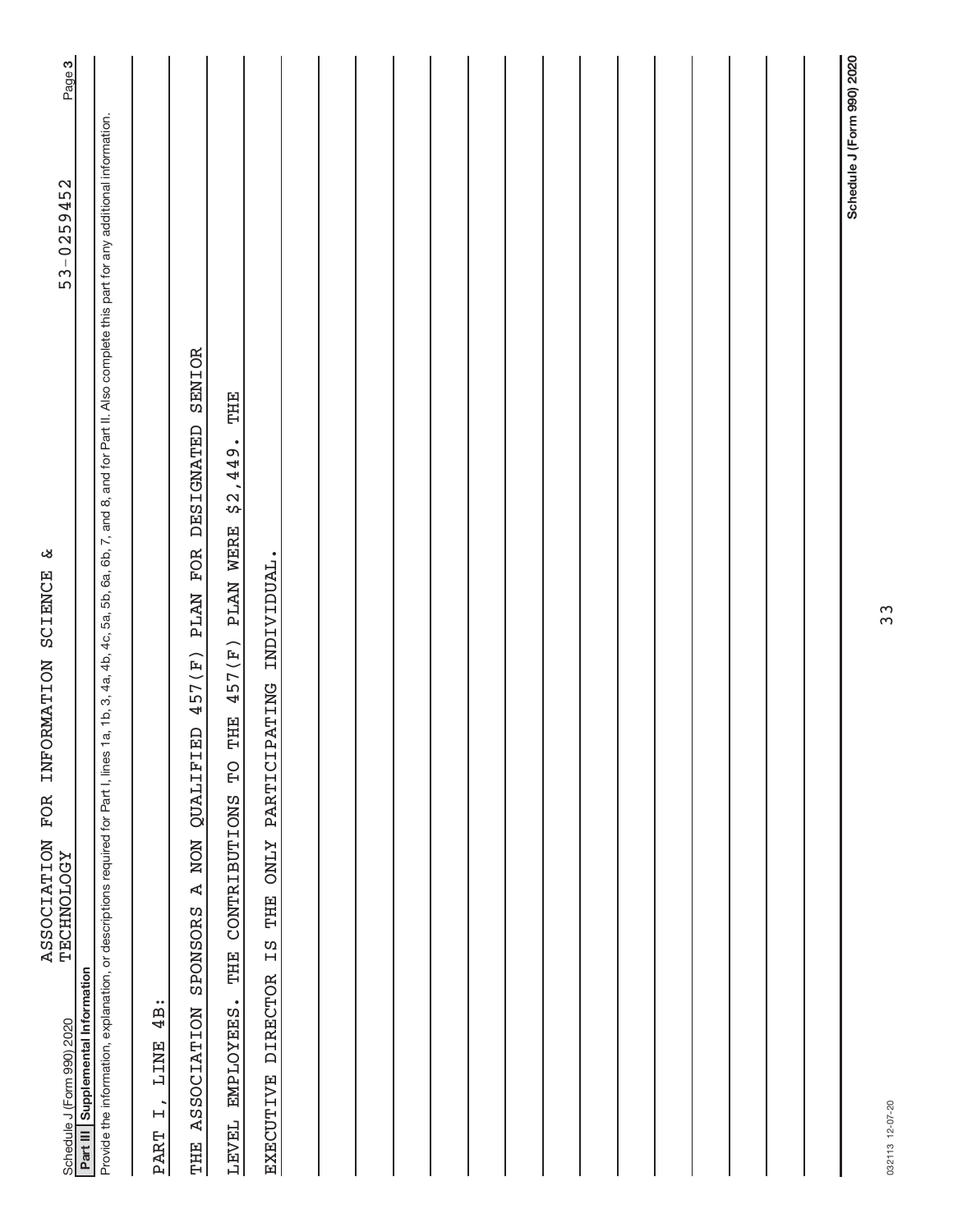**(Form 990 or 990-EZ)**

Department of the Treasury Internal Revenue Service Name of the organization

**SCHEDULE O Supplemental Information to Form 990 or 990-EZ 2020**<br>(Form 990 or 990-EZ) **2020** Complete to provide information for responses to specific questions on

**Complete to provide information for responses to specific questions on Form 990 or 990-EZ or to provide any additional information. | Attach to Form 990 or 990-EZ. | Go to www.irs.gov/Form990 for the latest information.**



**Employer identification number** TECHNOLOGY 53-0259452

FORM 990, PART III, LINE 4D, OTHER PROGRAM SERVICES:

DUBLIN CORE METADATA INITIATIVE PROGRAM ("DCMI") - THE DCMI COMMUNITY

ASSOCIATION FOR INFORMATION SCIENCE &

HOLDS AN ANNUAL MEETING AT WHICH ITS PARTICIPANTS DISCUSS ONGOING WORK

IN AREAS SUCH AS VOCABULARY MANAGEMENT, WEBSITE DESIGN, AND RDF

VALIDATION. TOGETHER, THE DCMI CONFERENCE AND ANNUAL MEETING PROVIDE

OPPORTUNITIES FOR SEASONED PROFESSIONALS, NEWCOMERS, STUDENTS,

APPRENTICES, AND EARLY CAREER PROFESSIONAL TO SHARE KNOWLEDGE AND

EXPERIENCE. THE MEETING IS A VENUE FOR PRACTITIONERS IN PUBLIC AND

PRIVATE SECTOR INITIATIVES TO NETWORK AND COMPARE NOTES.

EXPENSES \$ 69,637. INCLUDING GRANTS OF \$ 0. REVENUE \$ 9,000.

CHAPTERS AND SPECIAL INTEREST GROUPS - ASIS&T'S MEMBERS HAVE FORMED

VARIOUS CHAPTERS BASED ON REGION AND SPECIAL INTEREST GROUPS THROUGHOUT

THE COUNTRY AND ABROAD. THE CHAPTERS PROVIDE THE FOLLOWING TO ITS

MEMBERS:

1) A VARIETY OF CHANNELS OF COMMUNICATION WITHIN AND OUTSIDE THE

PROFESSION, INCLUDING MEETINGS AND PUBLICATIONS, AND OTHER SERVICES TO

HELP MEMBERS IN THEIR PROFESSIONAL DEVELOPMENT AND CAREER ADVANCEMENT.

THE OPPORTUNITY FOR PEOPLE INTERESTED IN ONE OR MORE ASPECTS OF

INFORMATION TRANSFER TO MEET SOCIALLY, TO EXCHANGE PROFESSIONAL

OBSERVATIONS AND EXPERIENCES, AND TO SHARE IN THE DEVELOPMENT OF THEIR

MUTUAL PROFESSIONAL INTERESTS.

3) REPRESENTATION IN INTERNATIONAL, INTERDISCIPLINARY, AND

INTERORGANIZATIONAL ACTIVITIES.

4) A MORE TAILORED MEMBERSHIP EXPERIENCE WITHIN THEIR OWN GEOGRAPHIC

AND CULTURAL CONTEXT.

032211 11-20-20 **For Paperwork Reduction Act Notice, see the Instructions for Form 990 or 990-EZ. Schedule O (Form 990 or 990-EZ) 2020** LHA

34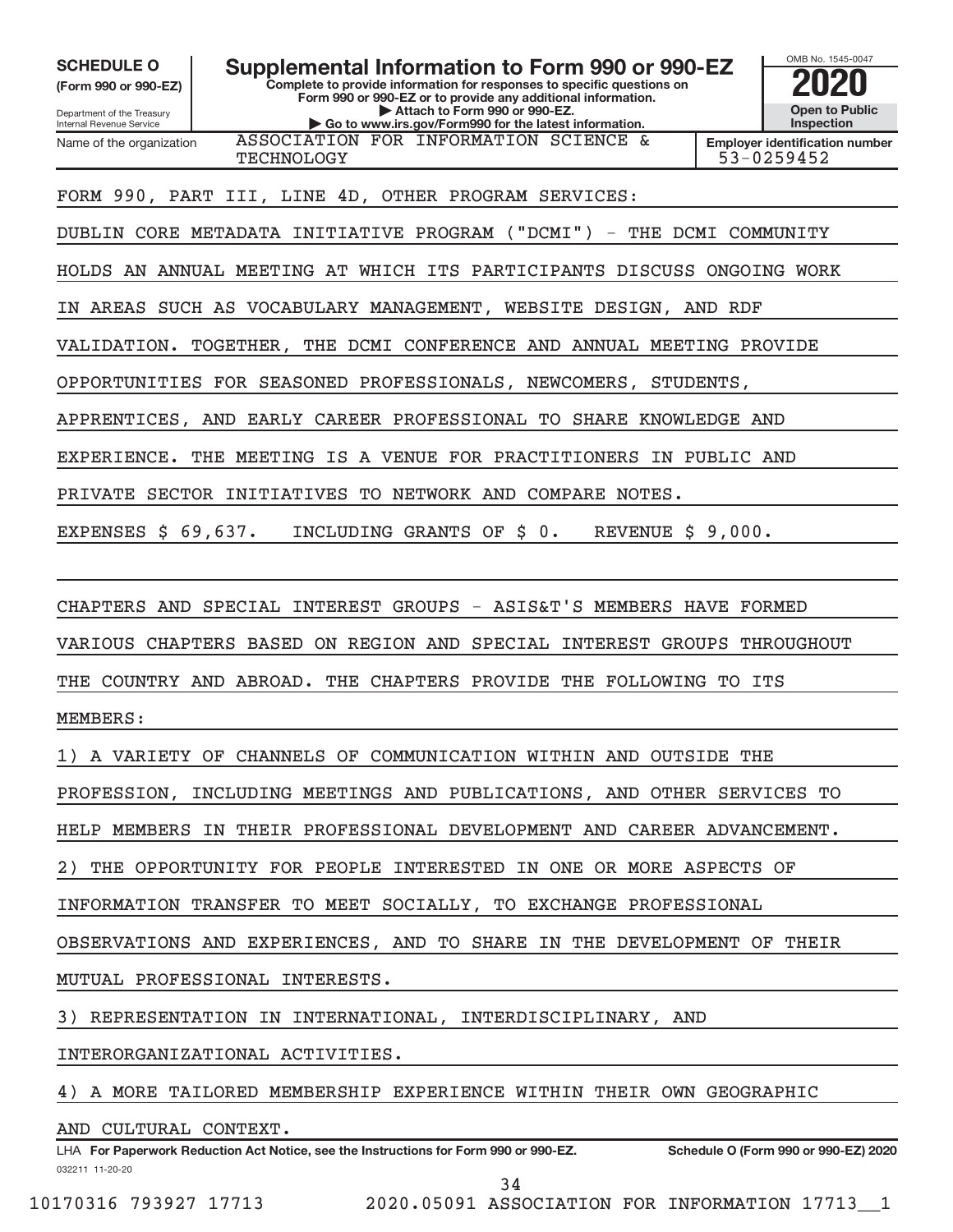| Schedule O (Form 990 or 990-EZ) 2020                              |            |  |  |  |                                                     | Page 2 |
|-------------------------------------------------------------------|------------|--|--|--|-----------------------------------------------------|--------|
| Name of the organization ASSOCIATION FOR INFORMATION SCIENCE &    | TECHNOLOGY |  |  |  | <b>Employer identification number</b><br>53-0259452 |        |
| THE SPECIAL INTEREST GROUPS PROVIDE THE FOLLOWING TO ITS MEMBERS: |            |  |  |  |                                                     |        |

1) INFORM THE BOARD OF DIRECTORS AND MANAGEMENT OF MATTERS IMPACTING

ITS MEMBERS.

2) ORGANIZE TECHNICAL PROGRAMS IN AREAS OF INTEREST AT CONFERENCES AND

OTHER EVENTS.

3) COLLECT AND DISSEMINATE INFORMATION CONCERNING ITS SPECIAL INTEREST.

4) PARTICIPATE IN INTERNATIONAL, INTERDISCIPLINARY, AND

INTERORGANIZATIONAL ACTIVITIES.

EXPENSES \$ 38,637. INCLUDING GRANTS OF \$ 0. REVENUE \$ 2,667.

FORM 990, PART VI, SECTION A, LINE 1:

THE EXECUTIVE COMMITTEE SHALL CONSIST OF THE PRESIDENT, WHO SHALL BE ITS PRESIDING OFFICER, THE PRESIDENT-ELECT, THE PAST PRESIDENT, THE TREASURER, AND ONE DIRECTOR-AT-LARGE WHO SHALL BE APPOINTED BY THE PRESIDENT FOR A ONE-YEAR TERM. THE BOARD EXECUTIVE COMMITTEE SHALL OVERSEE THE OPERATIONS OF THE EXECUTIVE DIRECTOR AND STAFF, SHALL ADMINISTER SUCH FUNCTIONS AND EXERCISE SUCH POWERS AS THE BOARD OF DIRECTORS MAY SPECIFICALLY DELEGATE TO THE COMMITTEE, AND SHALL HAVE ALL THE POWERS OF THE BOARD TO TRANSACT BUSINESS WHEN THE BOARD IS NOT IN SESSION. ALL TRANSACTIONS OF THIS COMMITTEE SHALL BE REPORTED BY THE EXECUTIVE COMMITTEE TO THE BOARD AS MINUTES AT ITS THE NEXT REGULARLY SCHEDULED MEETING.

FORM 990, PART VI, SECTION A, LINE 6: THE ASSOCIATION HAS MEMBERS. MEMBERSHIP IN THE ASSOCIATION IS OPEN TO ANY INDIVIDUAL OR ORGANIZATION WITH INTEREST IN INFORMATION SCIENCE AND TECHNOLOGY.

|                       |  | FORM 990, PART VI, SECTION A, LINE 7A: |  |  |                                                |  |
|-----------------------|--|----------------------------------------|--|--|------------------------------------------------|--|
| 032212 11-20-20       |  |                                        |  |  | Schedule O (Form 990 or 990-EZ) 2020           |  |
|                       |  |                                        |  |  |                                                |  |
| 10170316 793927 17713 |  |                                        |  |  | 2020.05091 ASSOCIATION FOR INFORMATION 17713 1 |  |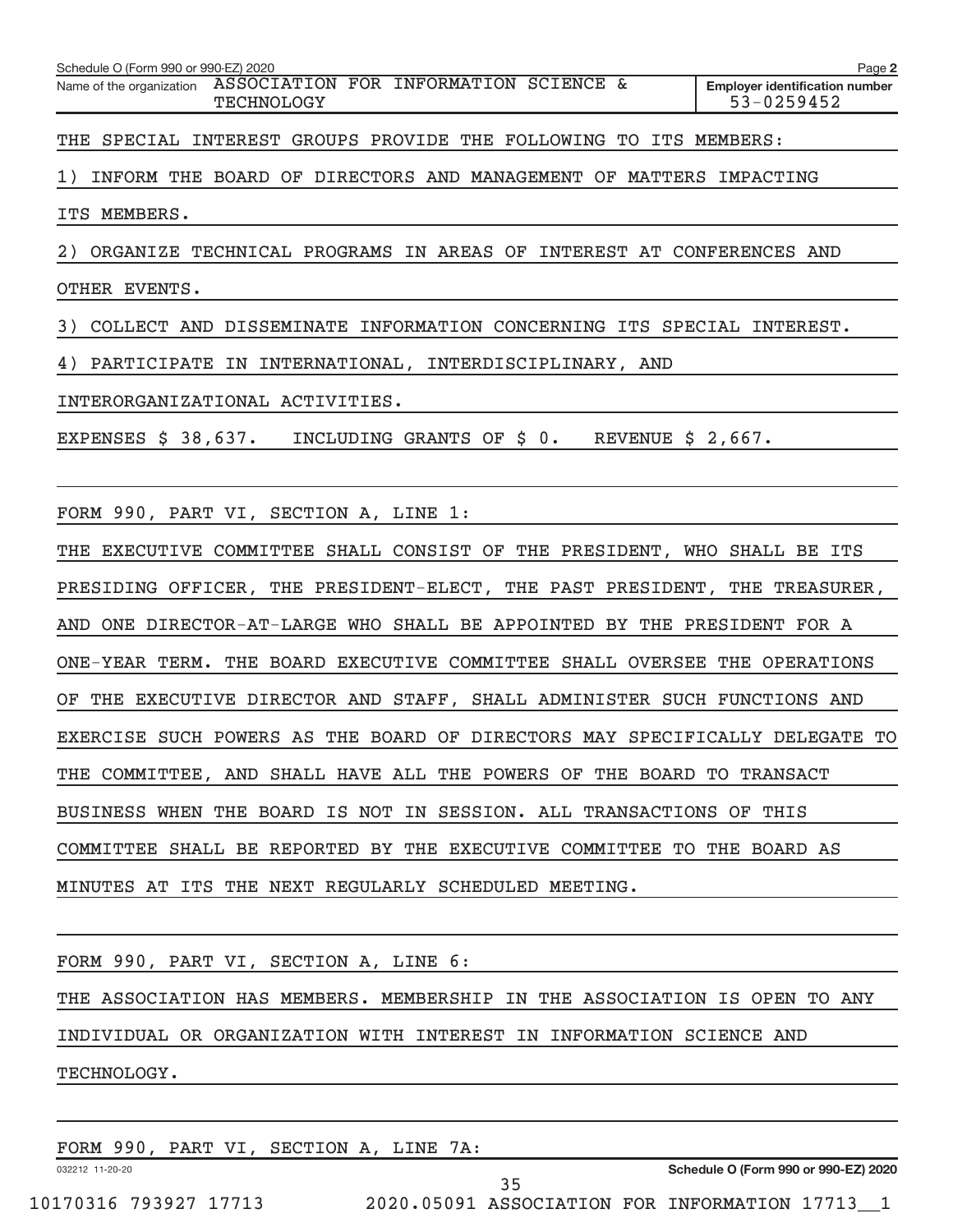| Schedule O (Form 990 or 990-EZ) 2020 |            |                                                                          | Page 2                                              |
|--------------------------------------|------------|--------------------------------------------------------------------------|-----------------------------------------------------|
|                                      | TECHNOLOGY | Name of the organization ASSOCIATION FOR INFORMATION SCIENCE &           | <b>Employer identification number</b><br>53-0259452 |
|                                      |            | MEMBERS IN GOOD STANDING WITH THE ASSOCIATION MAY VOTE FOR AND ELECT THE |                                                     |

VOTING MEMBERS OF THE BOARD OF DIRECTORS.

FORM 990, PART VI, SECTION A, LINE 7B:

MEMBERS IN GOOD STANDING WITH THE ASSOCIATION VOTE ON PROPOSED AMENDMENTS

TO THE CONSTITUTION AND BYLAWS.

FORM 990, PART VI, SECTION B, LINE 11B:

THE ASSOCIATION EMAILS A COPY OF THE 990 TO EACH MEMBER OF THE BOARD OF DIRECTORS FOR REVIEW, COMMENTS, QUESTIONS, AND APPROVAL, BEFORE THE RETURN IS SIGNED BY THE EXECUTIVE DIRECTOR AND FILED WITH THE IRS.

FORM 990, PART VI, SECTION B, LINE 12:

ALL BOARD MEMBERS ARE REQUIRED TO SIGN A CONFLICT OF INTEREST POLICY

DOCUMENT AT THE BEGINNING OF THEIR TERM. ACKNOWLEDGEMENT OF THE POLICY IS

MADE ANNUALLY AND ANY CONFLICTS ARE ASKED TO BE DISCLOSED VERBALLY.

FORM 990, PART VI, SECTION C, LINE 19:

THE ASSOCIATION MAKES ITS GOVERNING DOCUMENTS, CONFLICT OF INTEREST POLICY,

AND FINANCIAL STATEMENTS AVAILABLE TO THE PUBLIC UPON REQUEST.

FORM 990, PART IX, LINE 11G, OTHER FEES:

CONSULTANTS:

PROGRAM SERVICE EXPENSES **All and SERVICE** extended to the series of the series of the series of the series of the series of the series of the series of the series of the series of the series of the series of the series of MANAGEMENT AND GENERAL EXPENSES 7,526. FUNDRAISING EXPENSES 0. TOTAL EXPENSES 50,175.

032212 11-20-20